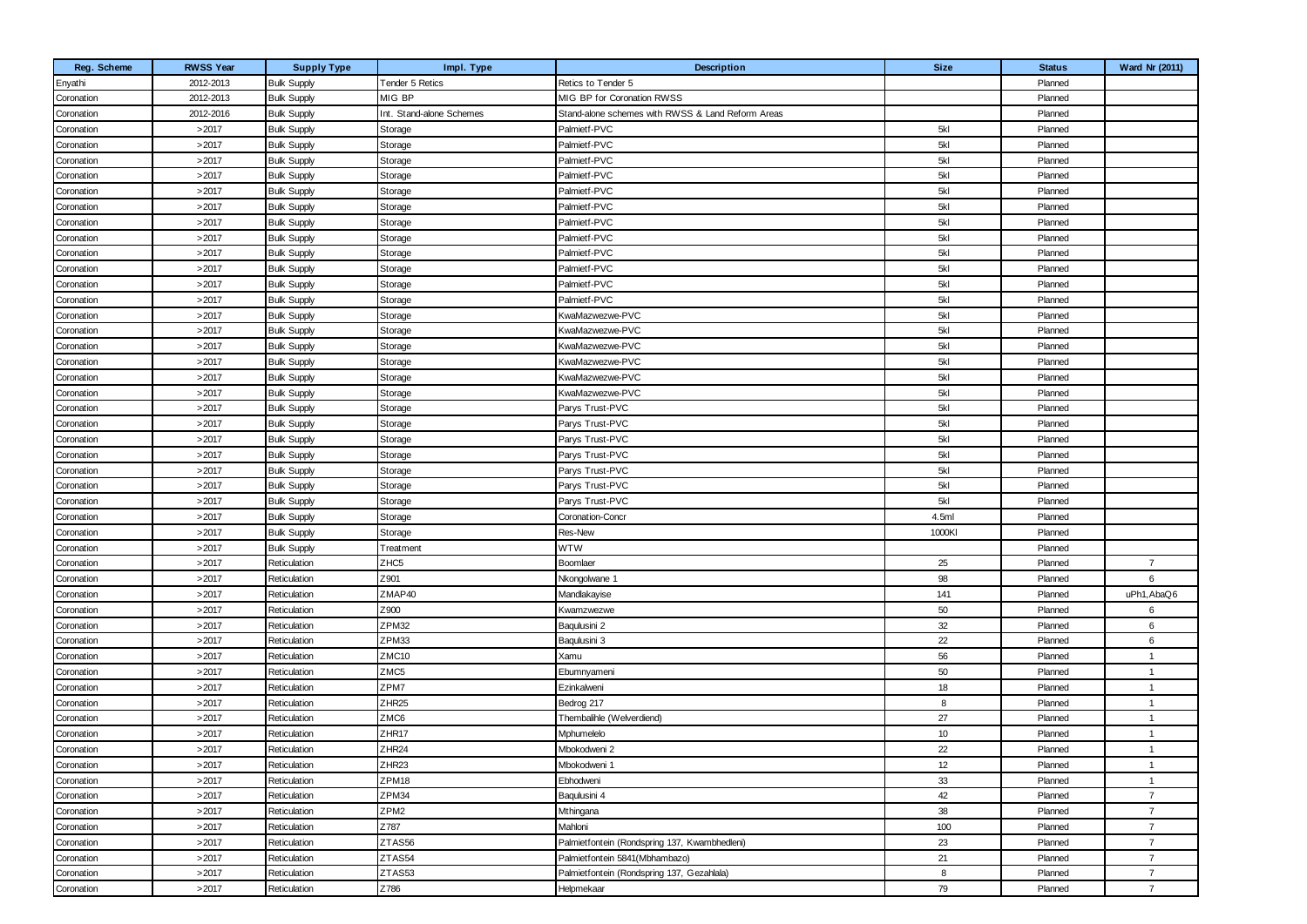| Reg. Scheme | <b>RWSS Year</b> | <b>Supply Type</b> | Impl. Type        | Description                                     | <b>Size</b>      | <b>Status</b> | Ward Nr (2011) |
|-------------|------------------|--------------------|-------------------|-------------------------------------------------|------------------|---------------|----------------|
| Coronation  | >2017            | Reticulation       | ZTAS55            | Palmietfontein (Kwambilimbhaga)                 | 52               | Planned       | $\overline{7}$ |
| Coronation  | >2017            | Reticulation       | ZPM35             | Baqulusini 5                                    | 15               | Planned       | $\overline{7}$ |
| Coronation  | >2017            | Reticulation       | ZHR <sub>15</sub> | Belvue Farm                                     | 56               | Planned       | $\overline{1}$ |
| Coronation  | >2017            | Reticulation       | ZPM4              | Kwa Ceba                                        | 13               | Planned       | $\overline{1}$ |
| Coronation  | >2017            | Reticulation       | ZPM31             | Baqulusini 1                                    | 20               | Planned       | $\overline{1}$ |
| Coronation  | >2017            | Reticulation       | Z902              | Kwabanakile                                     | 128              | Planned       | $\overline{1}$ |
| Coronation  | >2017            | Reticulation       | ZHC27             | Dwaalhoek                                       | 45               | Planned       | $\overline{1}$ |
| Coronation  | >2017            | Reticulation       | ZPM1              | Kwamalinga                                      | 17               | Planned       | $\overline{1}$ |
| Coronation  | >2017            | Reticulation       | ZMAP97            | Kwafuduka                                       | 139              | Planned       | $\overline{1}$ |
| Coronation  | >2017            | Reticulation       | ZHC <sub>26</sub> | Parys Trust                                     | 54               | Planned       | $\overline{1}$ |
| Coronation  | >2017            | <b>Bulk Supply</b> | Pipe              |                                                 | 110 CL12         | Planned       |                |
| Coronation  | >2017            | <b>Bulk Supply</b> | Pipe              |                                                 | 110 CL12         | Planned       |                |
| Coronation  | >2017            | <b>Bulk Supply</b> | Pipe              |                                                 | 110 CL12         | Planned       |                |
| Coronation  | >2017            | <b>Bulk Supply</b> | Pipe              |                                                 | 110 CL12         | Planned       |                |
| Coronation  | >2017            | <b>Bulk Supply</b> | Pipe              |                                                 | 110 CL12         | Planned       |                |
| Coronation  | >2017            | <b>Bulk Supply</b> | Pipe              |                                                 | 110 uPVC         | Planned       |                |
| Coronation  | >2017            | <b>Bulk Supply</b> | Pipe              |                                                 | 110 uPVC         | Planned       |                |
| Coronation  | >2017            | <b>Bulk Supply</b> | Pipe              |                                                 | 110 uPVC         | Planned       |                |
| Coronation  | >2017            | <b>Bulk Supply</b> | Pipe              |                                                 | 110 uPVC         | Planned       |                |
| Coronation  | >2017            | <b>Bulk Supply</b> | Pipe              |                                                 | 110 uPVC         | Planned       |                |
| Coronation  | >2017            | <b>Bulk Supply</b> | Pipe              | Bulk Line to Cor Rising Main join               | 110 uPVC         | Planned       |                |
| Coronation  | >2017            | <b>Bulk Supply</b> | Pipe              | Sec Bulk from Cor Rising Main join to Esihl Res | 110 uPVC         | Planned       |                |
| Coronation  | >2017            | <b>Bulk Supply</b> | Pipe              |                                                 | 110 uPVC         | Planned       |                |
| Coronation  | >2017            | <b>Bulk Supply</b> | Pipe              |                                                 | 110 uPVC         | Planned       |                |
| Coronation  | >2017            | <b>Bulk Supply</b> | Pipe              |                                                 | 110 uPVC         | Planned       |                |
| Coronation  | >2017            | <b>Bulk Supply</b> | Pipe              |                                                 | 110 uPVC         | Planned       |                |
| Coronation  | >2017            | <b>Bulk Supply</b> | Pipe              |                                                 | 110 uPVC         | Planned       |                |
| Coronation  | >2017            | <b>Bulk Supply</b> | Pipe              |                                                 | 110 uPVC         | Planned       |                |
| Coronation  | >2017            | <b>Bulk Supply</b> | Pipe              | Gravity Line between Res A1 & Res A2 take-off   | 110 uPVC         | Planned       |                |
| Coronation  | >2017            | <b>Bulk Supply</b> | Pipe              |                                                 | 110 uPVC         | Planned       |                |
| Coronation  | >2017            | <b>Bulk Supply</b> | Pipe              |                                                 | 110 uPVC         | Planned       |                |
| Coronation  | >2017            | <b>Bulk Supply</b> | Pipe              |                                                 | 110 uPVC         | Planned       |                |
| Coronation  | >2017            | <b>Bulk Supply</b> | Pipe              |                                                 | 110 uPVC         | Planned       |                |
| Coronation  | >2017            | <b>Bulk Supply</b> | Pipe              |                                                 | 110 uPVC         | Planned       |                |
| Coronation  | >2017            | <b>Bulk Supply</b> | Pipe              |                                                 | 110 uPVC         | Planned       |                |
| Coronation  | >2017            | <b>Bulk Supply</b> | Pipe              |                                                 | 110 uPVC         | Planned       |                |
| Coronation  | >2017            | <b>Bulk Supply</b> | Pipe              |                                                 | 110 uPVC         | Planned       |                |
| Coronation  | >2017            | <b>Bulk Supply</b> | Pipe              |                                                 | 110 uPVC         | Planned       |                |
| Coronation  | >2017            | <b>Bulk Supply</b> | Pipe              |                                                 | 110 uPVC         | Planned       |                |
| Coronation  | >2017            | <b>Bulk Supply</b> | Pipe              |                                                 | 110 uPVC         | Planned       |                |
| Coronation  | >2017            | <b>Bulk Supply</b> | Pipe              |                                                 | 110 uPVC CL12    | Planned       |                |
| Coronation  | >2017            | <b>Bulk Supply</b> | Pipe              |                                                 | 110 uPVC CL12    | Planned       |                |
| Coronation  | >2017            | <b>Bulk Supply</b> | Pipe              |                                                 | 110 uPVC CL12    | Planned       |                |
| Coronation  | >2017            | <b>Bulk Supply</b> | Pipe              |                                                 | 110 uPVC CL12    | Planned       |                |
| Coronation  | >2017            | <b>Bulk Supply</b> | Pipe              |                                                 | 110 uPVC CL12    | Planned       |                |
| Coronation  | >2017            | <b>Bulk Supply</b> | Pipe              |                                                 | 110 uPVC CL12    | Planned       |                |
| Coronation  | >2017            | <b>Bulk Supply</b> | Pipe              |                                                 | 110 uPVC CL12    | Planned       |                |
| Coronation  | >2017            | <b>Bulk Supply</b> | Pipe              |                                                 | 110 uPVC CL12    | Planned       |                |
| Coronation  | >2017            | <b>Bulk Supply</b> | Pipe              |                                                 | 110 uPVC CL12    | Planned       |                |
| Coronation  | >2017            | <b>Bulk Supply</b> | Pipe              |                                                 | 110 uPVC CL12    | Planned       |                |
| Coronation  | >2017            | <b>Rising Main</b> | Pipe              |                                                 | 110 uPVC CL12/16 | Planned       |                |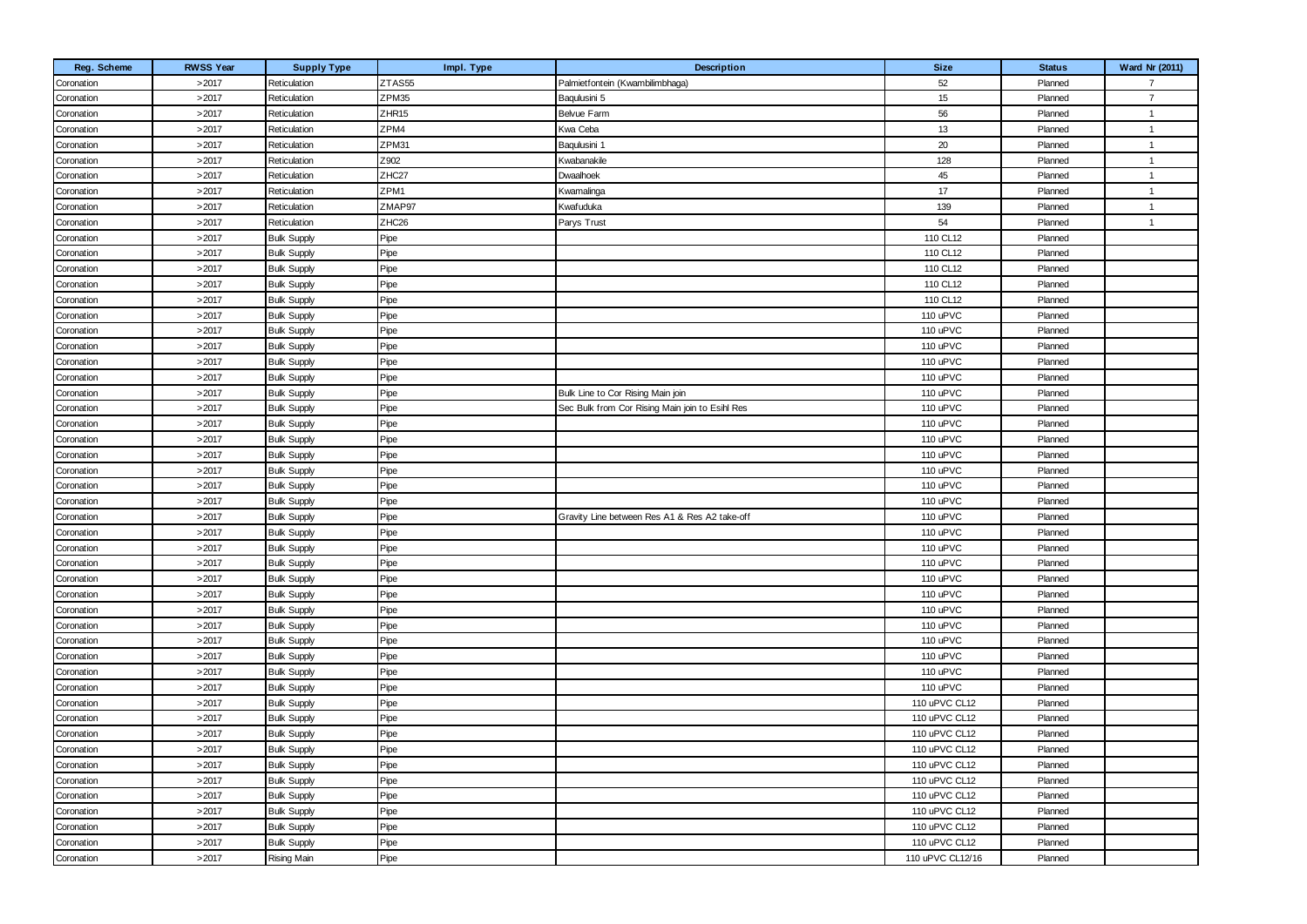| Reg. Scheme  | <b>RWSS Year</b> | <b>Supply Type</b> | Impl. Type           | Description                       | <b>Size</b>   | <b>Status</b> | <b>Ward Nr (2011)</b> |
|--------------|------------------|--------------------|----------------------|-----------------------------------|---------------|---------------|-----------------------|
| Hlahlindlela | 2012-2013        | <b>Bulk Supply</b> | Source / Abstraction | <b>Abstraction Upgrade</b>        |               | Planned       |                       |
| Hlahlindlela | 2012-2013        | <b>Bulk Supply</b> | <b>Pump Station</b>  | PS-ClearW                         |               | Planned       |                       |
| Hlahlindlela | 2012-2013        | <b>Bulk Supply</b> | Treatment            | WTW Ph2                           |               | Planned       |                       |
| Hlahlindlela | 2012-2013        | <b>Rising Main</b> | Pipe                 |                                   | 110 uPVC CL16 | Planned       |                       |
| Hlahlindlela | 2015-2016        | <b>Rising Main</b> | Pipe                 |                                   | 110 uPVC CL16 | Planned       |                       |
| Hlahlindlela | 2016-2017        | <b>Bulk Supply</b> | Storage              | Res-RWSS1                         | 5MI           | Planned       |                       |
| Hlahlindlela | >2017            | <b>Bulk Supply</b> | Storage              | Res-RWSS3                         | 5ML           | Planned       |                       |
| Hlahlindlela | >2017            | <b>Bulk Supply</b> | Storage              | Res-RWSS2                         | 5ML           | Planned       |                       |
| Hlahlindlela | >2017            | <b>Bulk Supply</b> | <b>Pump Station</b>  | PS-RWSS2                          |               | Planned       |                       |
| Hlahlindlela | >2017            | <b>Bulk Supply</b> | Storage              | Res-RWSS4                         | 2MI           | Planned       |                       |
| Hlahlindlela | >2017            | <b>Bulk Supply</b> | Storage              | Res-RWSS4.1                       | 250KI         | Planned       |                       |
| Hlahlindlela | >2017            | <b>Bulk Supply</b> | Storage              | Res-RWSS4.2                       | 1MI           | Planned       |                       |
| Hlahlindlela | >2017            | <b>Bulk Supply</b> | Storage              | Res-RWSS2.1                       | 100KI         | Planned       |                       |
| Hlahlindlela | >2017            | <b>Bulk Supply</b> | Storage              | Res-RWSS2.2                       | 650KI         | Planned       |                       |
| Hlahlindlela | >2017            | <b>Bulk Supply</b> | Storage              | Res-RWSS2.4                       | 200KI         | Planned       |                       |
| Hlahlindlela | >2017            | <b>Bulk Supply</b> | Storage              | Res-RWSS2.3                       | 200KI         | Planned       |                       |
| Hlahlindlela | >2017            | <b>Bulk Supply</b> | Pump                 | Booster Pump 2.3                  |               | Planned       |                       |
| Hlahlindlela | >2017            | <b>Bulk Supply</b> | Storage              | Res-RWSS2.5                       | 2MI           | Planned       |                       |
| Hlahlindlela | >2017            | <b>Bulk Supply</b> | Storage              | Elev Tank 2.6                     | 140KI         | Planned       |                       |
| Hlahlindlela | >2017            | <b>Bulk Supply</b> | Storage              | Res-RWSS2.7                       | 600KI         | Planned       |                       |
| Hlahlindlela | >2017            | <b>Bulk Supply</b> | Storage              | Elev Tank 2.7                     | 50KI          | Planned       |                       |
| Hlahlindlela | >2017            | <b>Bulk Supply</b> | Storage              | Res-RWSS2.8                       | 1MI           | Planned       |                       |
| Hlahlindlela | >2017            | <b>Bulk Supply</b> | Storage              | Elev Tank 2.8                     | 80KI          | Planned       |                       |
| Hlahlindlela | >2017            | <b>Bulk Supply</b> | Storage              | Elev Tank 2.9                     | 30KI          | Planned       |                       |
| Hlahlindlela | >2017            | <b>Bulk Supply</b> | Pipe                 |                                   | 110 uPVC CL16 | Planned       |                       |
| Hlahlindlela | >2017            | <b>Bulk Supply</b> | Pipe                 |                                   | 110 uPVC CL16 | Planned       |                       |
| Hlahlindlela | >2017            | <b>Bulk Supply</b> | Pipe                 |                                   | 110 uPVC CL16 | Planned       |                       |
| Hlahlindlela | >2017            | <b>Rising Main</b> | Pipe                 |                                   | 110 uPVC CL16 | Planned       |                       |
| Hlahlindlela | >2017            | <b>Rising Main</b> | Pipe                 |                                   | 110 uPVC CL16 | Planned       |                       |
| Hlahlindlela | >2017            | <b>Bulk Supply</b> | Pipe                 |                                   | 110 uPVC CL16 | Planned       |                       |
| Hlahlindlela | >2017            | <b>Bulk Supply</b> | Pipe                 |                                   | 110 uPVC CL16 | Planned       |                       |
| Hlahlindlela | >2017            | <b>Bulk Supply</b> | Pipe                 |                                   | 110 uPVC CL20 | Planned       |                       |
| Hlahlindlela | >2017            | <b>Bulk Supply</b> | Pipe                 |                                   | 110 uPVC CL20 | Planned       |                       |
| Hlahlindlela | >2017            | <b>Bulk Supply</b> | Pipe                 |                                   | 110 uPVC CL20 | Planned       |                       |
| Hlahlindlela | >2017            | <b>Bulk Supply</b> | Pipe                 |                                   | 110 uPVC CL20 | Planned       |                       |
| Hlahlindlela | >2017            | <b>Bulk Supply</b> | Pipe                 | Gravity Line between Res A10 & A9 | 110 uPVC CL25 | Planned       |                       |
| Hlahlindlela | >2017            | <b>Bulk Supply</b> | Pipe                 | Gravity Line to Res A8 - A10      | 110 uPVC CL25 | Planned       |                       |
| Hlahlindlela | >2017            | Reticulation       | Z941                 | Emadwaleni 1                      | 77            | Planned       | 17                    |
| Hlahlindlela | >2017            | Reticulation       | Z116                 | Bhobozani                         | 246           | Planned       | 15                    |
| Hlahlindlela | >2017            | Reticulation       | Z119                 | Mhlangeni                         | 220           | Planned       | 15                    |
| Hlahlindlela | >2017            | Reticulation       | Z120                 | Mphezulu                          | 395           | Planned       | 15                    |
| Hlahlindlela | >2017            | Reticulation       | Z121                 | St Paul                           | 272           | Planned       | 15                    |
| Hlahlindlela | >2017            | Reticulation       | Z132                 | Amahlathi                         | 50            | Planned       | 14                    |
| Hlahlindlela | >2017            | Reticulation       | Z122                 | Jojosini                          | 32            | Planned       | 15                    |
| Hlahlindlela | >2017            | Reticulation       | Z133                 | Mvunjane Simashwini               | 475           | Planned       | 14                    |
| Hlahlindlela | >2017            | Reticulation       | Z131                 | Ezibomvu                          | 361           | Planned       | 14                    |
| Hlahlindlela | >2017            | Reticulation       | Z125                 | Esigodini                         | 497           | Planned       | 15                    |
| Hlahlindlela | >2017            | Reticulation       | Z126                 | Qweqwe 1                          | 216           | Planned       | 14                    |
| Hlahlindlela | >2017            | Reticulation       | Z130                 | Elosi                             | 239           | Planned       | 14                    |
| Hlahlindlela | >2017            | Reticulation       | Z128                 | Sofaya                            | 190           | Planned       | 14                    |
| Hlahlindlela | >2017            | Reticulation       | Z895                 | Mooiplaas                         | 142           | Planned       | 22                    |
| Hlahlindlela | >2017            | Reticulation       | Z137                 | Ezidulini                         | 668           | Planned       | 15,21                 |
| Hlahlindlela | >2017            | Reticulation       | Z809                 | Mdundubenzi                       | 56            | Planned       | 21                    |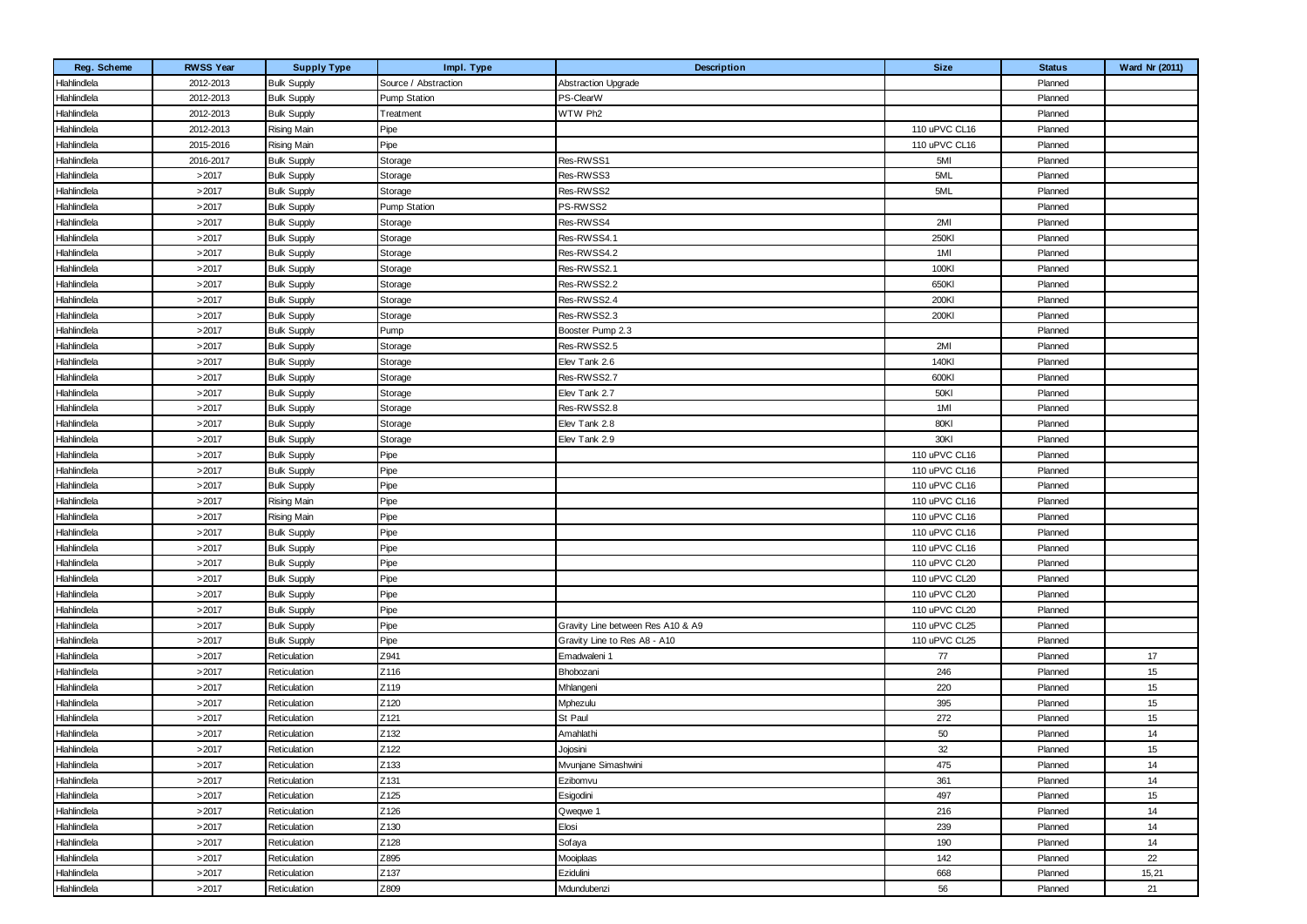| Reg. Scheme  | <b>RWSS Year</b> | <b>Supply Type</b> | Impl. Type        | Description                        | <b>Size</b>    | <b>Status</b> | <b>Ward Nr (2011)</b> |
|--------------|------------------|--------------------|-------------------|------------------------------------|----------------|---------------|-----------------------|
| Hlahlindlela | >2017            | Reticulation       | Z136              | Nhloshana                          | 102            | Planned       | 21                    |
| Hlahlindlela | >2017            | Reticulation       | Z134              | Ngonini                            | 43             | Planned       | 21                    |
| Hlahlindlela | >2017            | Reticulation       | Z135              | Khuthuza                           | 90             | Planned       | 21                    |
| Hlahlindlela | >2017            | Reticulation       | ZHC10             | Gwebu CPA (Kromellenboog)          | 190            | Planned       | 12                    |
| Hlahlindlela | >2017            | Reticulation       | ZHR19             | Gwebu CPA (In Memorium)            | 12             | Planned       | 12                    |
| Hlahlindlela | >2017            | Reticulation       | ZMC9              | Gwebu CPA (Eerstepunt 46)          | 93             | Planned       | 12                    |
| Hlahlindlela | >2017            | Reticulation       | ZHR <sub>22</sub> | Gwebu CPA (Rooikop 43)             | 12             | Planned       | 12                    |
| Hlahlindlela | >2017            | Reticulation       | ZHR <sub>21</sub> | Gwebu CPA (A of Brakvlei 331)      | 23             | Planned       | 12                    |
| Hlahlindlela | >2017            | Reticulation       | Z888              | Ntababomvu                         | $\overline{2}$ | Planned       | 13                    |
| Hlahlindlela | >2017            | <b>Bulk Supply</b> | Pipe              | Gravity Line to Res A11 - A15      | 110 uPVC CL25  | Planned       |                       |
| Hlahlindlela | >2017            | <b>Bulk Supply</b> | Pipe              | Gravity Line between Res A11 & A12 | 110 uPVC CL25  | Planned       |                       |
| Hlahlindlela | >2017            | <b>Bulk Supply</b> | Pipe              | Gravity Line between Res A12 & A13 | 110 uPVC CL25  | Planned       |                       |
| Hlahlindlela | >2017            | <b>Bulk Supply</b> | Pipe              |                                    | 110 uPVC CL6   | Planned       |                       |
| Hlahlindlela | >2017            | <b>Bulk Supply</b> | Pipe              |                                    | 110 uPVC CL6   | Planned       |                       |
| Hlahlindlela | >2017            | <b>Bulk Supply</b> | Pipe              |                                    | 110 uPVC CL9   | Planned       |                       |
| Hlahlindlela | >2017            | <b>Bulk Supply</b> | Pipe              |                                    | 110 uPVC CL9   | Planned       |                       |
| Hlahlindlela | >2017            | <b>Bulk Supply</b> | Pipe              |                                    | 110 uPVC CL9   | Planned       |                       |
| Hlahlindlela | >2017            | <b>Bulk Supply</b> | Pipe              |                                    | 110 uPVC CL9   | Planned       |                       |
| Hlahlindlela | >2017            | <b>Bulk Supply</b> | Pipe              |                                    | 125 CL10       | Planned       |                       |
| Hlahlindlela | >2017            | <b>Bulk Supply</b> | Pipe              |                                    | 125 CL10       | Planned       |                       |
| Hlahlindlela | >2017            | <b>Bulk Supply</b> | Pipe              |                                    | 125 CL10       | Planned       |                       |
| Hlahlindlela | >2017            | <b>Bulk Supply</b> | Pipe              |                                    | 125 CL10       | Planned       |                       |
| Hlahlindlela | >2017            | <b>Bulk Supply</b> | Pipe              |                                    | 125 CL9        | Planned       |                       |
| Hlahlindlela | >2017            | <b>Bulk Supply</b> | Pipe              |                                    | 150 DI         | Planned       |                       |
| Hlahlindlela | >2017            | <b>Bulk Supply</b> | Pipe              |                                    | 150 DI         | Planned       |                       |
| Hlahlindlela | >2017            | <b>Bulk Supply</b> | Pipe              |                                    | 150 DI         | Planned       |                       |
| Hlahlindlela | >2017            | <b>Bulk Supply</b> | Pipe              |                                    | 150 DI         | Planned       |                       |
| Hlahlindlela | >2017            | <b>Bulk Supply</b> | Pipe              |                                    | 160 CL10       | Planned       |                       |
| Hlahlindlela | >2017            | <b>Bulk Supply</b> | Pipe              |                                    | 160 uPVC       | Planned       |                       |
| Hlahlindlela | >2017            | <b>Bulk Supply</b> | Pipe              |                                    | 160 uPVC       | Planned       |                       |
| Hlahlindlela | >2017            | <b>Bulk Supply</b> | Pipe              |                                    | 160 uPVC       | Planned       |                       |
| Hlahlindlela | >2017            | <b>Bulk Supply</b> | Pipe              |                                    | 160 uPVC       | Planned       |                       |
| Hlahlindlela | >2017            | <b>Bulk Supply</b> | Pipe              |                                    | 160 uPVC       | Planned       |                       |
| Hlahlindlela | >2017            | <b>Bulk Supply</b> | Pipe              |                                    | 160 uPVC       | Planned       |                       |
| Hlahlindlela | >2017            | <b>Bulk Supply</b> | Pipe              |                                    | 160 uPVC       | Planned       |                       |
| Hlahlindlela | >2017            | <b>Bulk Supply</b> | Pipe              |                                    | 160 uPVC       | Planned       |                       |
| Hlahlindlela | >2017            | <b>Bulk Supply</b> | Pipe              |                                    | 160 uPVC       | Planned       |                       |
| Hlahlindlela | >2017            | <b>Bulk Supply</b> | Pipe              |                                    | 160 uPVC       | Planned       |                       |
| Hlahlindlela | >2017            | <b>Bulk Supply</b> | Pipe              |                                    | 160 uPVC       | Planned       |                       |
| Hlahlindlela | >2017            | <b>Bulk Supply</b> | Pipe              |                                    | 160 uPVC       | Planned       |                       |
| Hlahlindlela | >2017            | <b>Bulk Supply</b> | Pipe              |                                    | 160 uPVC       | Planned       |                       |
| Hlahlindlela | >2017            | <b>Bulk Supply</b> | Pipe              |                                    | 160 uPVC       | Planned       |                       |
| Hlahlindlela | >2017            | <b>Bulk Supply</b> | Pipe              |                                    | 160 uPVC       | Planned       |                       |
| Hlahlindlela | >2017            | <b>Bulk Supply</b> | Pipe              |                                    | 160 uPVC       | Planned       |                       |
| Hlahlindlela | >2017            | <b>Bulk Supply</b> | Pipe              |                                    | 160 uPVC CL12  | Planned       |                       |
| Hlahlindlela | >2017            | <b>Bulk Supply</b> | Pipe              |                                    | 160 uPVC CL12  | Planned       |                       |
| Hlahlindlela | >2017            | <b>Bulk Supply</b> | Pipe              |                                    | 160 uPVC CL12  | Planned       |                       |
| Hlahlindlela | >2017            | <b>Bulk Supply</b> | Pipe              |                                    | 160 uPVC CL12  | Planned       |                       |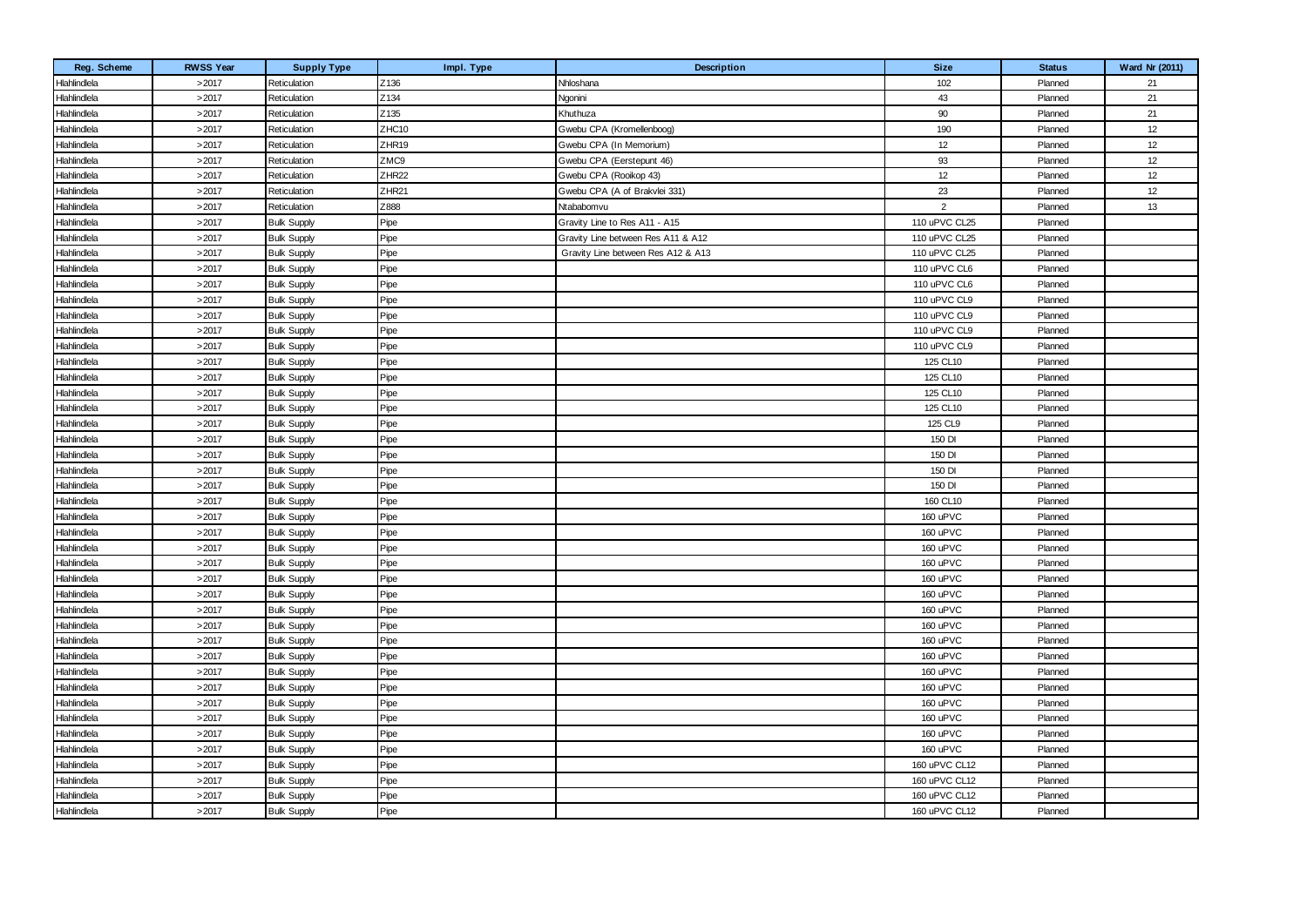| Reg. Scheme | <b>RWSS Year</b> | <b>Supply Type</b> | Impl. Type        | Description            | <b>Size</b>   | <b>Status</b> | Ward Nr (2011)  |
|-------------|------------------|--------------------|-------------------|------------------------|---------------|---------------|-----------------|
| Khambi      | 2012-2013        | <b>Bulk Supply</b> | Pipe              |                        | 160 uPVC CL12 | Planned       |                 |
| Khambi      | 2012-2013        | Rising Main        | Pipe              |                        | 160 uPVC CL12 | Planned       |                 |
| Khambi      | 2013-2014        | <b>Bulk Supply</b> | Storage           | Res-2x30kl             | 60kl          | Planned       |                 |
| Khambi      | 2013-2014        | Reticulation       | Z903              | Esihlengeni            | 130           | Planned       | $\overline{2}$  |
| Khambi      | 2014-2015        | <b>Rising Main</b> | Pipe              |                        | 160 uPVC CL12 | Planned       |                 |
| Khambi      | 2015-2016        | <b>Bulk Supply</b> | Storage           | Res-Kwandeni           | 200KI         | Planned       |                 |
| Khambi      | 2015-2016        | Reticulation       | Z894              | Kwandeni (East Mine)   | 199           | Planned       | $6\phantom{.}6$ |
| Khambi      | 2015-2016        | <b>Bulk Supply</b> | Pipe              |                        | 160 uPVC CL12 | Planned       |                 |
| Khambi      | 2016-2017        | <b>Bulk Supply</b> | Storage           | Res-Kwakwavlei         | 200KI         | Planned       |                 |
| Khambi      | 2016-2017        | Reticulation       | Z892              | Kwakwavlei (Kwabhokhi) | 244           | Planned       | 6               |
| Khambi      | 2016-2017        | <b>Rising Main</b> | Pipe              |                        | 160 uPVC CL12 | Planned       |                 |
| Khambi      | 2016-2017        | <b>Bulk Supply</b> | Pipe              |                        | 160 uPVC CL16 | Planned       |                 |
| Khambi      | 2016-2017        | <b>Bulk Supply</b> | Pipe              |                        | 160 uPVC CL16 | Planned       |                 |
| Khambi      | >2017            | Reticulation       | Z852              | Ntumbane               | 96            | Planned       | 3               |
| Khambi      | >2017            | Reticulation       | Z848              | Nsunduzane             | 47            | Planned       | 3               |
| Khambi      | >2017            | Reticulation       | Z849              | Cibilili               | 181           | Planned       | $\mathbf{3}$    |
| Khambi      | >2017            | Reticulation       | Z850              | Mahalakoga             | 44            | Planned       | $\mathbf{3}$    |
| Khambi      | >2017            | Reticulation       | ZMAP57            | Mooibank               | 19            | Planned       | $\overline{4}$  |
| Khambi      | >2017            | Reticulation       | Z897a             | Bethel (Mission)       | 64            | Planned       | $\overline{4}$  |
| Khambi      | >2017            | Reticulation       | Z897b             | Bethel (Salema)        | 146           | Planned       | $\overline{4}$  |
| Khambi      | >2017            | Reticulation       | ZMAP62            | Ketango                | 6             | Planned       | $\overline{2}$  |
| Khambi      | >2017            | Reticulation       | ZMAP63            | Nsonyane               | 41            | Planned       | 2               |
| Khambi      | >2017            | Reticulation       | ZMAP64            | Mooiplaats             | 28            | Planned       | $\overline{2}$  |
| Khambi      | >2017            | Reticulation       | Z846              | Mountain View          | 100           | Planned       | $\overline{2}$  |
| Khambi      | >2017            | Reticulation       | Z853              | Dlomodlomo 2           | 74            | Planned       | $\overline{2}$  |
| Khambi      | >2017            | Reticulation       | ZMC13             | Ntabazelaqa            | 20            | Planned       | 2               |
| Khambi      | >2017            | Reticulation       | ZMC12             | Mahlabaneni            | 33            | Planned       | $\overline{2}$  |
| Khambi      | >2017            | Reticulation       | ZMAP68            | Ntendeka 3             | 61            | Planned       | $\overline{2}$  |
| Khambi      | >2017            | Reticulation       | Z893              | Hlazeni                | 50            | Planned       | 3               |
| Khambi      | >2017            | Reticulation       | ZNN <sub>15</sub> | Emsagweni              | 23            | Planned       | $5\phantom{.0}$ |
| Khambi      | >2017            | Reticulation       | Z930              | <b>Boschoek</b>        | 63            | Planned       | $\,$ 5 $\,$     |
| Khambi      | >2017            | Reticulation       | ZHC6              | Mgobhozi (Boschoek)    | 37            | Planned       | $5\phantom{.0}$ |
| Khambi      | >2017            | Reticulation       | ZMAP75            | New                    | 76            | Planned       | 5               |
| Khambi      | >2017            | <b>Rising Main</b> | Pipe              |                        | 160 uPVC CL12 | Planned       |                 |
| Khambi      | >2017            | <b>Rising Main</b> | Pipe              |                        | 160 uPVC CL12 | Planned       |                 |
| Khambi      | >2017            | <b>Rising Main</b> | Pipe              |                        | 160 uPVC CL12 | Planned       |                 |
| Khambi      | >2017            | Source             | Pipe              |                        | 160 uPVC CL12 | Planned       |                 |
| Khambi      | >2017            | <b>Bulk Supply</b> | Pipe              |                        | 160 uPVC CL12 | Planned       |                 |
| Khambi      | >2017            | <b>Bulk Supply</b> | Pipe              |                        | 160 uPVC CL12 | Planned       |                 |
| Khambi      | >2017            | <b>Bulk Supply</b> | Pipe              |                        | 160 uPVC CL12 | Planned       |                 |
| Khambi      | >2017            | <b>Bulk Supply</b> | Pipe              |                        | 160 uPVC CL12 | Planned       |                 |
| Khambi      | >2017            | <b>Bulk Supply</b> | Pipe              |                        | 160 uPVC CL12 | Planned       |                 |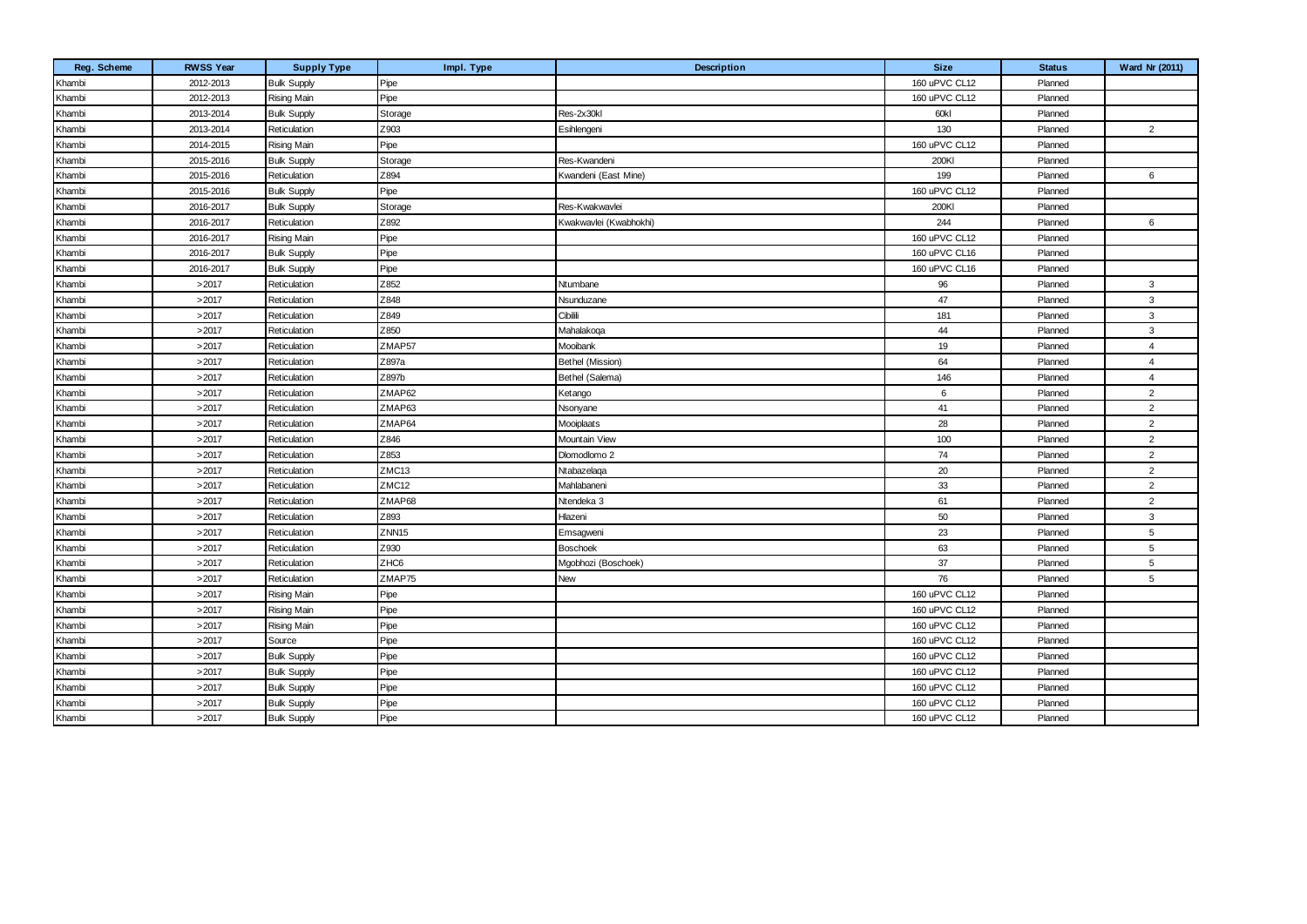| Reg. Scheme | <b>RWSS Year</b> | <b>Supply Type</b> | Impl. Type | <b>Description</b>  | <b>Size</b>     | <b>Status</b> | <b>Ward Nr (2011)</b> |
|-------------|------------------|--------------------|------------|---------------------|-----------------|---------------|-----------------------|
| Mandhlakazi | 2012-2013        | Reticulation       | Z945       | Nsongweni           | 21              | Planned       | $\overline{2}$        |
| Mandhlakazi | 2012-2013        | Reticulation       | ZBUK22     | Gagasa              | 19              | Planned       | $\overline{2}$        |
| Mandhlakazi | 2012-2013        | Reticulation       | Z231       | Nyathini            | 30              | Planned       | $\overline{2}$        |
| Mandhlakazi | 2012-2013        | Reticulation       | Z951       | Mthwandlana 1       | 12              | Planned       | $\overline{2}$        |
| Mandhlakazi | 2012-2013        | Reticulation       | Z950       | Khwabithe           | 24              | Planned       | $\overline{2}$        |
| Mandhlakazi | 2012-2013        | Reticulation       | Z948       | Mbangweni 1         | 12              | Planned       | $\overline{2}$        |
| Mandhlakazi | 2012-2013        | Reticulation       | Z947       | Shaya Moya          | 9               | Planned       | $\overline{2}$        |
| Mandhlakazi | 2012-2013        | Reticulation       | Z201       | Mthwandlana 2       | 63              | Planned       | $\overline{2}$        |
| Mandhlakazi | 2012-2013        | Reticulation       | Z946       | Maphondwane         | 95              | Planned       | $\overline{2}$        |
| Mandhlakazi | 2012-2013        | Reticulation       | Z781       | Mkhwezela           | 50              | Planned       | $\overline{2}$        |
| Mandhlakazi | 2012-2013        | Reticulation       | Z715       | Nhlisa              | 74              | Planned       | $\overline{2}$        |
| Mandhlakazi | 2012-2013        | Reticulation       | Z821       | Ndema               | 106             | Planned       | $\overline{2}$        |
| Mandhlakazi | 2012-2013        | Reticulation       | Z202       | Bombolo             | 162             | Planned       | $\overline{2}$        |
| Mandhlakazi | 2012-2013        | Reticulation       | Z232       | Ogagweni 1          | 44              | Planned       | $\overline{2}$        |
| Mandhlakazi | 2012-2013        | Reticulation       | Z256       | Ogagweni 2          | 15              | Planned       | $\overline{2}$        |
| Mandhlakazi | 2012-2013        | Reticulation       | Z824       | Vukani              | 31              | Planned       | $\overline{7}$        |
| Mandhlakazi | 2012-2013        | Reticulation       | Z199       | Mangomfini          | 87              | Planned       | $\overline{7}$        |
| Mandhlakazi | 2012-2013        | Reticulation       | Z198       | Dongothule          | 194             | Planned       | $\overline{7}$        |
| Mandhlakazi | 2012-2013        | Reticulation       | Z953       | Makhcaneni          | 99              | Planned       | $\overline{7}$        |
| Mandhlakazi | 2012-2013        | <b>Bulk Supply</b> | Pipe       |                     | 160 uPVC CL9    | Planned       |                       |
| Mandhlakazi | 2012-2013        | <b>Bulk Supply</b> | Pipe       |                     | 160 uPVC CL9    | Planned       |                       |
| Mandhlakazi | 2012-2013        | <b>Bulk Supply</b> | Pipe       |                     | 160 uPVC CL9    | Planned       |                       |
| Mandhlakazi | 2012-2013        | <b>Bulk Supply</b> | Pipe       |                     | 160 uPVC CL9    | Planned       |                       |
| Mandhlakazi | 2012-2013        | <b>Bulk Supply</b> | Pipe       |                     | 160 uPVC CL9    | Planned       |                       |
| Mandhlakazi | 2012-2013        | <b>Bulk Supply</b> | Pipe       |                     | 160 uPVC CL9    | Planned       |                       |
| Mandhlakazi | 2012-2013        | <b>Bulk Supply</b> | Pipe       |                     | 160 uPVC CL9    | Planned       |                       |
| Mandhlakazi | 2012-2013        | <b>Bulk Supply</b> | Pipe       |                     | 160 uPVC CL9/12 | Planned       |                       |
| Mandhlakazi | 2012-2013        | <b>Bulk Supply</b> | Pipe       |                     | 200 DI          | Planned       |                       |
| Mandhlakazi | 2012-2013        | <b>Bulk Supply</b> | Pipe       |                     | 200 DI          | Planned       |                       |
| Mandhlakazi | 2012-2013        | <b>Bulk Supply</b> | Pipe       |                     | 200 DI          | Planned       |                       |
| Mandhlakazi | 2012-2013        | <b>Bulk Supply</b> | Pipe       |                     | 200 DI          | Planned       |                       |
| Mandhlakazi | 2012-2013        | <b>Bulk Supply</b> | Pipe       |                     | 200 DI          | Planned       |                       |
| Mandhlakazi | 2012-2013        | <b>Bulk Supply</b> | Pipe       |                     | 200 DI K7       | Planned       |                       |
| Mandhlakazi | 2012-2013        | <b>Bulk Supply</b> | Storage    | Res R <sub>15</sub> | 100KI           | Planned       |                       |
| Mandhlakazi | 2012-2013        | <b>Bulk Supply</b> | Storage    | Res R23             | 100KI           | Planned       |                       |
| Mandhlakazi | 2012-2013        | <b>Bulk Supply</b> | Storage    | Res R26             | 100KI           | Planned       |                       |
| Mandhlakazi | 2012-2013        | <b>Bulk Supply</b> | Storage    | Res R17             | 30KI            | Planned       |                       |
| Mandhlakazi | 2013-2014        | Reticulation       | Z952       | Mbembe              | 6               | Planned       | $\overline{7}$        |
| Mandhlakazi | 2013-2014        | Reticulation       | Z178       | Gwebu 2             | 142             | Planned       | $\overline{7}$        |
| Mandhlakazi | 2013-2014        | Reticulation       | Z179       | Gwebu 3             | 111             | Planned       | $\overline{7}$        |
| Mandhlakazi | 2013-2014        | Reticulation       | Z181       | Sinkonkonko         | 71              | Planned       | $\overline{7}$        |
| Mandhlakazi | 2013-2014        | Reticulation       | Z182       | Gwebu 4             | 72              | Planned       | $\overline{7}$        |
| Mandhlakazi | 2013-2014        | Reticulation       | Z183       | Mphola              | 159             | Planned       | $\overline{7}$        |
| Mandhlakazi | 2013-2014        | Reticulation       | Z180       | Wela 2              | 196             | Planned       | $\overline{7}$        |
| Mandhlakazi | 2013-2014        | Reticulation       | ZBUK20     | Qwasimane           | 28              | Planned       | $\overline{7}$        |
| Mandhlakazi | 2013-2014        | Reticulation       | Z172       | Dengeni             | 141             | Planned       | 6                     |
| Mandhlakazi | 2013-2014        | Reticulation       | Z173       | Kwambongi           | 86              | Planned       | 6                     |
| Mandhlakazi | 2013-2014        | Reticulation       | Z174       | Buxedene            | 530             | Planned       | 8                     |
| Mandhlakazi | 2013-2014        | Reticulation       | Z175       | Khamangweni         | 86              | Planned       | 8                     |
| Mandhlakazi | 2013-2014        | Reticulation       | Z177       | Kwashonongo         | 77              | Planned       | 8                     |
| Mandhlakazi | 2013-2014        | Reticulation       | ZBUK39     | Esikhalenisowuwa    | 56              | Planned       | 8                     |
| Mandhlakazi | 2013-2014        | <b>Bulk Supply</b> | Pipe       |                     | 160 uPVC CL20   | Planned       |                       |
| Mandhlakazi | 2014-2015        | Reticulation       | Z291       | Geqa                | 44              | Planned       | $\mathbf{1}$          |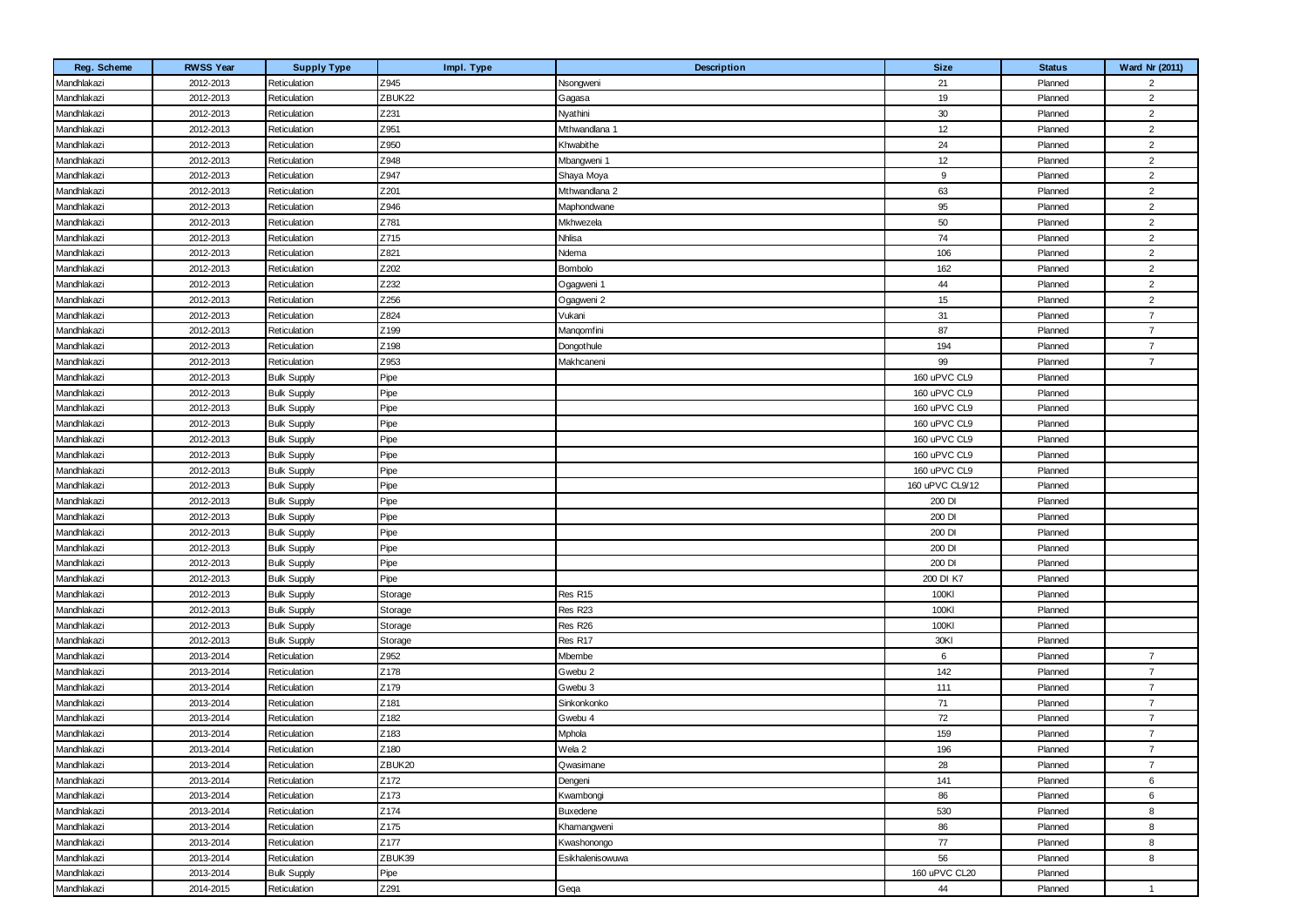| Reg. Scheme | <b>RWSS Year</b> | <b>Supply Type</b> | Impl. Type | Description                              | <b>Size</b>   | <b>Status</b> | Ward Nr (2011)  |
|-------------|------------------|--------------------|------------|------------------------------------------|---------------|---------------|-----------------|
| Mandhlakazi | 2014-2015        | Reticulation       | Z313       | Mngamunde                                | 15            | Planned       | -1              |
| Mandhlakazi | 2014-2015        | Reticulation       | Z304       | Mtengase                                 | 54            | Planned       | $\overline{1}$  |
| Mandhlakazi | 2014-2015        | Reticulation       | Z290       | Zidwadweni                               | 79            | Planned       | -1              |
| Mandhlakazi | 2014-2015        | Reticulation       | Z303       | Mthonjaneni                              | 99            | Planned       | $\mathbf{3}$    |
| Mandhlakazi | 2014-2015        | Reticulation       | Z264       | New Town                                 | 57            | Planned       | 5               |
| Mandhlakazi | 2014-2015        | Reticulation       | Z251       | Ovukneni                                 | 109           | Planned       | $\overline{2}$  |
| Mandhlakazi | 2014-2015        | Reticulation       | Z266       | Khethankomo                              | 165           | Planned       | 5               |
| Mandhlakazi | 2014-2015        | Reticulation       | Z265       | Mthincongo                               | 146           | Planned       | 5               |
| Mandhlakazi | 2014-2015        | Reticulation       | Z280       | Singande                                 | 144           | Planned       | 5               |
| Mandhlakazi | 2014-2015        | <b>Bulk Supply</b> | Pipe       |                                          | 160 uPVC CL20 | Planned       |                 |
| Mandhlakazi | 2014-2015        | <b>Bulk Supply</b> | Pipe       |                                          | 200 DI K7     | Planned       |                 |
| Mandhlakazi | 2014-2015        | <b>Bulk Supply</b> | Pipe       |                                          | 200 DI K7     | Planned       |                 |
| Mandhlakazi | 2014-2015        | <b>Bulk Supply</b> | Storage    | <b>BULK RES 2</b>                        | 1.4ML         | Planned       |                 |
| Mandhlakazi | 2014-2015        | <b>Bulk Supply</b> | Storage    | RES <sub>K1</sub>                        | 700KL         | Planned       |                 |
| Mandhlakazi | 2015-2016        | Reticulation       | ZMAP37     | Kati                                     | 36            | Planned       | $\overline{2}$  |
| Mandhlakazi | 2015-2016        | Reticulation       | Z234       | Kwankweme                                | 30            | Planned       | $\overline{2}$  |
| Mandhlakazi | 2015-2016        | Reticulation       | Z236       | Esixeni                                  | 20            | Planned       | $\overline{2}$  |
| Mandhlakazi | 2015-2016        | Reticulation       | Z268       | Ndimhlana                                | 106           | Planned       | $5\phantom{.0}$ |
| Mandhlakazi | 2015-2016        | Reticulation       | Z250       | Fakude                                   | 93            | Planned       | 5               |
| Mandhlakazi | 2015-2016        | Reticulation       | Z269       | Toyisa Langalesizwe                      | 124           | Planned       | 5               |
| Mandhlakazi | 2015-2016        | Reticulation       | Z270       | Esheshi                                  | 116           | Planned       | 5               |
| Mandhlakazi | 2015-2016        | Reticulation       | Z247       | Mpuphusi                                 | 111           | Planned       | 5               |
| Mandhlakazi | 2015-2016        | Reticulation       | Z249       | Ophaphasi                                | 131           | Planned       | 5               |
| Mandhlakazi | 2015-2016        | Reticulation       | Z271       | Emphilweni                               | 71            | Planned       | 5               |
| Mandhlakazi | 2015-2016        | <b>Bulk Supply</b> | Pipe       |                                          | 160 uPVC CL20 | Planned       |                 |
| Mandhlakazi | 2015-2016        | <b>Bulk Supply</b> | Pipe       |                                          | 160 uPVC CL20 | Planned       |                 |
| Mandhlakazi | 2015-2016        | <b>Bulk Supply</b> | Pipe       |                                          | 160 uPVC CL20 | Planned       |                 |
| Mandhlakazi | 2015-2016        | <b>Bulk Supply</b> | Storage    | <b>RES AC</b>                            | 200KL         | Planned       |                 |
| Mandhlakazi | 2015-2016        | <b>Bulk Supply</b> | Storage    | RES <sub>L</sub>                         | 100KL         | Planned       |                 |
| Mandhlakazi | 2016-2017        | Reticulation       | Z248       | Nhlebela                                 | 93            | Planned       | 5               |
| Mandhlakazi | 2016-2017        | <b>Bulk Supply</b> | Pipe       |                                          | 160 uPVC CL20 | Planned       |                 |
| Mandhlakazi | 2016-2017        | <b>Bulk Supply</b> | Pipe       |                                          | 160 uPVC CL6  | Planned       |                 |
| Mandhlakazi | 2016-2017        | <b>Bulk Supply</b> | Storage    | <b>BULK RES 4</b>                        | 6ML           | Planned       |                 |
| Mandhlakazi | 2016-2017        | <b>Bulk Supply</b> | Storage    | RES <sub>K2</sub>                        | 700KL         | Planned       |                 |
| Mandhlakazi | >2017            | <b>Bulk Supply</b> | Pipe       |                                          | 160 uPVC CL16 | Planned       |                 |
| Mandhlakazi | >2017            | <b>Bulk Supply</b> | Pipe       |                                          | 160 uPVC CL16 | Planned       |                 |
| Mandhlakazi | >2017            | <b>Bulk Supply</b> | Pipe       |                                          | 160 uPVC CL16 | Planned       |                 |
| Mandhlakazi | >2017            | <b>Bulk Supply</b> | Pipe       |                                          | 160 uPVC CL20 | Planned       |                 |
| Mandhlakazi | >2017            | <b>Bulk Supply</b> | Pipe       |                                          | 200 DI        | Planned       |                 |
| Mandhlakazi | >2017            | <b>Bulk Supply</b> | Pipe       |                                          | 200 DI        | Planned       |                 |
| Mandhlakazi | >2017            | <b>Bulk Supply</b> | Pipe       | New Revised TOR 15Feb10                  | 200 DI        | Planned       |                 |
| Mandhlakazi | >2017            | Bulk Supply        | Pipe       |                                          | 200 DI        | Planned       |                 |
| Mandhlakazi | >2017            | <b>Bulk Supply</b> | Pipe       |                                          | 200 DI        | Planned       |                 |
| Mandhlakazi | >2017            | <b>Bulk Supply</b> | Pipe       |                                          | 200 DI        | Planned       |                 |
| Mandhlakazi | >2017            | <b>Bulk Supply</b> | Pipe       |                                          | 200 DI        | Planned       |                 |
| Mandhlakazi | >2017            | <b>Bulk Supply</b> | Pipe       | Rising Main from Res A take-off to PS H1 | 200 DI        | Planned       |                 |
| Mandhlakazi | >2017            | <b>Bulk Supply</b> | Pipe       |                                          | 200 DI        | Planned       |                 |
| Mandhlakazi | >2017            | <b>Bulk Supply</b> | Pipe       |                                          | 200 DI        | Planned       |                 |
| Mandhlakazi | >2017            | Reticulation       | Z630       | Mlane                                    | 187           | Planned       | 20              |
| Mandhlakazi | >2017            | Reticulation       | Z194       | Qanda 1                                  | 48            | Planned       | 6               |
| Mandhlakazi | >2017            | Reticulation       | Z225       | Mkabane                                  | 57            | Planned       | 20              |
| Mandhlakazi | >2017            | Reticulation       | Z187       | Kwampaza                                 | 270           | Planned       | 6               |
| Mandhlakazi | >2017            | Reticulation       | Z195       | Ezibomvini                               | 135           | Planned       | 6               |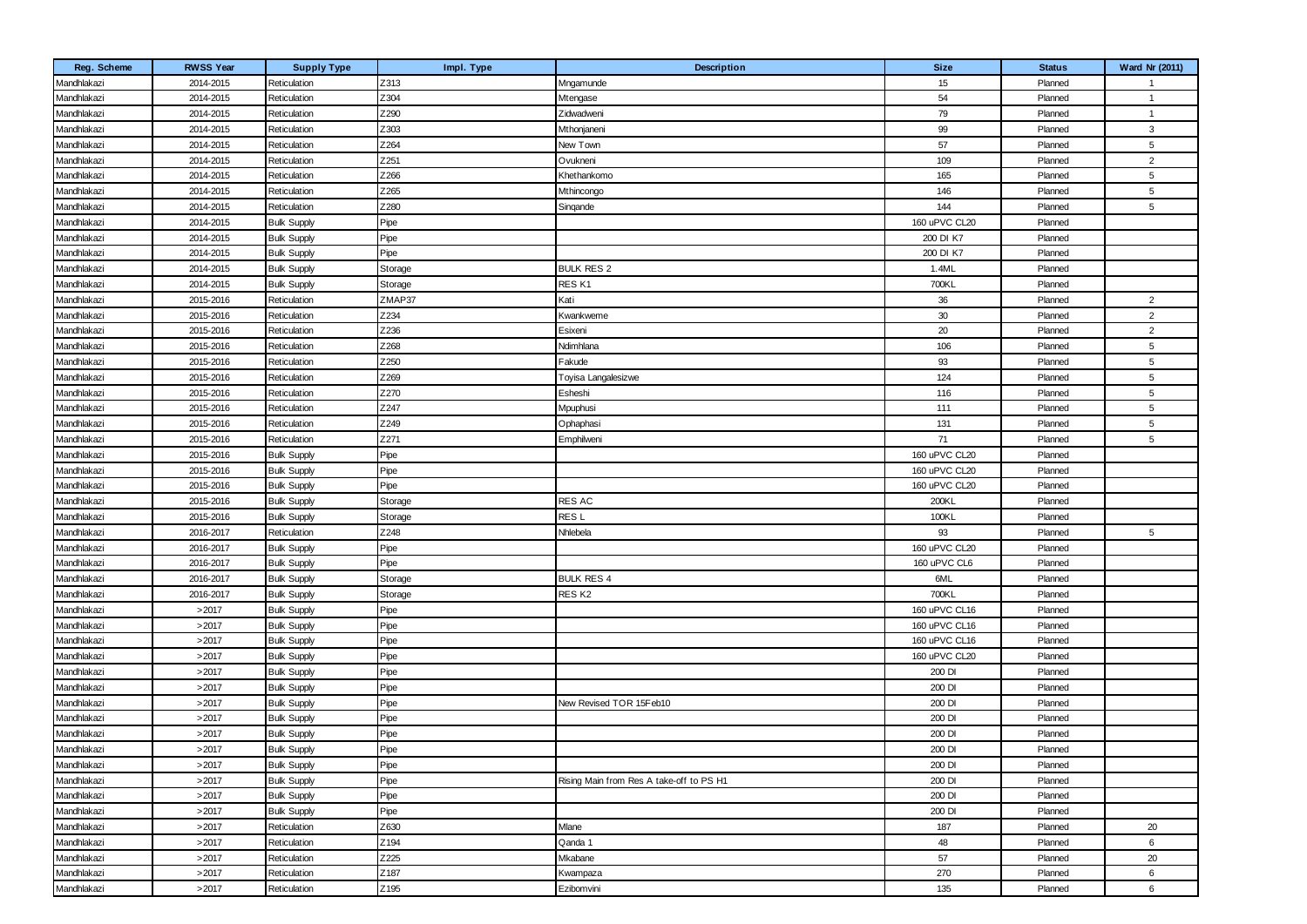| Reg. Scheme | <b>RWSS Year</b> | <b>Supply Type</b> | Impl. Type | Description        | <b>Size</b> | <b>Status</b> | Ward Nr (2011) |
|-------------|------------------|--------------------|------------|--------------------|-------------|---------------|----------------|
| Mandhlakazi | >2017            | Reticulation       | Z208       | Khenani            | 227         | Planned       | 6              |
| Mandhlakazi | >2017            | Reticulation       | Z209       | Dushwini           | 149         | Planned       | 6              |
| Mandhlakazi | >2017            | Reticulation       | Z219       | Esiphambeneni      | 161         | Planned       | 4,6            |
| Mandhlakazi | >2017            | Reticulation       | Z222       | Esigodiphola 2     | 13          | Planned       | 6              |
| Mandhlakazi | >2017            | Reticulation       | Z226       | Ekubungazeleni     | 188         | Planned       | 20             |
| Mandhlakazi | >2017            | Reticulation       | Z227       | Manqushaneni       | 107         | Planned       | 20             |
| Mandhlakazi | >2017            | Reticulation       | Z221       | Cabowakhe          | 28          | Planned       | 6              |
| Mandhlakazi | >2017            | Reticulation       | Z220       | Phumanyova         | $35\,$      | Planned       | 6              |
| Mandhlakazi | >2017            | Reticulation       | Z229       | Msebe              | 81          | Planned       | $\overline{2}$ |
| Mandhlakazi | >2017            | Reticulation       | Z228       | <b>Isibonela</b>   | 107         | Planned       | 2,5            |
| Mandhlakazi | >2017            | Reticulation       | Z211       | Khokhwanweni       | 131         | Planned       | $\overline{4}$ |
| Mandhlakazi | >2017            | Reticulation       | Z210       | Maggelweni         | 214         | Planned       | $\overline{4}$ |
| Mandhlakazi | >2017            | Reticulation       | ZMAP20     | Mhlanjeni          | 20          | Planned       | $\overline{1}$ |
| Mandhlakazi | >2017            | Reticulation       | Z320       | Kwagongolozane     | 73          | Planned       | 3              |
| Mandhlakazi | >2017            | Reticulation       | Z204       | Sibanyaneni        | 111         | Planned       | 2,7            |
| Mandhlakazi | >2017            | Reticulation       | ZBUK11     | Vusu Musi          | 43          | Planned       | $\overline{2}$ |
| Mandhlakazi | >2017            | Reticulation       | Z230       | Ngangayiphi        | 64          | Planned       | $\overline{2}$ |
| Mandhlakazi | >2017            | Reticulation       | Z235       | Maswazini          | 37          | Planned       | $\overline{2}$ |
| Mandhlakazi | >2017            | Reticulation       | Z237       | Cisho              | 40          | Planned       | $\overline{2}$ |
| Mandhlakazi | >2017            | Reticulation       | ZMAP38     | Ntenjane           | 31          | Planned       | $\overline{2}$ |
| Mandhlakazi | >2017            | Reticulation       | ZMAP39     | Dungamanzi 1       | 58          | Planned       | $\overline{2}$ |
| Mandhlakazi | >2017            | Reticulation       | Z957       | Nzondwane          | 33          | Planned       | $\overline{7}$ |
| Mandhlakazi | >2017            | Reticulation       | Z197       | Mpuqwini           | 174         | Planned       | $\overline{7}$ |
| Mandhlakazi | >2017            | Reticulation       | Z955       | Manganeni          | 47          | Planned       | $\overline{7}$ |
| Mandhlakazi | >2017            | Reticulation       | Z949       | Bhuku Elihambayo   | 13          | Planned       | $\overline{7}$ |
| Mandhlakazi | >2017            | Reticulation       | Z206       | Nkungwini          | 73          | Planned       | $\overline{7}$ |
| Mandhlakazi | >2017            | Reticulation       | Z205       | Chinamorgan        | 33          | Planned       | $\overline{7}$ |
| Mandhlakazi | >2017            | Reticulation       | ZBUK23     | Mgolokotho         | 20          | Planned       | $\overline{7}$ |
| Mandhlakazi | >2017            | Reticulation       | Z954       | <b>Bhidi</b>       | 69          | Planned       | $\overline{7}$ |
| Mandhlakazi | >2017            | Reticulation       | Z207       | Nkonjeni           | 170         | Planned       | 8              |
| Mandhlakazi | >2017            | Reticulation       | Z186       | Ncemaneni          | 89          | Planned       | 8              |
| Mandhlakazi | >2017            | Reticulation       | Z185       | Hawini             | 85          | Planned       | 8              |
| Mandhlakazi | >2017            | Reticulation       | Z184       | Mavulazi           | 253         | Planned       | 8              |
| Mandhlakazi | >2017            | Reticulation       | Z196       | Bhekumthetho 2     | 228         | Planned       | 8              |
| Mandhlakazi | >2017            | Reticulation       | Z336       | Mapambeni          | 103         | Planned       | 3              |
| Mandhlakazi | >2017            | Reticulation       | Z337       | Dlakuse            | 42          | Planned       | 3              |
| Mandhlakazi | >2017            | Reticulation       | Z246       | Magomba            | 24          | Planned       | 18             |
| Mandhlakazi | >2017            | Reticulation       | Z295       | Ezingweni          | 19          | Planned       | 3              |
| Mandhlakazi | >2017            | Reticulation       | Z297       | Qondile 1          | 143         | Planned       | 3              |
| Mandhlakazi | >2017            | Reticulation       | ZBUK26     | Maceneni           | 14          | Planned       | 3              |
| Mandhlakazi | >2017            | Reticulation       | Z314       | Emathlomane        | 38          | Planned       | 3              |
| Mandhlakazi | >2017            | Reticulation       | Z272       | Nanqanyini         | 40          | Planned       | 18             |
| Mandhlakazi | >2017            | Reticulation       | Z300       | Gagasini           | 40          | Planned       | 3              |
| Mandhlakazi | >2017            | Reticulation       | ZBUK29     | Shalasha           | 46          | Planned       | 3              |
| Mandhlakazi | >2017            | Reticulation       | Z322       | Esigodiphola 1     | 57          | Planned       | $\mathbf{3}$   |
| Mandhlakazi | >2017            | Reticulation       | Z321       | Mgxanyini          | 87          | Planned       | $\mathbf{3}$   |
| Mandhlakazi | >2017            | Reticulation       | Z316       | Mduda              | 80          | Planned       | 3              |
| Mandhlakazi | >2017            | Reticulation       | ZBUK27     | Maghineni          | 43          | Planned       | 3              |
| Mandhlakazi | >2017            | Reticulation       | Z315       | Number7            | 74          | Planned       | 3              |
| Mandhlakazi | >2017            | Reticulation       | Z298       | Ezinhlabeni        | 35          | Planned       | 3              |
| Mandhlakazi | >2017            | Reticulation       | Z299       | Emaggebeni (Mlaza) | 67          | Planned       | 3              |
| Mandhlakazi | >2017            | Reticulation       | Z296       | Domba              | 153         | Planned       | 3              |
| Mandhlakazi | >2017            | Reticulation       | Z278       | Umlazi             | 52          | Planned       | 18             |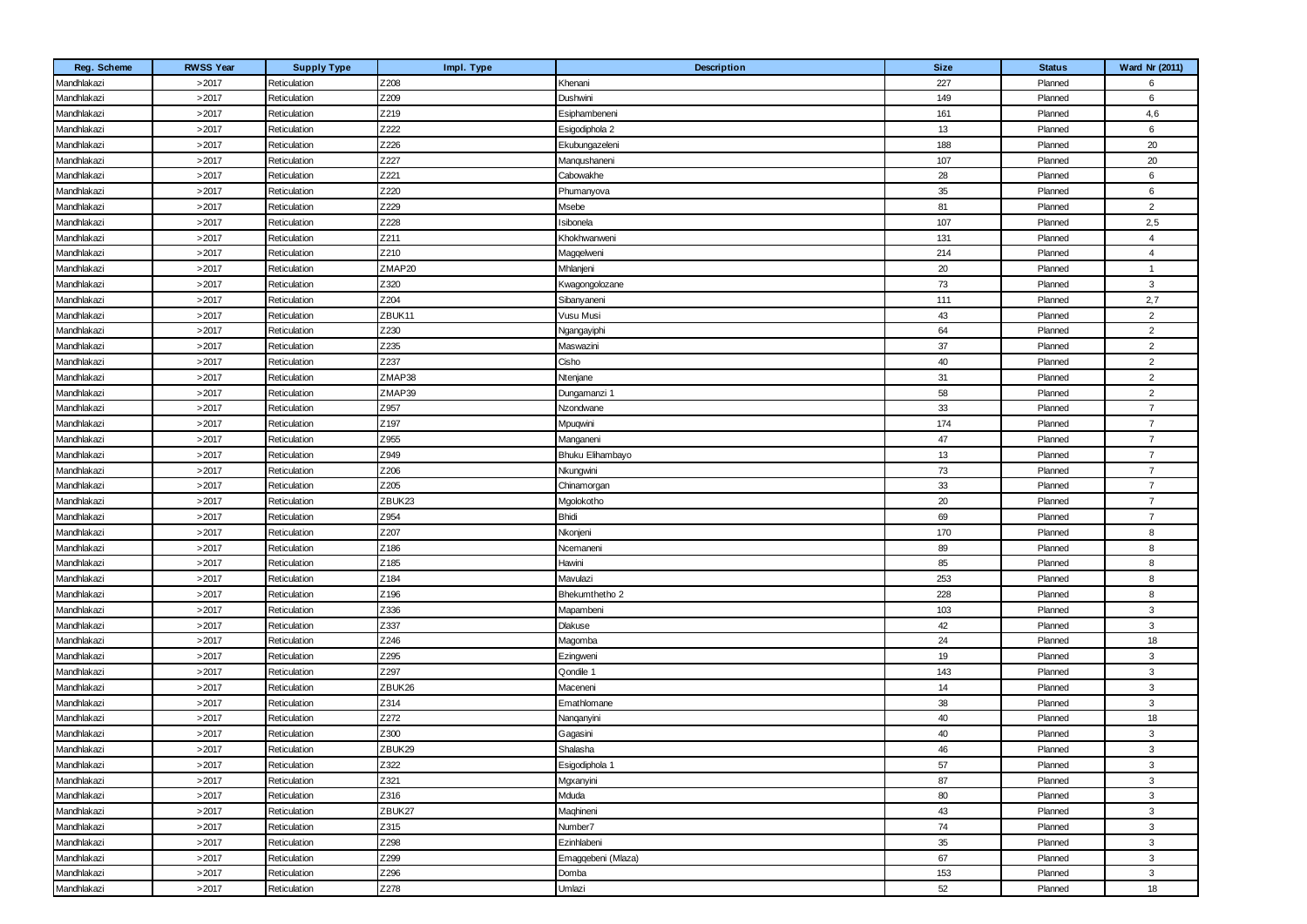| Reg. Scheme | <b>RWSS Year</b> | <b>Supply Type</b> | Impl. Type          | Description           | <b>Size</b>     | <b>Status</b>   | Ward Nr (2011) |
|-------------|------------------|--------------------|---------------------|-----------------------|-----------------|-----------------|----------------|
| Mandhlakazi | >2017            | Reticulation       | Z273                | Ezikleleni            | 25              | Planned         | 18             |
| Mandhlakazi | >2017            | Reticulation       | Z274                | Mzini Enzondwane      | 44              | Planned         | 18             |
| Mandhlakazi | >2017            | Reticulation       | ZBUK28              | Emnzine               | 23              | Planned         | 18             |
| Mandhlakazi | >2017            | Reticulation       | Z317                | Hlushwaneni           | 85              | Planned         | 3              |
| Mandhlakazi | >2017            | Reticulation       | Z294                | Kolubomvu 1           | 22              | Planned         | 5              |
| Mandhlakazi | >2017            | Reticulation       | Z292                | Kwajuba               | 115             | Planned         | 5              |
| Mandhlakazi | >2017            | Reticulation       | Z718                | Mahlomane             | 75              | Planned         | 5              |
| Mandhlakazi | >2017            | Reticulation       | Z239                | Banbelentulo          | 211             | Planned         | 5, 18, 20      |
| Mandhlakazi | >2017            | Reticulation       | Z240                | Maduma                | $90\,$          | Planned         | 18             |
| Mandhlakazi | >2017            | Reticulation       | Z275                | Hlabathini 1          | 94              | Planned         | 18             |
| Mandhlakazi | >2017            | Reticulation       | Z276                | Manqanyini            | 16              | Planned         | 18             |
| Mandhlakazi | >2017            | Reticulation       | Z277                | Vumbuka               | 49              | Planned         | 3,18           |
| Mandhlakazi | >2017            | Reticulation       | ZBUK24              | Meyame                | 16              | Planned         | 18             |
| Mandhlakazi | >2017            | Reticulation       | Z243                | Zibusele              | 111             | Planned         | 18             |
| Mandhlakazi | >2017            | Reticulation       | Z238                | Zikaniphela           | 60              | Planned         | 2              |
| Mandhlakazi | >2017            | Reticulation       | ZBUK21              | Enkanyezini           | 40              | Planned         | $\overline{2}$ |
| Mandhlakazi | >2017            | Reticulation       | Z334                | Esikuthwaneni         | 65              | Planned         | 3              |
| Mandhlakazi | >2017            | Reticulation       | Z323                | Okhalweni 2           | 48              | Planned         | $\mathbf{3}$   |
| Mandhlakazi | >2017            | Reticulation       | Z956                | Egudu                 | 127             | Planned         | $\overline{7}$ |
| Mandhlakazi | >2017            | Reticulation       | Z333                | Esgelwini             | $5\phantom{.0}$ | Planned         | $\mathbf{3}$   |
| Mandhlakazi | >2017            | Reticulation       | Z332                | Njonyomane            | 58              | Planned         | $\mathbf{3}$   |
| Mandhlakazi | >2017            | Reticulation       | Z330                | Sovana                | 78              | Planned         | $\mathbf{3}$   |
| Mandhlakazi | >2017            | Reticulation       | ZBUK25              | Magendene             | 15              | Planned         | 3              |
| Mandhlakazi | >2017            | Reticulation       | Z327                | Macijo                | 48              | Planned         | 3              |
| Mandhlakazi | >2017            | Reticulation       | Z328                | Kolubomvu 2           | 48              | Planned         | 3              |
| Mandhlakazi | >2017            | Reticulation       | Z331                | Machibini             | 87              | Planned         | 3              |
| Mandhlakazi | >2017            | Reticulation       | Z329                | Vesonweni             | 36              | Planned         | 3              |
| Mandhlakazi | >2017            | <b>Bulk Supply</b> | Pipe                |                       | 200 DI K7       | Planned         |                |
| Mandhlakazi | >2017            | <b>Bulk Supply</b> | Pipe                |                       | 200 DI K7       | Planned         |                |
| Mandhlakazi | >2017            | <b>Bulk Supply</b> | Storage             | <b>RES A</b>          | 600KL           | Planned         |                |
| Mandhlakazi | >2017            | <b>Bulk Supply</b> | Storage             | <b>RES B</b>          | 100KL           | Planned         |                |
| Mandhlakazi | >2017            | <b>Bulk Supply</b> | Storage             | RES <sub>D</sub>      | 100KL           | Planned         |                |
| Mandhlakazi | >2017            | <b>Bulk Supply</b> | Storage             | RES <sub>E</sub>      | 1.1ML           | Planned         |                |
| Mandhlakazi | >2017            | <b>Bulk Supply</b> | Storage             | RES <sub>F</sub>      | <b>750KL</b>    | Planned         |                |
| Mandhlakazi | >2017            | <b>Bulk Supply</b> | Storage             | RES M                 | 1.2ML           | Planned         |                |
| Mandhlakazi | >2017            | <b>Bulk Supply</b> | Storage             | RES O                 | 800KL           | Planned         |                |
| Mandhlakazi | >2017            | <b>Bulk Supply</b> | Storage             | <b>RESR</b>           | 2ML             | Planned         |                |
| Mandhlakazi | >2017            | <b>Bulk Supply</b> | Storage             | RES <sub>S1</sub>     | 800KL           | Planned         |                |
| Mandhlakazi | >2017            | <b>Bulk Supply</b> | Storage             | RES <sub>S2</sub>     | 800KL           | Planned         |                |
| Mandhlakazi | Done by Umkh DM  | <b>Bulk Supply</b> | Storage             | Res R25 - Hlab (Umkh) |                 | Done by Umkh DM |                |
| Mandhlakazi | Done by Umkh DM  | <b>Bulk Supply</b> | Storage             | Res R12 - Hlab (Umkh) |                 | Done by Umkh DM |                |
| Mandhlakazi | Done by Umkh DM  | <b>Bulk Supply</b> | <b>Pump Station</b> | Hlabisa PS (Umkh)     |                 | Done by Umkh DM |                |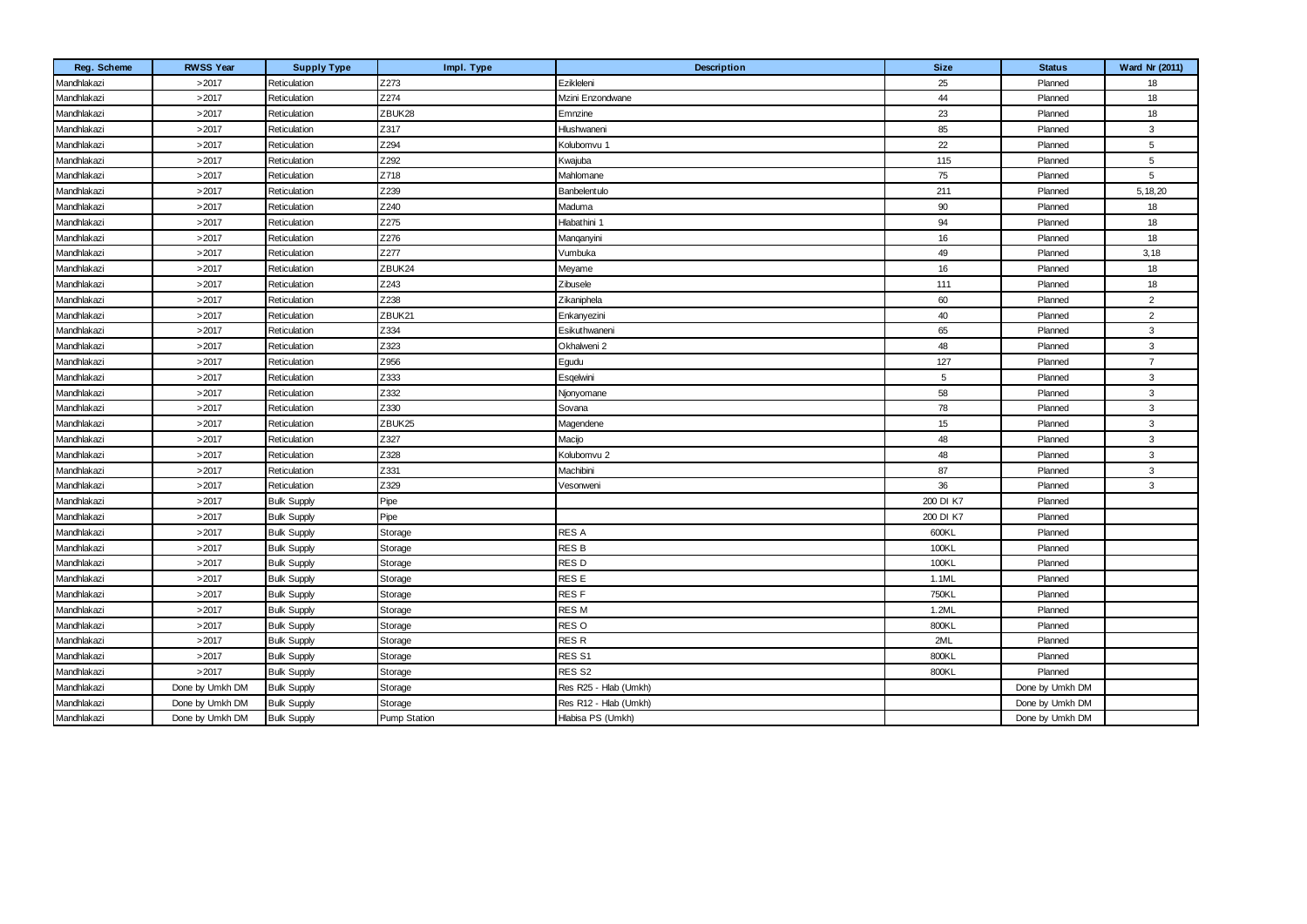| Nkonjeni<br>2012-2013<br>Storage<br>Res AL<br>20kl<br>Planned<br><b>Bulk Supply</b><br>Nkonjeni<br>30kl<br>2012-2013<br><b>Bulk Supply</b><br>Storage<br>Res AK<br>Planned<br>20kl<br>Res AJ<br>Nkonjeni<br>2012-2013<br><b>Bulk Supply</b><br>Planned<br>Storage<br>Nkonjeni<br>PS AH<br>2012-2013<br><b>Bulk Supply</b><br><b>Pump Station</b><br>Planned<br>Nkonjeni<br>75kl<br>2012-2013<br><b>Bulk Supply</b><br>Res AH<br>Planned<br>Storage<br>PS AI<br><b>Pump Station</b><br>2012-2013<br><b>Bulk Supply</b><br>Planned<br>Nkonjeni<br>Nkonjeni<br>Res Al<br>2012-2013<br><b>Bulk Supply</b><br>Storage<br>300kl<br>Planned<br>24kl<br>2012-2013<br><b>Bulk Supply</b><br>Storage<br>Res AG<br>Planned<br>PS AF<br><b>Pump Station</b><br>Nkonjeni<br>2012-2013<br><b>Bulk Supply</b><br>Planned<br>13<br>Nkonjeni<br>2012-2013<br>Reticulation<br>ZTAS10<br>Mandeva<br>9<br>Planned<br>Z925a<br>54<br>13<br>2012-2013<br>Reticulation<br>Ogade 1<br>Planned<br>ZAM5<br>10<br>13<br>Ensileni<br>Nkonjeni<br>2012-2013<br>Reticulation<br>Planned<br>13<br>ZAM6<br>Nkonjeni<br>2012-2013<br>Reticulation<br>Uitkyk Farm<br>20<br>Planned<br>Z921<br>13<br>140<br>2012-2013<br>Reticulation<br>Undindi<br>Planned<br>Z924<br>93<br>13<br>Mission 3<br>2012-2013<br>Reticulation<br>Planned<br>Nkonjeni<br>Nkonjeni<br>Z963<br>$\overline{4}$<br>2012-2013<br>Reticulation<br>Emandlovini<br>39<br>Planned<br>20<br>Z925b<br>13<br>2012-2013<br>Reticulation<br>Ogade 2<br>Planned<br>ZAM7<br>37<br>13<br>2012-2013<br><b>Bhukwe</b><br>Nkonjeni<br>Reticulation<br>Planned<br>13<br>Nkonjeni<br>Z923<br>52<br>2012-2013<br>Reticulation<br>Mbekuzeni<br>Planned<br>Z922<br>21<br>13<br>2012-2013<br>Reticulation<br>Kwankakazi<br>Planned<br>ZHC3<br>13<br>2012-2013<br>Witpoort<br>11<br>Planned<br>Nkonjeni<br>Reticulation<br>13<br>Z927<br>$\mathbf{3}$<br>Nkonjeni<br>2012-2013<br>Reticulation<br>Kwabombo<br>Planned<br>Nkonjeni<br>23<br>ZMAP95<br>13<br>2012-2013<br>Reticulation<br>New<br>Planned<br>ZAM9a<br>8<br>2012-2013<br>Tukelana 1<br>13<br>Nkonjeni<br>Reticulation<br>Planned<br>13<br>ZAM9b<br>Nkonjeni<br>2012-2013<br>Reticulation<br>Tukelana 2<br>6<br>Planned<br>26<br>ZAM9c<br>13<br>2012-2013<br>Reticulation<br>Tukelana 3<br>Planned<br>ZAM8<br>35<br>13<br>2012-2013<br>Jordaan 656 (Zulu Rock)<br>Nkonjeni<br>Reticulation<br>Planned<br>ZBUK52<br>$\mathbf{3}$<br>13<br>2012-2013<br>Reticulation<br>Groot Geluk 201<br>Planned<br>Nkonjeni |
|--------------------------------------------------------------------------------------------------------------------------------------------------------------------------------------------------------------------------------------------------------------------------------------------------------------------------------------------------------------------------------------------------------------------------------------------------------------------------------------------------------------------------------------------------------------------------------------------------------------------------------------------------------------------------------------------------------------------------------------------------------------------------------------------------------------------------------------------------------------------------------------------------------------------------------------------------------------------------------------------------------------------------------------------------------------------------------------------------------------------------------------------------------------------------------------------------------------------------------------------------------------------------------------------------------------------------------------------------------------------------------------------------------------------------------------------------------------------------------------------------------------------------------------------------------------------------------------------------------------------------------------------------------------------------------------------------------------------------------------------------------------------------------------------------------------------------------------------------------------------------------------------------------------------------------------------------------------------------------------------------------------------------------------------------------------------------------------------------------------------------------------------------------------------------------------------------------------------------------------------------------------------------------------------------------------------------------------------------------------------------------------------------------------------------------------------------------------------------------------|
|                                                                                                                                                                                                                                                                                                                                                                                                                                                                                                                                                                                                                                                                                                                                                                                                                                                                                                                                                                                                                                                                                                                                                                                                                                                                                                                                                                                                                                                                                                                                                                                                                                                                                                                                                                                                                                                                                                                                                                                                                                                                                                                                                                                                                                                                                                                                                                                                                                                                                      |
|                                                                                                                                                                                                                                                                                                                                                                                                                                                                                                                                                                                                                                                                                                                                                                                                                                                                                                                                                                                                                                                                                                                                                                                                                                                                                                                                                                                                                                                                                                                                                                                                                                                                                                                                                                                                                                                                                                                                                                                                                                                                                                                                                                                                                                                                                                                                                                                                                                                                                      |
| Nkonjeni<br>Nkonjeni<br>Nkonjeni<br>Nkonjeni<br>Nkonjeni<br>Nkonjeni                                                                                                                                                                                                                                                                                                                                                                                                                                                                                                                                                                                                                                                                                                                                                                                                                                                                                                                                                                                                                                                                                                                                                                                                                                                                                                                                                                                                                                                                                                                                                                                                                                                                                                                                                                                                                                                                                                                                                                                                                                                                                                                                                                                                                                                                                                                                                                                                                 |
|                                                                                                                                                                                                                                                                                                                                                                                                                                                                                                                                                                                                                                                                                                                                                                                                                                                                                                                                                                                                                                                                                                                                                                                                                                                                                                                                                                                                                                                                                                                                                                                                                                                                                                                                                                                                                                                                                                                                                                                                                                                                                                                                                                                                                                                                                                                                                                                                                                                                                      |
|                                                                                                                                                                                                                                                                                                                                                                                                                                                                                                                                                                                                                                                                                                                                                                                                                                                                                                                                                                                                                                                                                                                                                                                                                                                                                                                                                                                                                                                                                                                                                                                                                                                                                                                                                                                                                                                                                                                                                                                                                                                                                                                                                                                                                                                                                                                                                                                                                                                                                      |
|                                                                                                                                                                                                                                                                                                                                                                                                                                                                                                                                                                                                                                                                                                                                                                                                                                                                                                                                                                                                                                                                                                                                                                                                                                                                                                                                                                                                                                                                                                                                                                                                                                                                                                                                                                                                                                                                                                                                                                                                                                                                                                                                                                                                                                                                                                                                                                                                                                                                                      |
|                                                                                                                                                                                                                                                                                                                                                                                                                                                                                                                                                                                                                                                                                                                                                                                                                                                                                                                                                                                                                                                                                                                                                                                                                                                                                                                                                                                                                                                                                                                                                                                                                                                                                                                                                                                                                                                                                                                                                                                                                                                                                                                                                                                                                                                                                                                                                                                                                                                                                      |
|                                                                                                                                                                                                                                                                                                                                                                                                                                                                                                                                                                                                                                                                                                                                                                                                                                                                                                                                                                                                                                                                                                                                                                                                                                                                                                                                                                                                                                                                                                                                                                                                                                                                                                                                                                                                                                                                                                                                                                                                                                                                                                                                                                                                                                                                                                                                                                                                                                                                                      |
|                                                                                                                                                                                                                                                                                                                                                                                                                                                                                                                                                                                                                                                                                                                                                                                                                                                                                                                                                                                                                                                                                                                                                                                                                                                                                                                                                                                                                                                                                                                                                                                                                                                                                                                                                                                                                                                                                                                                                                                                                                                                                                                                                                                                                                                                                                                                                                                                                                                                                      |
|                                                                                                                                                                                                                                                                                                                                                                                                                                                                                                                                                                                                                                                                                                                                                                                                                                                                                                                                                                                                                                                                                                                                                                                                                                                                                                                                                                                                                                                                                                                                                                                                                                                                                                                                                                                                                                                                                                                                                                                                                                                                                                                                                                                                                                                                                                                                                                                                                                                                                      |
|                                                                                                                                                                                                                                                                                                                                                                                                                                                                                                                                                                                                                                                                                                                                                                                                                                                                                                                                                                                                                                                                                                                                                                                                                                                                                                                                                                                                                                                                                                                                                                                                                                                                                                                                                                                                                                                                                                                                                                                                                                                                                                                                                                                                                                                                                                                                                                                                                                                                                      |
|                                                                                                                                                                                                                                                                                                                                                                                                                                                                                                                                                                                                                                                                                                                                                                                                                                                                                                                                                                                                                                                                                                                                                                                                                                                                                                                                                                                                                                                                                                                                                                                                                                                                                                                                                                                                                                                                                                                                                                                                                                                                                                                                                                                                                                                                                                                                                                                                                                                                                      |
|                                                                                                                                                                                                                                                                                                                                                                                                                                                                                                                                                                                                                                                                                                                                                                                                                                                                                                                                                                                                                                                                                                                                                                                                                                                                                                                                                                                                                                                                                                                                                                                                                                                                                                                                                                                                                                                                                                                                                                                                                                                                                                                                                                                                                                                                                                                                                                                                                                                                                      |
|                                                                                                                                                                                                                                                                                                                                                                                                                                                                                                                                                                                                                                                                                                                                                                                                                                                                                                                                                                                                                                                                                                                                                                                                                                                                                                                                                                                                                                                                                                                                                                                                                                                                                                                                                                                                                                                                                                                                                                                                                                                                                                                                                                                                                                                                                                                                                                                                                                                                                      |
|                                                                                                                                                                                                                                                                                                                                                                                                                                                                                                                                                                                                                                                                                                                                                                                                                                                                                                                                                                                                                                                                                                                                                                                                                                                                                                                                                                                                                                                                                                                                                                                                                                                                                                                                                                                                                                                                                                                                                                                                                                                                                                                                                                                                                                                                                                                                                                                                                                                                                      |
|                                                                                                                                                                                                                                                                                                                                                                                                                                                                                                                                                                                                                                                                                                                                                                                                                                                                                                                                                                                                                                                                                                                                                                                                                                                                                                                                                                                                                                                                                                                                                                                                                                                                                                                                                                                                                                                                                                                                                                                                                                                                                                                                                                                                                                                                                                                                                                                                                                                                                      |
|                                                                                                                                                                                                                                                                                                                                                                                                                                                                                                                                                                                                                                                                                                                                                                                                                                                                                                                                                                                                                                                                                                                                                                                                                                                                                                                                                                                                                                                                                                                                                                                                                                                                                                                                                                                                                                                                                                                                                                                                                                                                                                                                                                                                                                                                                                                                                                                                                                                                                      |
|                                                                                                                                                                                                                                                                                                                                                                                                                                                                                                                                                                                                                                                                                                                                                                                                                                                                                                                                                                                                                                                                                                                                                                                                                                                                                                                                                                                                                                                                                                                                                                                                                                                                                                                                                                                                                                                                                                                                                                                                                                                                                                                                                                                                                                                                                                                                                                                                                                                                                      |
|                                                                                                                                                                                                                                                                                                                                                                                                                                                                                                                                                                                                                                                                                                                                                                                                                                                                                                                                                                                                                                                                                                                                                                                                                                                                                                                                                                                                                                                                                                                                                                                                                                                                                                                                                                                                                                                                                                                                                                                                                                                                                                                                                                                                                                                                                                                                                                                                                                                                                      |
|                                                                                                                                                                                                                                                                                                                                                                                                                                                                                                                                                                                                                                                                                                                                                                                                                                                                                                                                                                                                                                                                                                                                                                                                                                                                                                                                                                                                                                                                                                                                                                                                                                                                                                                                                                                                                                                                                                                                                                                                                                                                                                                                                                                                                                                                                                                                                                                                                                                                                      |
|                                                                                                                                                                                                                                                                                                                                                                                                                                                                                                                                                                                                                                                                                                                                                                                                                                                                                                                                                                                                                                                                                                                                                                                                                                                                                                                                                                                                                                                                                                                                                                                                                                                                                                                                                                                                                                                                                                                                                                                                                                                                                                                                                                                                                                                                                                                                                                                                                                                                                      |
|                                                                                                                                                                                                                                                                                                                                                                                                                                                                                                                                                                                                                                                                                                                                                                                                                                                                                                                                                                                                                                                                                                                                                                                                                                                                                                                                                                                                                                                                                                                                                                                                                                                                                                                                                                                                                                                                                                                                                                                                                                                                                                                                                                                                                                                                                                                                                                                                                                                                                      |
|                                                                                                                                                                                                                                                                                                                                                                                                                                                                                                                                                                                                                                                                                                                                                                                                                                                                                                                                                                                                                                                                                                                                                                                                                                                                                                                                                                                                                                                                                                                                                                                                                                                                                                                                                                                                                                                                                                                                                                                                                                                                                                                                                                                                                                                                                                                                                                                                                                                                                      |
|                                                                                                                                                                                                                                                                                                                                                                                                                                                                                                                                                                                                                                                                                                                                                                                                                                                                                                                                                                                                                                                                                                                                                                                                                                                                                                                                                                                                                                                                                                                                                                                                                                                                                                                                                                                                                                                                                                                                                                                                                                                                                                                                                                                                                                                                                                                                                                                                                                                                                      |
|                                                                                                                                                                                                                                                                                                                                                                                                                                                                                                                                                                                                                                                                                                                                                                                                                                                                                                                                                                                                                                                                                                                                                                                                                                                                                                                                                                                                                                                                                                                                                                                                                                                                                                                                                                                                                                                                                                                                                                                                                                                                                                                                                                                                                                                                                                                                                                                                                                                                                      |
|                                                                                                                                                                                                                                                                                                                                                                                                                                                                                                                                                                                                                                                                                                                                                                                                                                                                                                                                                                                                                                                                                                                                                                                                                                                                                                                                                                                                                                                                                                                                                                                                                                                                                                                                                                                                                                                                                                                                                                                                                                                                                                                                                                                                                                                                                                                                                                                                                                                                                      |
|                                                                                                                                                                                                                                                                                                                                                                                                                                                                                                                                                                                                                                                                                                                                                                                                                                                                                                                                                                                                                                                                                                                                                                                                                                                                                                                                                                                                                                                                                                                                                                                                                                                                                                                                                                                                                                                                                                                                                                                                                                                                                                                                                                                                                                                                                                                                                                                                                                                                                      |
|                                                                                                                                                                                                                                                                                                                                                                                                                                                                                                                                                                                                                                                                                                                                                                                                                                                                                                                                                                                                                                                                                                                                                                                                                                                                                                                                                                                                                                                                                                                                                                                                                                                                                                                                                                                                                                                                                                                                                                                                                                                                                                                                                                                                                                                                                                                                                                                                                                                                                      |
| Nkonjeni<br>38<br>ZMAP96<br>13<br>2012-2013<br>Reticulation<br>Mbombo<br>Planned                                                                                                                                                                                                                                                                                                                                                                                                                                                                                                                                                                                                                                                                                                                                                                                                                                                                                                                                                                                                                                                                                                                                                                                                                                                                                                                                                                                                                                                                                                                                                                                                                                                                                                                                                                                                                                                                                                                                                                                                                                                                                                                                                                                                                                                                                                                                                                                                     |
| 300 DI<br>2012-2013<br>Planned<br>Nkonjeni<br><b>Bulk Supply</b><br>Pipe                                                                                                                                                                                                                                                                                                                                                                                                                                                                                                                                                                                                                                                                                                                                                                                                                                                                                                                                                                                                                                                                                                                                                                                                                                                                                                                                                                                                                                                                                                                                                                                                                                                                                                                                                                                                                                                                                                                                                                                                                                                                                                                                                                                                                                                                                                                                                                                                             |
| Pipe<br>2012-2013<br><b>Bulk Supply</b><br>350 HDPE<br>Planned<br>Nkonjeni                                                                                                                                                                                                                                                                                                                                                                                                                                                                                                                                                                                                                                                                                                                                                                                                                                                                                                                                                                                                                                                                                                                                                                                                                                                                                                                                                                                                                                                                                                                                                                                                                                                                                                                                                                                                                                                                                                                                                                                                                                                                                                                                                                                                                                                                                                                                                                                                           |
| Nkonjeni<br>2012-2013<br><b>Bulk Supply</b><br>Pipe<br>New Revised TOR 15Feb10<br>400 DI<br>Planned                                                                                                                                                                                                                                                                                                                                                                                                                                                                                                                                                                                                                                                                                                                                                                                                                                                                                                                                                                                                                                                                                                                                                                                                                                                                                                                                                                                                                                                                                                                                                                                                                                                                                                                                                                                                                                                                                                                                                                                                                                                                                                                                                                                                                                                                                                                                                                                  |
| 2012-2013<br>Pipe<br>Rising Main from Res M take-off to Vuna WTW<br>400 DI<br>Nkonjeni<br><b>Rising Main</b><br>Planned                                                                                                                                                                                                                                                                                                                                                                                                                                                                                                                                                                                                                                                                                                                                                                                                                                                                                                                                                                                                                                                                                                                                                                                                                                                                                                                                                                                                                                                                                                                                                                                                                                                                                                                                                                                                                                                                                                                                                                                                                                                                                                                                                                                                                                                                                                                                                              |
| Pipe<br>2012-2013<br><b>Bulk Supply</b><br>Rising Main from Vuna WTW to Holinyoka PS1<br>400 DI<br>Planned<br>Nkonjeni                                                                                                                                                                                                                                                                                                                                                                                                                                                                                                                                                                                                                                                                                                                                                                                                                                                                                                                                                                                                                                                                                                                                                                                                                                                                                                                                                                                                                                                                                                                                                                                                                                                                                                                                                                                                                                                                                                                                                                                                                                                                                                                                                                                                                                                                                                                                                               |
| Nkonjeni<br>Pipe<br>400 DI<br>2012-2013<br><b>Rising Main</b><br>Rising Main from Res M take-off to Vuna WTW<br>Planned                                                                                                                                                                                                                                                                                                                                                                                                                                                                                                                                                                                                                                                                                                                                                                                                                                                                                                                                                                                                                                                                                                                                                                                                                                                                                                                                                                                                                                                                                                                                                                                                                                                                                                                                                                                                                                                                                                                                                                                                                                                                                                                                                                                                                                                                                                                                                              |
| 2012-2013<br>Pipe<br>450 DI<br>Nkonjeni<br><b>Bulk Supply</b><br>Planned                                                                                                                                                                                                                                                                                                                                                                                                                                                                                                                                                                                                                                                                                                                                                                                                                                                                                                                                                                                                                                                                                                                                                                                                                                                                                                                                                                                                                                                                                                                                                                                                                                                                                                                                                                                                                                                                                                                                                                                                                                                                                                                                                                                                                                                                                                                                                                                                             |
| Pipe<br>2012-2013<br><b>Rising Main</b><br>450 DI<br>Planned<br>Nkonjeni                                                                                                                                                                                                                                                                                                                                                                                                                                                                                                                                                                                                                                                                                                                                                                                                                                                                                                                                                                                                                                                                                                                                                                                                                                                                                                                                                                                                                                                                                                                                                                                                                                                                                                                                                                                                                                                                                                                                                                                                                                                                                                                                                                                                                                                                                                                                                                                                             |
| Nkonjeni<br>2013-2014<br>Res U<br>4515kl<br><b>Bulk Supply</b><br>Storage<br>Planned                                                                                                                                                                                                                                                                                                                                                                                                                                                                                                                                                                                                                                                                                                                                                                                                                                                                                                                                                                                                                                                                                                                                                                                                                                                                                                                                                                                                                                                                                                                                                                                                                                                                                                                                                                                                                                                                                                                                                                                                                                                                                                                                                                                                                                                                                                                                                                                                 |
| PS U<br>2013-2014<br>Pump Station<br>Nkonjeni<br><b>Bulk Supply</b><br>Planned                                                                                                                                                                                                                                                                                                                                                                                                                                                                                                                                                                                                                                                                                                                                                                                                                                                                                                                                                                                                                                                                                                                                                                                                                                                                                                                                                                                                                                                                                                                                                                                                                                                                                                                                                                                                                                                                                                                                                                                                                                                                                                                                                                                                                                                                                                                                                                                                       |
| Res Y<br>Nkonjeni<br>2013-2014<br><b>Bulk Supply</b><br>Storage<br>97kl<br>Planned                                                                                                                                                                                                                                                                                                                                                                                                                                                                                                                                                                                                                                                                                                                                                                                                                                                                                                                                                                                                                                                                                                                                                                                                                                                                                                                                                                                                                                                                                                                                                                                                                                                                                                                                                                                                                                                                                                                                                                                                                                                                                                                                                                                                                                                                                                                                                                                                   |
| Nkonjeni<br>2013-2014<br>Bulk Res X<br>1985KI<br><b>Bulk Supply</b><br>Storage<br>Planned                                                                                                                                                                                                                                                                                                                                                                                                                                                                                                                                                                                                                                                                                                                                                                                                                                                                                                                                                                                                                                                                                                                                                                                                                                                                                                                                                                                                                                                                                                                                                                                                                                                                                                                                                                                                                                                                                                                                                                                                                                                                                                                                                                                                                                                                                                                                                                                            |
| 2013-2014<br>New Res<br>100KI<br>Planned<br>Nkonjeni<br><b>Bulk Supply</b><br>Storage                                                                                                                                                                                                                                                                                                                                                                                                                                                                                                                                                                                                                                                                                                                                                                                                                                                                                                                                                                                                                                                                                                                                                                                                                                                                                                                                                                                                                                                                                                                                                                                                                                                                                                                                                                                                                                                                                                                                                                                                                                                                                                                                                                                                                                                                                                                                                                                                |
| Nkonjeni<br>2013-2014<br><b>Bulk Supply</b><br>Storage<br>Res Z<br>150KI<br>Planned<br>Nkonjeni                                                                                                                                                                                                                                                                                                                                                                                                                                                                                                                                                                                                                                                                                                                                                                                                                                                                                                                                                                                                                                                                                                                                                                                                                                                                                                                                                                                                                                                                                                                                                                                                                                                                                                                                                                                                                                                                                                                                                                                                                                                                                                                                                                                                                                                                                                                                                                                      |
| ?KI<br>2013-2014<br><b>Bulk Supply</b><br><b>Pump Station</b><br>New PS<br>Planned                                                                                                                                                                                                                                                                                                                                                                                                                                                                                                                                                                                                                                                                                                                                                                                                                                                                                                                                                                                                                                                                                                                                                                                                                                                                                                                                                                                                                                                                                                                                                                                                                                                                                                                                                                                                                                                                                                                                                                                                                                                                                                                                                                                                                                                                                                                                                                                                   |
| Nkonjeni<br>Res<br>30KI<br>2013-2014<br><b>Bulk Supply</b><br>Storage<br>Planned                                                                                                                                                                                                                                                                                                                                                                                                                                                                                                                                                                                                                                                                                                                                                                                                                                                                                                                                                                                                                                                                                                                                                                                                                                                                                                                                                                                                                                                                                                                                                                                                                                                                                                                                                                                                                                                                                                                                                                                                                                                                                                                                                                                                                                                                                                                                                                                                     |
| Nkonjeni<br>2013-2014<br><b>Bulk Supply</b><br>Storage<br>Res<br>30KI<br>Planned<br>Nkonjeni                                                                                                                                                                                                                                                                                                                                                                                                                                                                                                                                                                                                                                                                                                                                                                                                                                                                                                                                                                                                                                                                                                                                                                                                                                                                                                                                                                                                                                                                                                                                                                                                                                                                                                                                                                                                                                                                                                                                                                                                                                                                                                                                                                                                                                                                                                                                                                                         |
| Res<br>2013-2014<br>Storage<br>30KI<br>Planned<br><b>Bulk Supply</b>                                                                                                                                                                                                                                                                                                                                                                                                                                                                                                                                                                                                                                                                                                                                                                                                                                                                                                                                                                                                                                                                                                                                                                                                                                                                                                                                                                                                                                                                                                                                                                                                                                                                                                                                                                                                                                                                                                                                                                                                                                                                                                                                                                                                                                                                                                                                                                                                                 |
| Nkonjeni<br>New PS<br>2013-2014<br><b>Bulk Supply</b><br>Pump Station<br>Planned<br>Nkonjeni                                                                                                                                                                                                                                                                                                                                                                                                                                                                                                                                                                                                                                                                                                                                                                                                                                                                                                                                                                                                                                                                                                                                                                                                                                                                                                                                                                                                                                                                                                                                                                                                                                                                                                                                                                                                                                                                                                                                                                                                                                                                                                                                                                                                                                                                                                                                                                                         |
| New PS<br>2013-2014<br><b>Bulk Supply</b><br><b>Pump Station</b><br>Planned<br>Nkonjeni<br>Z795<br>Kwa Mvula<br>11<br>20<br>Reticulation                                                                                                                                                                                                                                                                                                                                                                                                                                                                                                                                                                                                                                                                                                                                                                                                                                                                                                                                                                                                                                                                                                                                                                                                                                                                                                                                                                                                                                                                                                                                                                                                                                                                                                                                                                                                                                                                                                                                                                                                                                                                                                                                                                                                                                                                                                                                             |
| 2013-2014<br>Planned<br>Nkonjeni<br>Z398<br>Ekatini<br>57<br>24<br>2013-2014<br>Reticulation<br>Planned                                                                                                                                                                                                                                                                                                                                                                                                                                                                                                                                                                                                                                                                                                                                                                                                                                                                                                                                                                                                                                                                                                                                                                                                                                                                                                                                                                                                                                                                                                                                                                                                                                                                                                                                                                                                                                                                                                                                                                                                                                                                                                                                                                                                                                                                                                                                                                              |
| Z820<br>24<br>Hlophekhulu<br>184<br>Nkonjeni<br>2013-2014<br>Reticulation<br>Planned                                                                                                                                                                                                                                                                                                                                                                                                                                                                                                                                                                                                                                                                                                                                                                                                                                                                                                                                                                                                                                                                                                                                                                                                                                                                                                                                                                                                                                                                                                                                                                                                                                                                                                                                                                                                                                                                                                                                                                                                                                                                                                                                                                                                                                                                                                                                                                                                 |
| Nkonjeni<br>98<br>Z813<br>20,24<br>2013-2014<br>Reticulation<br>Enguqe<br>Planned                                                                                                                                                                                                                                                                                                                                                                                                                                                                                                                                                                                                                                                                                                                                                                                                                                                                                                                                                                                                                                                                                                                                                                                                                                                                                                                                                                                                                                                                                                                                                                                                                                                                                                                                                                                                                                                                                                                                                                                                                                                                                                                                                                                                                                                                                                                                                                                                    |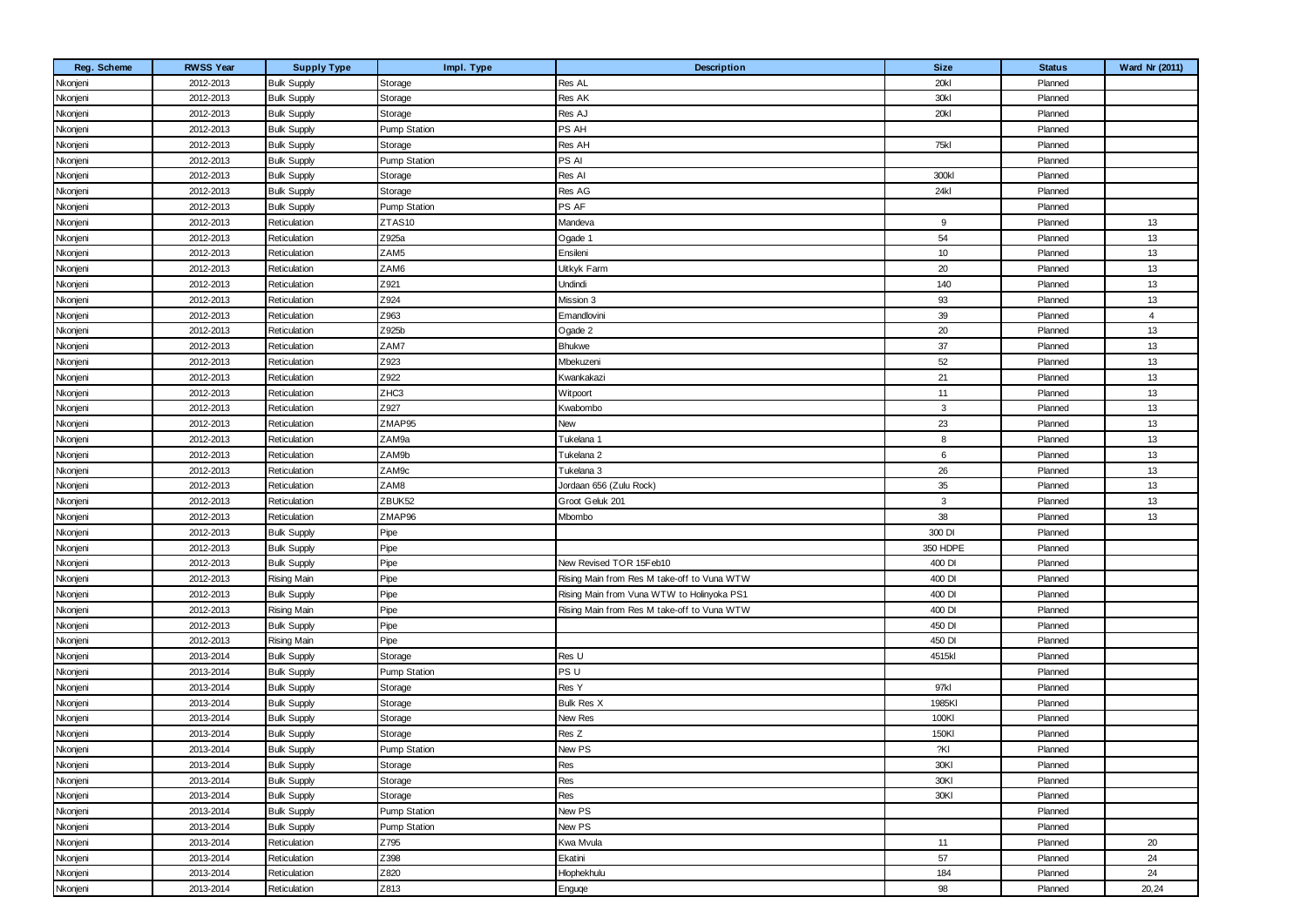| Reg. Scheme | <b>RWSS Year</b> | <b>Supply Type</b> | Impl. Type          | Description                        | <b>Size</b>      | <b>Status</b> | Ward Nr (2011) |
|-------------|------------------|--------------------|---------------------|------------------------------------|------------------|---------------|----------------|
| Nkonjeni    | 2013-2014        | Reticulation       | Z818                | Kwanguqe                           | 66               | Planned       | 24             |
| Nkonjeni    | 2013-2014        | Reticulation       | ZTAS15              | Dibha                              | 97               | Planned       | 14,20          |
| Nkonjeni    | 2013-2014        | Reticulation       | ZTAS14              | Mhlalini                           | 52               | Planned       | 14             |
| Nkonjeni    | 2013-2014        | Reticulation       | Z401                | Kwafolese                          | 65               | Planned       | 20             |
| Nkonjeni    | 2013-2014        | Reticulation       | Z400                | Mthonjeni                          | 48               | Planned       | 20             |
| Nkonjeni    | 2013-2014        | Reticulation       | Z402                | Kwavilakazi 2                      | 226              | Planned       | 20             |
| Nkonjeni    | 2013-2014        | Reticulation       | Z399                | Mvula                              | 84               | Planned       | 20             |
| Nkonjeni    | 2013-2014        | Reticulation       | Z758a               | Ekujulukeni 1                      | 74               | Planned       | 24             |
| Nkonjeni    | 2013-2014        | Reticulation       | Z758b               | Ekujulukeni 2                      | 90               | Planned       | 24             |
| Nkonjeni    | 2013-2014        | Reticulation       | Z818                | Kwanguqe                           | 80               | Planned       | 24             |
| Nkonjeni    | 2013-2014        | <b>Bulk Supply</b> | Pipe                |                                    | 200 uPVC CL12/16 | Planned       |                |
| Nkonjeni    | 2013-2014        | <b>Bulk Supply</b> | Pipe                |                                    | 200 uPVC CL12/16 | Planned       |                |
| Nkonjeni    | 2013-2014        | <b>Bulk Supply</b> | Pipe                |                                    | 200 uPVC CL12/16 | Planned       |                |
| Nkonjeni    | 2013-2014        | <b>Bulk Supply</b> | Pipe                |                                    | 200 uPVC CL12/16 | Planned       |                |
| Nkonjeni    | 2013-2014        | <b>Bulk Supply</b> | Pipe                |                                    | 300 HDPE         | Planned       |                |
| Nkonjeni    | 2013-2014        | <b>Bulk Supply</b> | Pipe                |                                    | 350 HDPE         | Planned       |                |
| Nkonjeni    | 2013-2014        | <b>Rising Main</b> | Pipe                | New Bulk Feed from Res to Frischg. | 400 DI           | Planned       |                |
| Nkonjeni    | 2013-2014        | <b>Bulk Supply</b> | Pipe                | Rising Main from WTW to 5ML Res    | 450 DI           | Planned       |                |
| Nkonjeni    | 2014-2015        | <b>Bulk Supply</b> | Storage             | Res ZAI-1                          | 698KI            | Planned       |                |
| Nkonjeni    | 2014-2015        | <b>Bulk Supply</b> | Storage             | New Res                            | 30KI             | Planned       |                |
| Nkonjeni    | 2014-2015        | Reticulation       | Z707                | Ntabankulu                         | 27               | Planned       | 15             |
| Nkonjeni    | 2014-2015        | Reticulation       | ZTAS19              | Ezikhumbeni                        | 88               | Planned       | 24             |
| Nkonjeni    | 2014-2015        | Reticulation       | ZTAS18              | Ezimfeneni                         | 66               | Planned       | 24             |
| Nkonjeni    | 2014-2015        | Reticulation       | ZMAP108             | Basamlilo 2                        | 57               | Planned       | 24             |
| Nkonjeni    | 2014-2015        | Reticulation       | ZMAP109             | Ezisasameni                        | 31               | Planned       | 24             |
| Nkonjeni    | 2014-2015        | <b>Bulk Supply</b> | Pipe                |                                    | 250 DI           | Planned       |                |
| Nkonjeni    | 2014-2015        | <b>Bulk Supply</b> | Pipe                |                                    | 250 HDPE         | Planned       |                |
| Nkonjeni    | 2014-2015        | <b>Bulk Supply</b> | Pipe                |                                    | 250 uPVC CL12/16 | Planned       |                |
| Nkonjeni    | 2014-2015        | <b>Bulk Supply</b> | Pipe                |                                    | 250 uPVC CL9     | Planned       |                |
| Nkonjeni    | 2014-2015        | <b>Bulk Supply</b> | Pipe                |                                    | 300 DI           | Planned       |                |
| Nkonjeni    | 2014-2015        | <b>Bulk Supply</b> | Pipe                |                                    | 300 DI           | Planned       |                |
| Nkonjeni    | 2014-2015        | <b>Bulk Supply</b> | Pipe                | New Revised TOR 15Feb10            | 350 DI           | Planned       |                |
| Nkonjeni    | 2014-2015        | <b>Bulk Supply</b> | Pipe                |                                    | 350 DI           | Planned       |                |
| Nkonjeni    | 2015-2016        | <b>Bulk Supply</b> | Storage             | Res ZAI-2                          | 161KI            | Planned       |                |
| Nkonjeni    | 2015-2016        | Reticulation       | ZTAS16              | Kwathuthu                          | 20               | Planned       | 24             |
| Nkonjeni    | 2015-2016        | Reticulation       | ZTAS17              | Nkonjane                           | 136              | Planned       | 24             |
| Nkonjeni    | 2015-2016        | Reticulation       | Z411                | Dindi                              | 121              | Planned       | 24             |
| Nkonjeni    | 2015-2016        | Reticulation       | ZTAs13              | England                            | 51               | Planned       | 24             |
| Nkonjeni    | 2015-2016        | Reticulation       | Z403                | Tshiyazame                         | 52               | Planned       | 14             |
| Nkonjeni    | 2015-2016        | Reticulation       | Z406                | Maqhutha                           | 140              | Planned       | 14             |
| Nkonjeni    | 2015-2016        | Reticulation       | Z410                | Ganwini                            | 85               | Planned       | 14             |
| Nkonjeni    | 2015-2016        | Reticulation       | Z782                | Sqobelo                            | 96               | Planned       | 14,20          |
| Nkonjeni    | 2015-2016        | Reticulation       | Z407                | Ezinyoshini                        | 113              | Planned       | 14             |
| Nkonjeni    | 2015-2016        | Reticulation       | Z408                | Nyoni                              | 74               | Planned       | 14             |
| Nkonjeni    | 2015-2016        | Reticulation       | Z409                | Nhluba                             | 38               | Planned       | 14             |
| Nkonjeni    | 2015-2016        | Reticulation       | Z404                | Bhengisilwane                      | 33               | Planned       | 14             |
| Nkonjeni    | 2015-2016        | <b>Bulk Supply</b> | Pipe                |                                    | 200 uPVC CL12/16 | Planned       |                |
| Nkonjeni    | 2015-2016        | <b>Bulk Supply</b> | Pipe                |                                    | 200 uPVC CL12/16 | Planned       |                |
| Nkonjeni    | 2015-2016        | <b>Bulk Supply</b> | Pipe                |                                    | 300 HDPE         | Planned       |                |
| Nkonjeni    | 2015-2016        | <b>Bulk Supply</b> | Pipe                |                                    | 300 HDPE         | Planned       |                |
| Nkonjeni    | 2015-2016        | <b>Bulk Supply</b> | Pipe                |                                    | 350 DI           | Planned       |                |
| Nkonjeni    | 2016-2017        | <b>Bulk Supply</b> | <b>Pump Station</b> | PS M <sub>2</sub>                  |                  | Planned       |                |
| Nkonjeni    | 2016-2017        | <b>Bulk Supply</b> | Pump Station        | PS M3                              |                  | Planned       |                |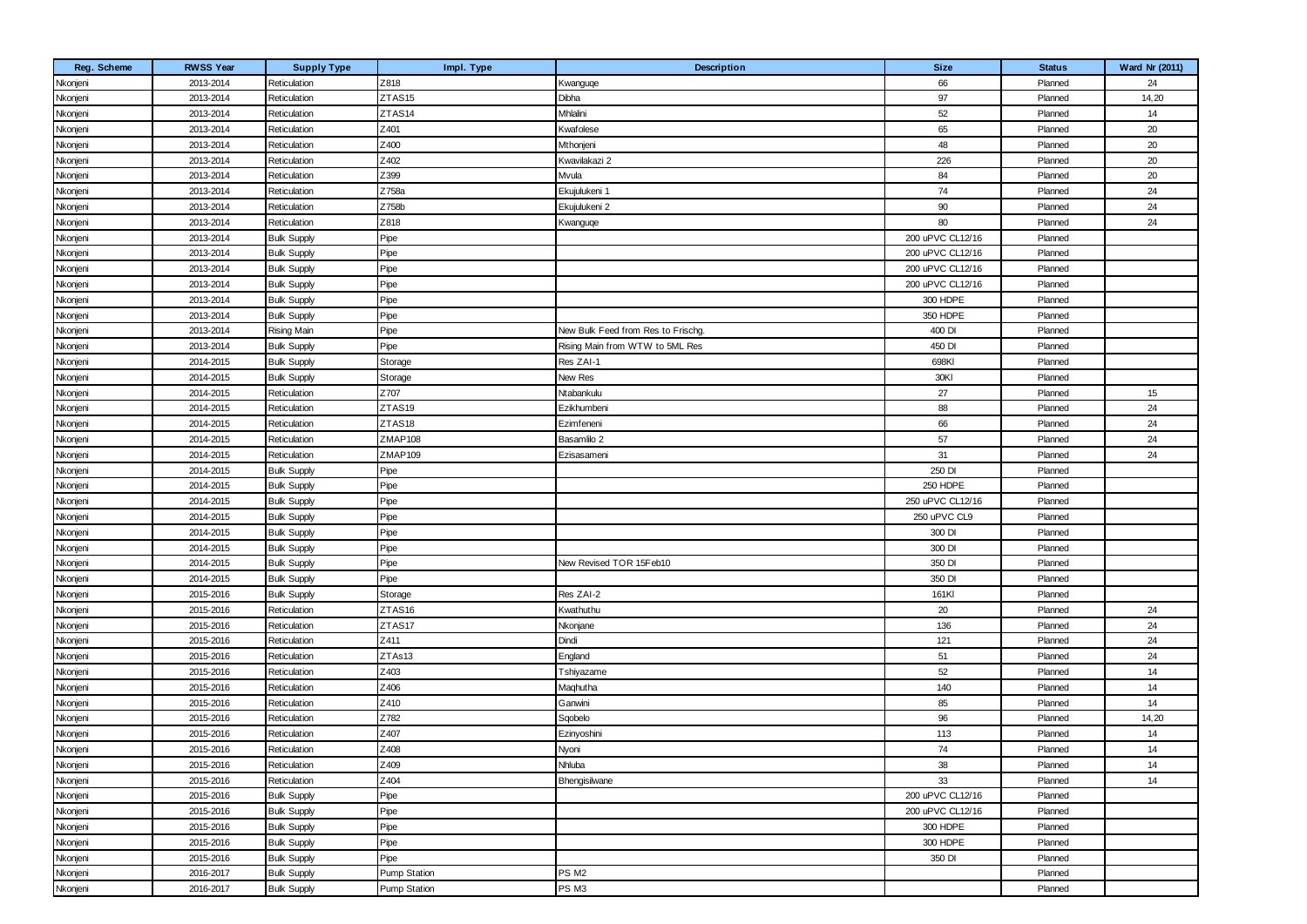| Reg. Scheme | <b>RWSS Year</b> | <b>Supply Type</b> | Impl. Type          | <b>Description</b>                          | <b>Size</b>      | <b>Status</b> | <b>Ward Nr (2011)</b> |
|-------------|------------------|--------------------|---------------------|---------------------------------------------|------------------|---------------|-----------------------|
| Nkonjeni    | 2016-2017        | <b>Bulk Supply</b> | Storage             | Res 2                                       | 2328kl           | Planned       |                       |
| Nkonjeni    | 2016-2017        | <b>Bulk Supply</b> | Storage             | Res N                                       | 53kl             | Planned       |                       |
| Nkonjeni    | 2016-2017        | <b>Bulk Supply</b> | Storage             | Res P                                       | 47kl             | Planned       |                       |
| Nkonjeni    | 2016-2017        | <b>Bulk Supply</b> | Storage             | Res O                                       | 490kl            | Planned       |                       |
| Nkonjeni    | 2016-2017        | <b>Bulk Supply</b> | Storage             | Res M                                       | 1741kl           | Planned       |                       |
| Nkonjeni    | 2016-2017        | <b>Bulk Supply</b> | Storage             | Res ZAI-3                                   | 216KI            | Planned       |                       |
| Nkonjeni    | 2016-2017        | <b>Bulk Supply</b> | Storage             | Res ZAI-5                                   | 264KI            | Planned       |                       |
| Nkonjeni    | 2016-2017        | <b>Bulk Supply</b> | Storage             | Res ZAI-4                                   | 30KI             | Planned       |                       |
| Nkonjeni    | 2016-2017        | Reticulation       | ZTAS12              | Mbangweni 2                                 | 143              | Planned       | 15                    |
| Nkonjeni    | 2016-2017        | Reticulation       | Z417                | Nqulwane                                    | 324              | Planned       | 15                    |
| Nkonjeni    | 2016-2017        | Reticulation       | Z416                | Zenzele                                     | 55               | Planned       | 14                    |
| Nkonjeni    | 2016-2017        | Reticulation       | Z166                | Nggolothi                                   | 117              | Planned       | 14                    |
| Nkonjeni    | 2016-2017        | Reticulation       | Z413                | Njomelwane                                  | 202              | Planned       | 14                    |
| Nkonjeni    | 2016-2017        | Reticulation       | ZMAP91              | Themalihle                                  | 23               | Planned       | 14                    |
| Nkonjeni    | 2016-2017        | Reticulation       | Z412                | Zilulwane                                   | 43               | Planned       | 14                    |
| Nkonjeni    | 2016-2017        | <b>Bulk Supply</b> | Pipe                |                                             | 200 HDPE         | Planned       |                       |
| Nkonjeni    | 2016-2017        | <b>Bulk Supply</b> | Pipe                |                                             | 200 uPVC CL12/16 | Planned       |                       |
| Nkonjeni    | 2016-2017        | <b>Bulk Supply</b> | Pipe                |                                             | 200 uPVC CL12/16 | Planned       |                       |
| Nkonjeni    | 2016-2017        | <b>Bulk Supply</b> | Pipe                |                                             | 200 uPVC CL16    | Planned       |                       |
| Nkonjeni    | 2016-2017        | <b>Bulk Supply</b> | Pipe                |                                             | 200 uPVC CL9     | Planned       |                       |
| Nkonjeni    | 2016-2017        | <b>Bulk Supply</b> | Pipe                |                                             | 250 DI           | Planned       |                       |
| Nkonjeni    | 2016-2017        | <b>Bulk Supply</b> | Pipe                |                                             | 250 DI           | Planned       |                       |
| Nkonjeni    | 2016-2017        | <b>Bulk Supply</b> | Pipe                |                                             | 250 DI           | Planned       |                       |
| Nkonjeni    | 2016-2017        | <b>Bulk Supply</b> | Pipe                |                                             | 250 DI           | Planned       |                       |
| Nkonjeni    | 2016-2017        | <b>Bulk Supply</b> | Pipe                | Rising Main between PS H1 & H2              | 250 DI           | Planned       |                       |
| Nkonjeni    | 2016-2017        | <b>Bulk Supply</b> | Pipe                | Rising Main between PS H2 & H3              | 250 DI           | Planned       |                       |
| Nkonjeni    | 2016-2017        | <b>Bulk Supply</b> | Pipe                | Rising Main between PS H3 & Res A1          | 250 DI           | Planned       |                       |
| Nkonjeni    | 2016-2017        | <b>Bulk Supply</b> | Pipe                |                                             | 250 Steel DI     | Planned       |                       |
| Nkonjeni    | 2016-2017        | <b>Bulk Supply</b> | Pipe                |                                             | 250 uPVC CL12    | Planned       |                       |
| Nkonjeni    | 2016-2017        | <b>Bulk Supply</b> | Pipe                |                                             | 250 uPVC CL12    | Planned       |                       |
| Nkonjeni    | 2016-2017        | <b>Bulk Supply</b> | Pipe                |                                             | 250 uPVC CL12    | Planned       |                       |
| Nkonjeni    | 2016-2017        | <b>Rising Main</b> | Pipe                |                                             | 315 uPVC         | Planned       |                       |
| Nkonjeni    | 2016-2017        | <b>Bulk Supply</b> | Pipe                | Bulk Supply - Southern Region               | 350 DI K9        | Planned       |                       |
| Nkonjeni    | 2016-2017        | <b>Bulk Supply</b> | Pipe                | Bulk Supply - Southern Region               | 350 DI K9        | Planned       |                       |
| Nkonjeni    | 2016-2017        | <b>Bulk Supply</b> | Pipe                | Bulk Supply - Southern Region               | 350 DI K9        | Planned       |                       |
| Nkonjeni    | 2016-2017        | <b>Bulk Supply</b> | Pipe                | Rising Main from Lindizwe PS2 to Bulk Res G | 450 DI           | Planned       |                       |
| Nkonjeni    | 2016-2017        | <b>Rising Main</b> | Pipe                | Res A3 take-off                             | 50 HDPE          | Planned       |                       |
| Nkonjeni    | 2016-2017        | <b>Bulk Supply</b> | Pipe                |                                             | 50 HDPE          | Planned       |                       |
| Nkonjeni    | 2016-2017        | <b>Bulk Supply</b> | Pipe                |                                             | 50 HDPE          | Planned       |                       |
| Nkonjeni    | >2017            | <b>Bulk Supply</b> | Storage             | Res                                         | 30KI             | Planned       |                       |
| Nkonjeni    | >2017            | <b>Bulk Supply</b> | Storage             | Res                                         | 30KI             | Planned       |                       |
| Nkonjeni    | >2017            | <b>Bulk Supply</b> | <b>Pump Station</b> | New PS                                      |                  | Planned       |                       |
| Nkonjeni    | >2017            | <b>Bulk Supply</b> | Storage             | Res                                         | 50KI             | Planned       |                       |
| Nkonjeni    | >2017            | Source             | Pipe                |                                             | 200 uPVC CL12    | Planned       |                       |
| Nkonjeni    | >2017            | Source             | Pipe                | Res A1 take-off                             | 250 DI           | Planned       |                       |
| Nkonjeni    | >2017            | Source             | Pipe                |                                             | 250 DI           | Planned       |                       |
| Nkonjeni    | >2017            | <b>Bulk Supply</b> | Pipe                |                                             | 300 DI           | Planned       |                       |
| Nkonjeni    | >2017            | <b>Bulk Supply</b> | Pipe                |                                             | 350 DI           | Planned       |                       |
| Nkonjeni    | >2017            | Source             | Pipe                | Bulk Supply - Southern Region               | 350 DI K9        | Planned       |                       |
| Nkonjeni    | >2017            | Reticulation       | Z804                | Draaihoek                                   | 111              | Planned       | 13                    |
| Nkonjeni    | >2017            | Reticulation       | Z466                | Molta                                       | 125              | Planned       | 13                    |
| Nkonjeni    | >2017            | Reticulation       | Z484                | Maduna Ezibomvu                             | 103              | Planned       | $17\,$                |
| Nkonjeni    | >2017            | Reticulation       | Z468                | Esibindini                                  | 86               | Planned       | 17                    |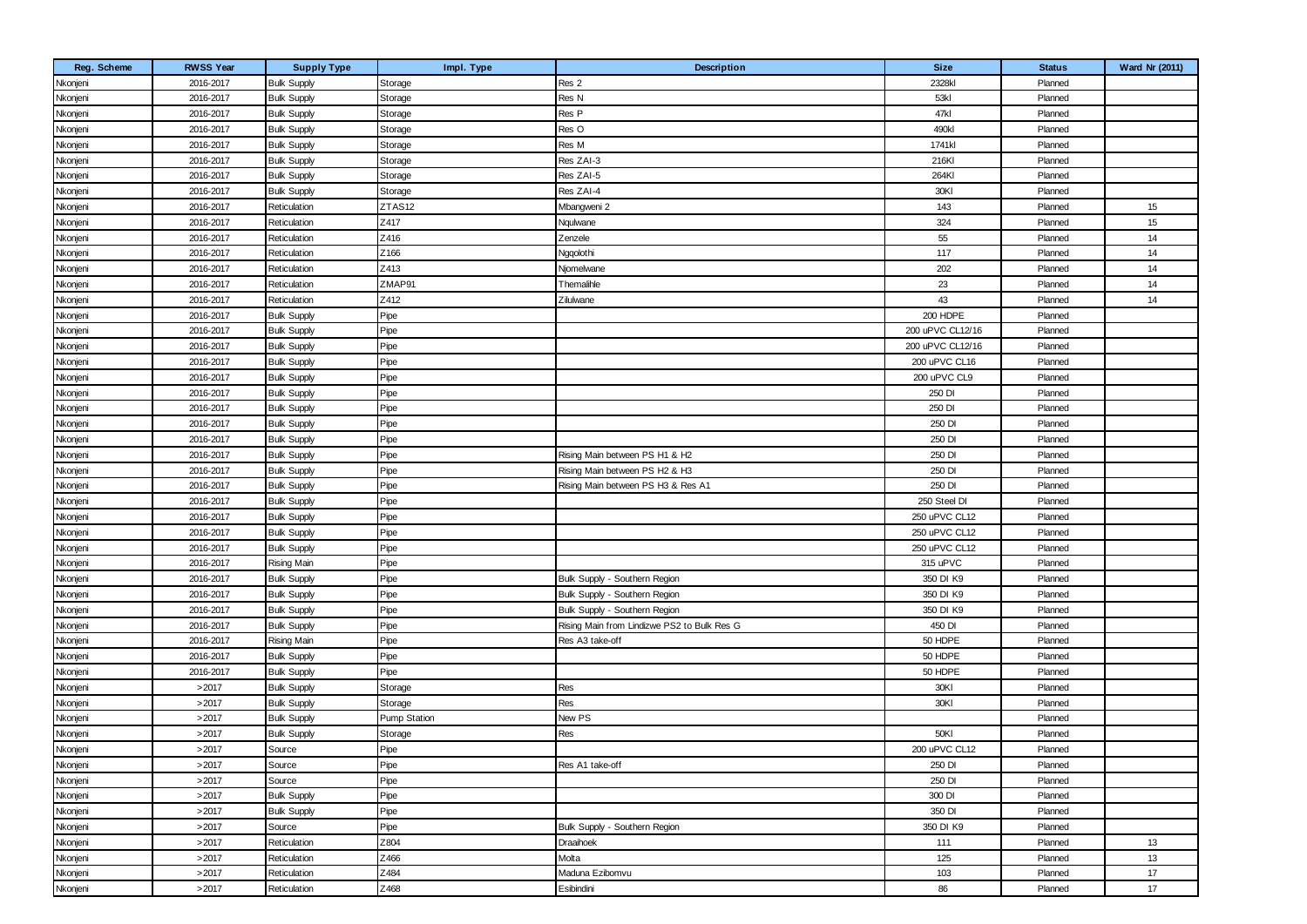| Reg. Scheme | <b>RWSS Year</b> | <b>Supply Type</b> | Impl. Type | Description       | <b>Size</b>  | <b>Status</b> | Ward Nr (2011) |
|-------------|------------------|--------------------|------------|-------------------|--------------|---------------|----------------|
| Nkonjeni    | >2017            | Reticulation       | Z469       | Tshilugwanenei    | 120          | Planned       | 17             |
| Nkonjeni    | >2017            | Reticulation       | Z482       | Nkaphani          | 78           | Planned       | 17             |
| Nkonjeni    | >2017            | Reticulation       | Z473       | Emahlathini       | 154          | Planned       | 23             |
| Nkonjeni    | >2017            | Reticulation       | Z750       | sangoyana '       | 76           | Planned       | 20             |
| Nkonjeni    | >2017            | Reticulation       | Z745       | Kwagqikazi 1      | 171          | Planned       | 20             |
| Nkonjeni    | >2017            | Reticulation       | Z972       | Kwagqikazi 2      | 37           | Planned       | 20             |
| Nkonjeni    | >2017            | Reticulation       | Z709       | Ntabayezulu       | 38           | Planned       | 15             |
| Nkonjeni    | >2017            | Reticulation       | Z711       | Lomo              | 89           | Planned       | 15             |
| Nkonjeni    | >2017            | Reticulation       | ZTAS11     | Kwanoma           | 25           | Planned       | 15             |
| Nkonjeni    | >2017            | Reticulation       | Z805       | Nkiliji           | 48           | Planned       | 23             |
| Nkonjeni    | >2017            | Reticulation       | Z483       | Sgodiphola        | 150          | Planned       | 23             |
| Nkonjeni    | >2017            | Reticulation       | Z476       | Kweyezulu         | 187          | Planned       | 16             |
| Nkonjeni    | >2017            | Reticulation       | Z812       | Ndumeni           | 8            | Planned       | 16             |
| Nkonjeni    | >2017            | Reticulation       | Z754       | Kwangono Mbambo 1 | 67           | Planned       | 17             |
| Nkonjeni    | >2017            | Reticulation       | Z481       | Kwangono Mbambo 2 | 15           | Planned       | 17             |
| Nkonjeni    | >2017            | Reticulation       | Z478       | Skhume            | 36           | Planned       | 23             |
| Nkonjeni    | >2017            | Reticulation       | Z967       | Nobambo           | 22           | Planned       | 23             |
| Nkonjeni    | >2017            | Reticulation       | Z479       | Emakhosini        | 237          | Planned       | 16             |
| Nkonjeni    | >2017            | Reticulation       | Z966       | Senzangakhona     | 87           | Planned       | 23             |
| Nkonjeni    | >2017            | Reticulation       | Z806       | Hlondlweni        | 109          | Planned       | 23             |
| Nkonjeni    | >2017            | Reticulation       | Z480       | Mgababa 3         | 133          | Planned       | 23             |
| Nkonjeni    | >2017            | Reticulation       | Z796       | Kwa Mehlomane     | 32           | Planned       | 23             |
| Nkonjeni    | >2017            | Reticulation       | Z475       | Mpayini           | 57           | Planned       | 23             |
| Nkonjeni    | >2017            | Reticulation       | Z474       | Hlungulwane       | 81           | Planned       | 23             |
| Nkonjeni    | >2017            | Reticulation       | Z973       | Manekwane 2       | 27           | Planned       | 20             |
| Nkonjeni    | >2017            | Reticulation       | ZMAP92     | Nsingizane 2      | 10           | Planned       | 15             |
| Nkonjeni    | >2017            | Reticulation       | Z819       | Langakazi 1       | 25           | Planned       | 20             |
| Nkonjeni    | >2017            | Reticulation       | Z405       | Ntilingwe         | 57           | Planned       | 14             |
| Nkonjeni    | >2017            | Reticulation       | Z418       | Bhekimbazo        | 97           | Planned       | 14             |
| Nkonjeni    | >2017            | Reticulation       | Z93        | Bhekinkulumo      | 93           | Planned       | 8              |
| Nkonjeni    | >2017            | Reticulation       | ZMAP82     | Mombeni           | 24           | Planned       | 16             |
| Nkonjeni    | >2017            | Reticulation       | ZBUK51     | Langfontein       | 121          | Planned       | 16             |
| Nkonjeni    | >2017            | Reticulation       | ZMAP83     | Nkaletweni        | 112          | Planned       | 16             |
| Nkonjeni    | >2017            | Reticulation       | ZMAP84     | Cokolo            | 46           | Planned       | 16             |
| Nkonjeni    | >2017            | Reticulation       | ZMAP85     | Mbundu            | 42           | Planned       | 16             |
| Nkonjeni    | >2017            | Reticulation       | ZMAP86     | Mpembeni          | 33           | Planned       | 16             |
| Nkonjeni    | >2017            | Reticulation       | ZMAP87     | Nsingizane 1      | 20           | Planned       | 16             |
| Nkonjeni    | >2017            | Reticulation       | ZMAP88     | Qaba              | 25           | Planned       | 16             |
| Nkonjeni    | >2017            | Reticulation       | ZMAP89     | Ncele             | 9            | Planned       | 16             |
| Nkonjeni    | >2017            | Reticulation       | ZBUK54     | Vaalbank 347      | $\mathbf{3}$ | Planned       | 16             |
| Nkonjeni    | >2017            | Reticulation       | ZMAP90     | Nzololo - Maganda | 39           | Planned       | 16             |
| Nkonjeni    | >2017            | Reticulation       | ZMAP101    | Vezunyamo 1       | 51           | Planned       | 23             |
| Nkonjeni    | >2017            | Reticulation       | Z472       | Cengeni           | 137          | Planned       | 17             |
| Nkonjeni    | >2017            | Reticulation       | Z807       | Ntabamhlophe      | 56           | Planned       | 17             |
| Nkonjeni    | >2017            | Reticulation       | Z471       | Maqwatha          | 135          | Planned       | 17,23          |
| Nkonjeni    | >2017            | Reticulation       | Z939       | Denny Dalton      | 33           | Planned       | 23             |
| Nkonjeni    | >2017            | Reticulation       | Z470       | Goje Maqwatha     | 179          | Planned       | 13,23          |
| Nkonjeni    | >2017            | Reticulation       | Z419       | Mgababa 2         | 89           | Planned       | 15             |
| Nkonjeni    | >2017            | Reticulation       | ZMAP102    | Mshiqo            | 27           | Planned       | 21             |
| Nkonjeni    | >2017            | Reticulation       | ZMAP103    | Newland           | 18           | Planned       | 21             |
| Nkonjeni    | >2017            | Reticulation       | ZMAP104    | Phato             | 22           | Planned       | 21             |
| Nkonjeni    | >2017            | Reticulation       | ZMAP106    | Jems              | 13           | Planned       | 21             |
| Nkonjeni    | >2017            | Reticulation       | ZBUK49     | Uitzight 203      | 17           | Planned       | 16             |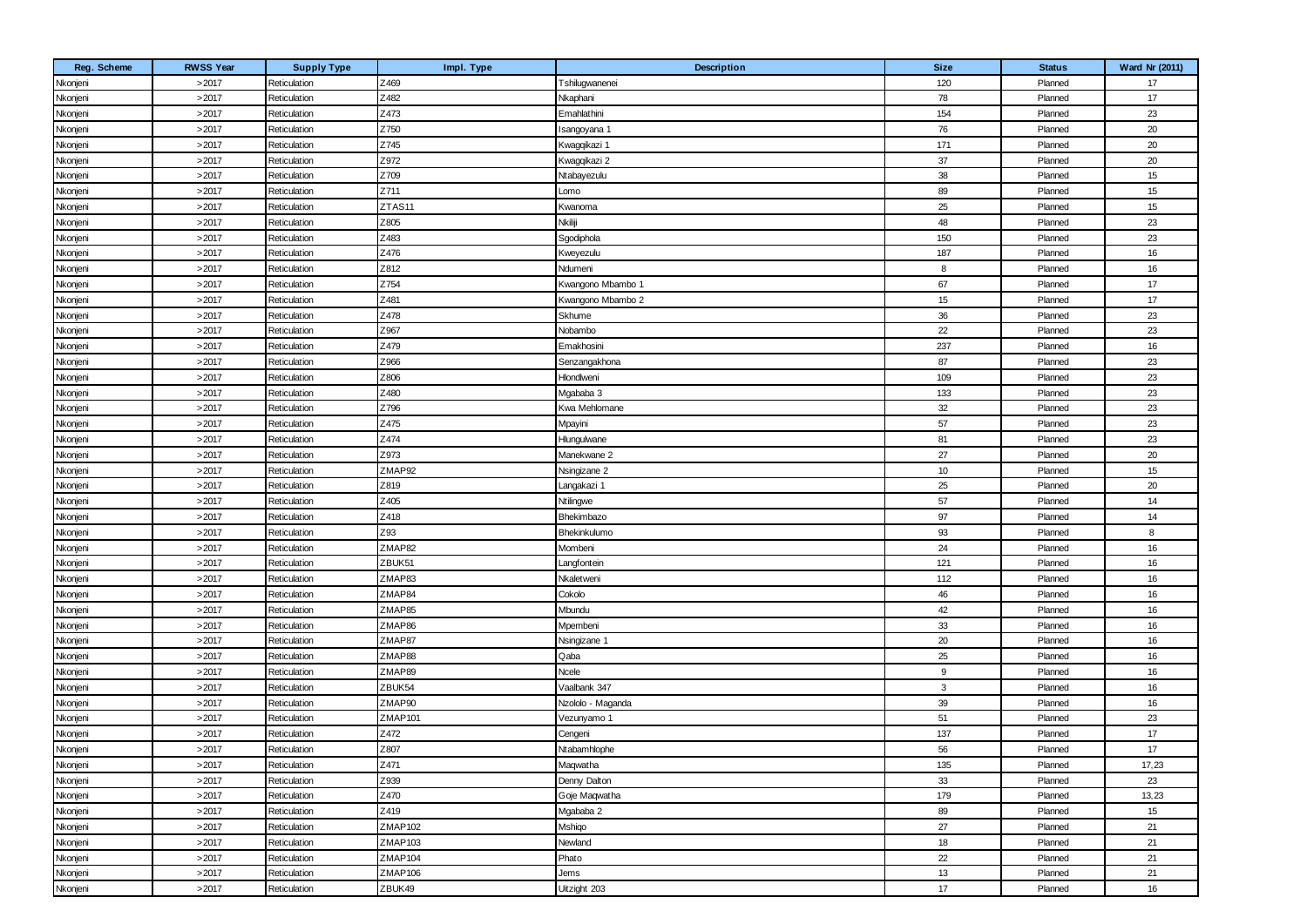| Reg. Scheme | <b>RWSS Year</b> | Supply Type  | Impl. Type | <b>Description</b>                      | <b>Size</b> | <b>Status</b> | Ward Nr (2011) |
|-------------|------------------|--------------|------------|-----------------------------------------|-------------|---------------|----------------|
| Nkonjeni    | >2017            | Reticulation | ZMAP118    | Ntongwana,<br>≅wana (Uitzondering Farm) |             | Planned       |                |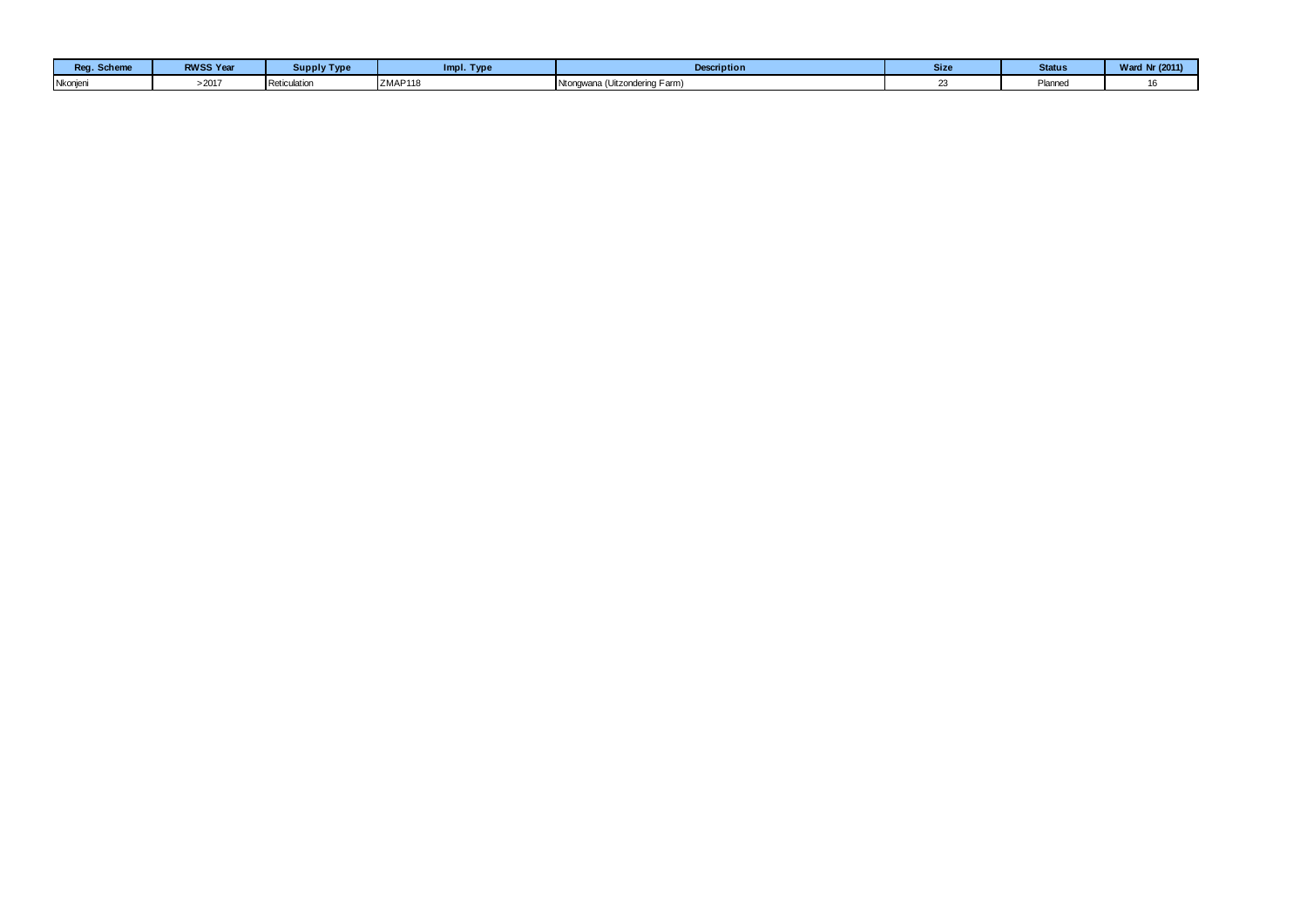| Reg. Scheme | <b>RWSS Year</b> | <b>Supply Type</b> | Impl. Type          | Description           | <b>Size</b>    | <b>Status</b> | Ward Nr (2011) |
|-------------|------------------|--------------------|---------------------|-----------------------|----------------|---------------|----------------|
| Sim Central | 2012-2013        | Reticulation       | Z529                | Mavuka                | 127            | Planned       | 3              |
| Sim Central | 2012-2013        | Reticulation       | Z531                | Emncithini            | 48             | Planned       | 3              |
| Sim Central | 2012-2013        | Reticulation       | Z530                | Luphiso               | 83             | Planned       | 3              |
| Sim Central | 2012-2013        | Reticulation       | Z772                | Khiphunyawo           | 64             | Planned       | $\mathbf{3}$   |
| Sim Central | 2012-2013        | Reticulation       | Z773                | Ntabsnixzulu          | 90             | Planned       | 5              |
| Sim Central | 2012-2013        | Reticulation       | Z533                | Sibhangsakomo         | 133            | Planned       | 3,5            |
| Sim Central | 2012-2013        | Reticulation       | Z528                | Enkwambase            | 133            | Planned       | $\mathbf{3}$   |
| Sim Central | 2012-2013        | <b>Bulk Supply</b> | Pipe                | Take-off to Res A9    | 50 HDPE CL16   | Planned       |                |
| Sim Central | 2012-2013        | <b>Bulk Supply</b> | <b>Pump Station</b> | Booster Pump          |                | Planned       |                |
| Sim Central | 2014-2015        | Reticulation       | Z760                | Magiqweni             | 54             | Planned       | 3              |
| Sim Central | 2014-2015        | Reticulation       | Z759                | Vimbemshini           | 159            | Planned       | 3              |
| Sim Central | 2014-2015        | Reticulation       | Z722                | Kwambhulu             | 97             | Planned       | 6              |
| Sim Central | 2014-2015        | Reticulation       | Z421                | Dungamanzi 2          | 120            | Planned       | 3              |
| Sim Central | 2014-2015        | Reticulation       | Z423                | Gesi                  | 146            | Planned       | 3              |
| Sim Central | 2014-2015        | Reticulation       | Z424                | Ntabakayishi          | 191            | Planned       | 6              |
| Sim Central | 2014-2015        | Reticulation       | Z426                | Ombimbini 1           | 122            | Planned       | $\mathbf{3}$   |
| Sim Central | 2014-2015        | Reticulation       | Z427                | Mdiyane               | 133            | Planned       | 3              |
| Sim Central | 2014-2015        | Reticulation       | Z428                | Ncithini              | 205            | Planned       | 3,6            |
| Sim Central | 2014-2015        | Reticulation       | Z429                | Altona                | 175            | Planned       | 6              |
| Sim Central | 2014-2015        | Reticulation       | Z753                | Newstand              | 116            | Planned       | 3              |
| Sim Central | 2014-2015        | <b>Bulk Supply</b> | Pipe                | Take-off to Res A8    | 50 HDPE CL16   | Planned       |                |
| Sim Central | 2014-2015        | <b>Bulk Supply</b> | Pipe                | Take-off to Res A10   | 50 HDPE CL16   | Planned       |                |
| Sim Central | 2015-2016        | <b>Bulk Supply</b> | Pipe                | Take-off to Res A12   | 50 HDPE CL16   | Planned       |                |
| Sim Central | 2015-2016        | <b>Bulk Supply</b> | Pipe                | Res A13 take-off      | 50 HDPE CL20   | Planned       |                |
| Sim Central | 2015-2016        | <b>Bulk Supply</b> | Pipe                |                       | 50 HDPE        | Planned       |                |
| Sim Central | 2015-2016        | <b>Bulk Supply</b> | Pipe                |                       | 50 HDPE        | Planned       |                |
| Sim Central | 2015-2016        | <b>Bulk Supply</b> | Storage             | Res-Bulk              | 2.29ml         | Planned       |                |
| Sim Central | 2015-2016        | <b>Bulk Supply</b> | <b>BPT</b>          | <b>BPT-Bulk</b>       |                | Planned       |                |
| Sim Central | 2016-2017        | Reticulation       | Z769                | Mafindose             | 46             | Planned       | 6              |
| Sim Central | 2016-2017        | Reticulation       | Z768                | Klipwal               | 156            | Planned       | 6              |
| Sim Central | 2016-2017        | Reticulation       | ZBUK63              | Dlomodlomo 1          | 108            | Planned       | 6              |
| Sim Central | 2016-2017        | Reticulation       | Z767                | Mfenyane              | 57             | Planned       | 6              |
| Sim Central | 2016-2017        | Reticulation       | Z526                | Manzabomvu 1          | 187            | Planned       | 6              |
| Sim Central | 2016-2017        | Reticulation       | Z761                | Bongaspoort           | 59             | Planned       | 6              |
| Sim Central | 2016-2017        | Reticulation       | Z762                | Ezinketheni           | 77             | Planned       | 6              |
| Sim Central | 2016-2017        | Reticulation       | Z378                | Nkosientsha           | 98             | Planned       | 6              |
| Sim Central | 2016-2017        | Reticulation       | Z527                | Mfalovalo             | 56             | Planned       | 6              |
| Sim Central | 2016-2017        | Reticulation       | Z377                | Ezibayeni             | 51             | Planned       | 6              |
| Sim Central | 2016-2017        | Reticulation       | Z381                | Mgwadlu               | 42             | Planned       | 6              |
| Sim Central | 2016-2017        | Reticulation       | Z376                | Emabomvu              | 47             | Planned       | 6              |
| Sim Central | 2016-2017        | Reticulation       | Z380                | Kortnek               | 24             | Planned       | 6              |
| Sim Central | 2016-2017        | Reticulation       | Z379                | Maqanda               | 79             | Planned       | 6              |
| Sim Central | 2016-2017        | Reticulation       | ZTAS57              | Thusazane             | 30             | Planned       | 6              |
| Sim Central | 2016-2017        | <b>Bulk Supply</b> | Pipe                |                       | 50 HDPE        | Planned       |                |
| Sim Central | 2016-2017        | <b>Bulk Supply</b> | Pipe                |                       | 50 HDPE        | Planned       |                |
| Sim Central | 2016-2017        | <b>Bulk Supply</b> | Pipe                |                       | 50 HDPE        | Planned       |                |
| Sim Central | 2016-2017        | <b>Bulk Supply</b> | Pipe                |                       | 50 HDPE        | Planned       |                |
| Sim Central | 2016-2017        | <b>Bulk Supply</b> | Storage             | Res-Bulk              | 160kl          | Planned       |                |
| Sim Central | 2016-2017        | <b>Bulk Supply</b> | Storage             | Res-Bulk              | 180kl          | Planned       |                |
| Sim Central | >2017            | Reticulation       | Z110                | Ntungweni             | 186            | Planned       | 3,6            |
| Sim Central | >2017            | Reticulation       | Z <sub>109</sub>    | Ntungweni             | 46             | Planned       | 6              |
| Sim Central | >2017            | Reticulation       | Z420                | Ehlanzeni             | $\overline{7}$ | Planned       | 3              |
| Sim Central | >2017            | Reticulation       | Z461                | Chicago (Highlands B) | 51             | Planned       | 12             |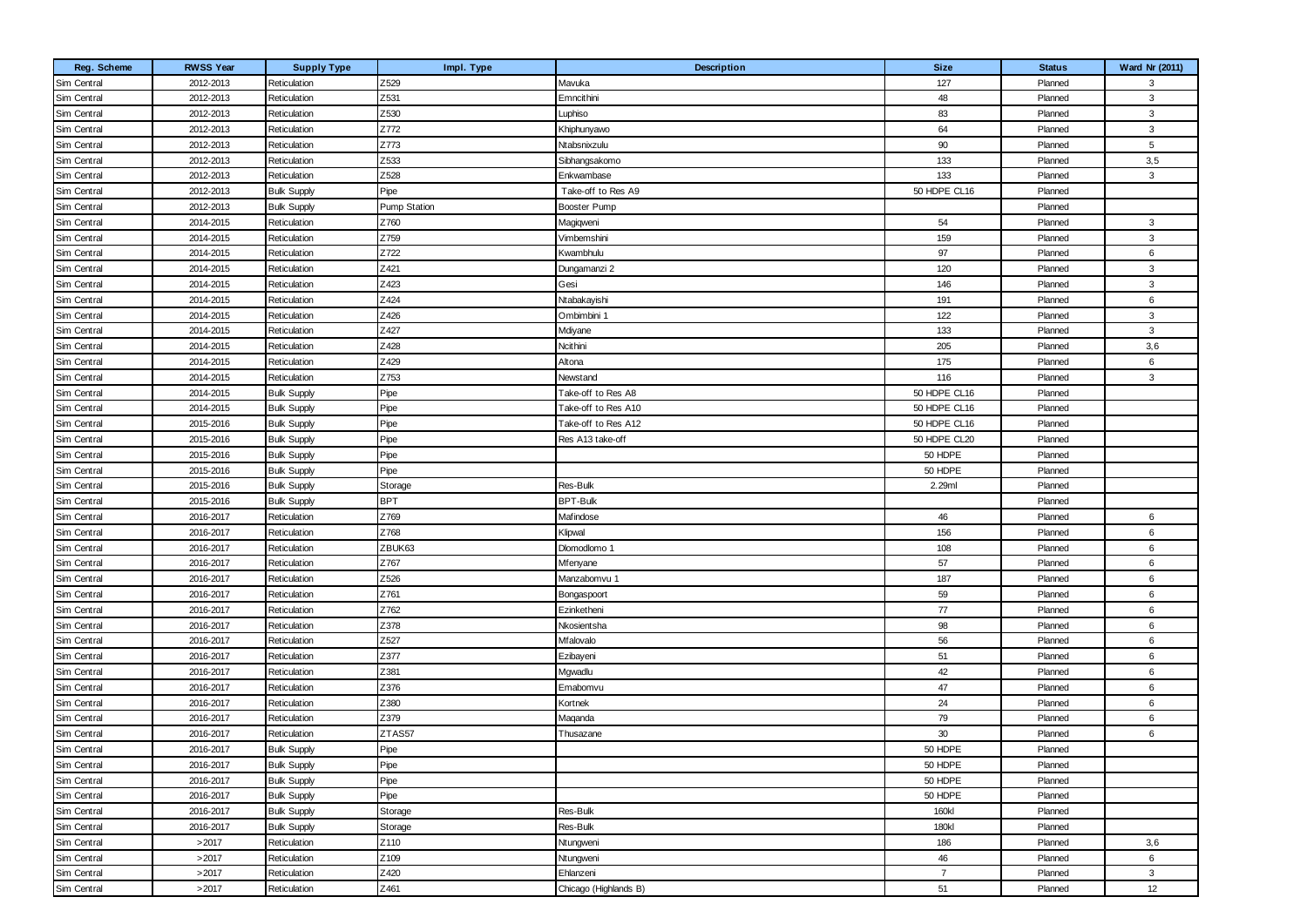| Reg. Scheme | <b>RWSS Year</b> | <b>Supply Type</b> | Impl. Type | Description               | <b>Size</b>  | <b>Status</b> | <b>Ward Nr (2011)</b> |
|-------------|------------------|--------------------|------------|---------------------------|--------------|---------------|-----------------------|
| Sim Central | >2017            | Reticulation       | Z725       | Mabonjane                 | 57           | Planned       |                       |
| Sim Central | >2017            | Reticulation       | Z463       | Kwesimhlophe (Manyandeni) | 138          | Planned       |                       |
| Sim Central | >2017            | Reticulation       | Z464       | Gabela (Manyandeni)       | 99           | Planned       |                       |
| Sim Central | >2017            | Reticulation       | Z789       | Kwazibhedlu               | 35           | Planned       |                       |
| Sim Central | >2017            | Reticulation       | Z486       | Nyawoshane                | 94           | Planned       |                       |
| Sim Central | >2017            | <b>Bulk Supply</b> | Pipe       | Take-off to Res A11       | 50 HDPE CL16 | Planned       |                       |
| Sim Central | >2017            | <b>Bulk Supply</b> | Storage    | Res-Clean                 | 640kl        | Planned       |                       |
| Sim Central | >2017            | <b>Bulk Supply</b> | Storage    | Res-Raw                   | 640kl        | Planned       |                       |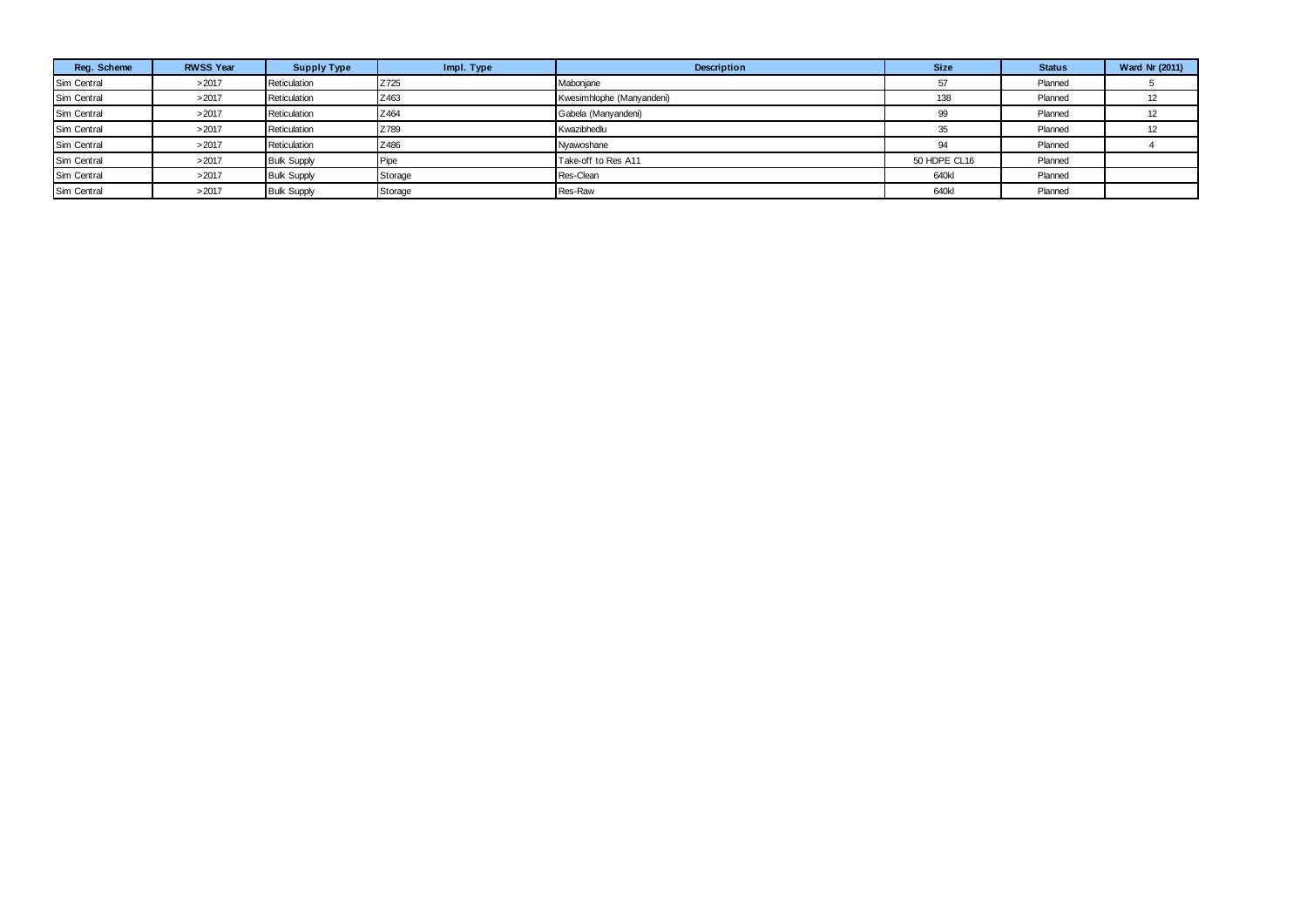| Reg. Scheme          | <b>RWSS Year</b> | <b>Supply Type</b>                       | Impl. Type               | Description                          | <b>Size</b>   | <b>Status</b>      | Ward Nr (2011) |
|----------------------|------------------|------------------------------------------|--------------------------|--------------------------------------|---------------|--------------------|----------------|
| Sim East             | 2012-2014        | <b>Bulk Supply</b>                       | Treatment                | Pongola WTW Upgrade                  | 6ML           | Planned            |                |
| Sim West             | 2012-2013        | Reticulation                             | Z788                     | <b>Blinkwater</b>                    | 1807          | Planned            | $\overline{2}$ |
| Sim West             | 2013-2014        | Reticulation                             | Z942                     | Mqwanya                              | 323           | Planned            | $\overline{2}$ |
| Sim West             | 2015-2016        | <b>Bulk Supply</b>                       | Treatment                | <b>WTW</b>                           | 4.5ml         | Planned            |                |
| Sim West             | 2015-2016        | <b>Bulk Supply</b>                       | <b>Pump Station</b>      | New PS as part of upgrade            |               | Planned            |                |
| Sim West             | >2017            | <b>Bulk Supply</b>                       | Pipe                     |                                      | 50 HDPE       | Planned            |                |
| Sim West             | >2017            | <b>Bulk Supply</b>                       | Pipe                     |                                      | 50 HDPE       | Planned            |                |
| Sim West             | >2017            | <b>Bulk Supply</b>                       | Pipe                     |                                      | 50 HDPE       | Planned            |                |
| Sim West             | >2017            | <b>Bulk Supply</b>                       | Pipe                     |                                      | 50 HDPE       | Planned            |                |
| Sim West             | >2017            | <b>Bulk Supply</b>                       | Pipe                     |                                      | 50 HDPE       | Planned            |                |
| Sim West             | >2017            | <b>Bulk Supply</b>                       | Pipe                     |                                      | 50 HDPE       | Planned            |                |
| Sim West             | >2017            | <b>Bulk Supply</b>                       | Pipe                     |                                      | 50 HDPE       | Planned            |                |
| Sim West             | >2017            | <b>Bulk Supply</b>                       | Pipe                     |                                      | 50 HDPE       | Planned            |                |
| Sim West             | >2017            | <b>Bulk Supply</b>                       | Pipe                     |                                      | 50 HDPE       | Planned            |                |
| Sim West             | >2017            | <b>Bulk Supply</b>                       | Pipe                     |                                      | 50 HDPE       | Planned            |                |
| Sim West             | >2017            | <b>Bulk Supply</b>                       | Pipe                     |                                      | 50 HDPE       | Planned            |                |
| Sim West             | >2017            | <b>Bulk Supply</b>                       | Pipe                     |                                      | 50 HDPE       | Planned            |                |
| Sim West             | >2017            | <b>Bulk Supply</b>                       | Pipe                     |                                      | 50 HDPE       | Planned            |                |
| Sim West             | >2017            | <b>Bulk Supply</b>                       | Pipe                     |                                      | 50 HDPE       | Planned            |                |
| Sim West             | >2017            | <b>Bulk Supply</b>                       | Pipe                     |                                      | 50 HDPE       | Planned            |                |
| Sim West             | >2017            | <b>Bulk Supply</b>                       | Pipe                     |                                      | 50 HDPE       | Planned            |                |
| Sim West             | >2017            | <b>Bulk Supply</b>                       | Pipe                     |                                      | 50 HDPE       | Planned            |                |
| Sim West             | >2017            | <b>Bulk Supply</b>                       | Pipe                     |                                      | 50 HDPE       | Planned            |                |
| Sim West             | >2017            | <b>Bulk Supply</b>                       | Pipe                     |                                      | 50 HDPE       | Planned            |                |
| Sim West             | >2017            | <b>Bulk Supply</b>                       | Pipe                     |                                      | 50 HDPE       | Planned            |                |
| Sim West             | >2017            | <b>Bulk Supply</b>                       | Pipe                     |                                      | 50 HDPE       | Planned            |                |
| Sim West             | >2017            | <b>Bulk Supply</b>                       | Pipe                     |                                      | 50 HDPE       | Planned            |                |
| Sim West             | >2017            | <b>Bulk Supply</b>                       | Pipe                     |                                      | 50 HDPE       | Planned            |                |
| Sim West             | >2017            | <b>Bulk Supply</b>                       | Storage                  | D10                                  | 80KI          | Planned            |                |
| Sim West             | >2017            | <b>Bulk Supply</b>                       | Storage                  | D13                                  | 30KI          | Planned            |                |
| Sim West             | >2017            | <b>Bulk Supply</b>                       | Storage                  | D14                                  | 80KI          | Planned            |                |
| Sim West             | >2017            | <b>Bulk Supply</b>                       | Storage                  | Res-New                              | 30kl          | Planned            |                |
| Sim West             | >2017            | <b>Bulk Supply</b>                       | Storage                  | D <sub>24</sub>                      | 30KI          | Planned            |                |
| Sim West             | >2017            | <b>Bulk Supply</b>                       | Storage                  | D <sub>29</sub>                      | 30KI          | Planned            |                |
| Sim West             | >2017            | <b>Bulk Supply</b>                       | Storage                  | D31                                  | 30kl          | Planned            |                |
| Sim West             | >2017            | <b>Bulk Supply</b>                       | Storage                  | D44                                  | 100KI         | Planned            |                |
| Sim West             | >2017            | <b>Bulk Supply</b>                       | Storage                  | D45                                  | 30KI          | Planned            |                |
| Sim West             | >2017            | <b>Bulk Supply</b>                       | Storage                  | Res-New                              | 30KI          | Planned            |                |
| Sim West             | >2017            | <b>Bulk Supply</b>                       | Storage                  | Res-New                              | 30KI          | Planned            |                |
| Sim West             | >2017            | <b>Bulk Supply</b>                       | Storage                  | Res-New                              | 10kl          | Planned            |                |
| Sim West             | >2017            | <b>Bulk Supply</b>                       | Storage                  | Res-New                              | 30kl          | Planned            |                |
| Sim West             | >2017            | <b>Bulk Supply</b>                       | <b>Pump Station</b>      | PS-New                               |               | Planned            |                |
| Sim West<br>Sim West | >2017<br>>2017   | <b>Bulk Supply</b><br><b>Bulk Supply</b> | <b>BPT</b><br><b>BPT</b> | <b>BPT-New</b><br><b>BPT-New</b>     |               | Planned<br>Planned |                |
| Sim West             |                  |                                          |                          |                                      |               |                    |                |
| Sim West             | >2017<br>>2017   | <b>Bulk Supply</b><br><b>Bulk Supply</b> | Storage                  | D18<br>D30                           | 30kl<br>100kl | Planned<br>Planned |                |
| Sim West             | >2017            | <b>Bulk Supply</b>                       | Storage<br>Storage       | D35                                  | 200kl         | Planned            |                |
| Sim West             | >2017            |                                          |                          | D <sub>53</sub>                      | 30KI          | Planned            |                |
| Sim West             | >2017            | <b>Bulk Supply</b><br><b>Bulk Supply</b> | Storage<br>Storage       | Res-New                              | 100KI         | Planned            |                |
| Sim West             | >2017            | <b>Bulk Supply</b>                       | Storage                  | New Frischg Res                      | 5ML           | Planned            |                |
| Sim West             | >2017            | <b>Bulk Supply</b>                       | Pump Station             | New PS as part of upgrade            |               | Planned            |                |
| Sim West             | >2017            | <b>Bulk Supply</b>                       | Storage                  | New Balancing Res as part of upgrade | 500kl         | Planned            |                |
| Sim West             | >2017            | <b>Bulk Supply</b>                       | Storage                  | New Frischg Res                      | 5ML           | Planned            |                |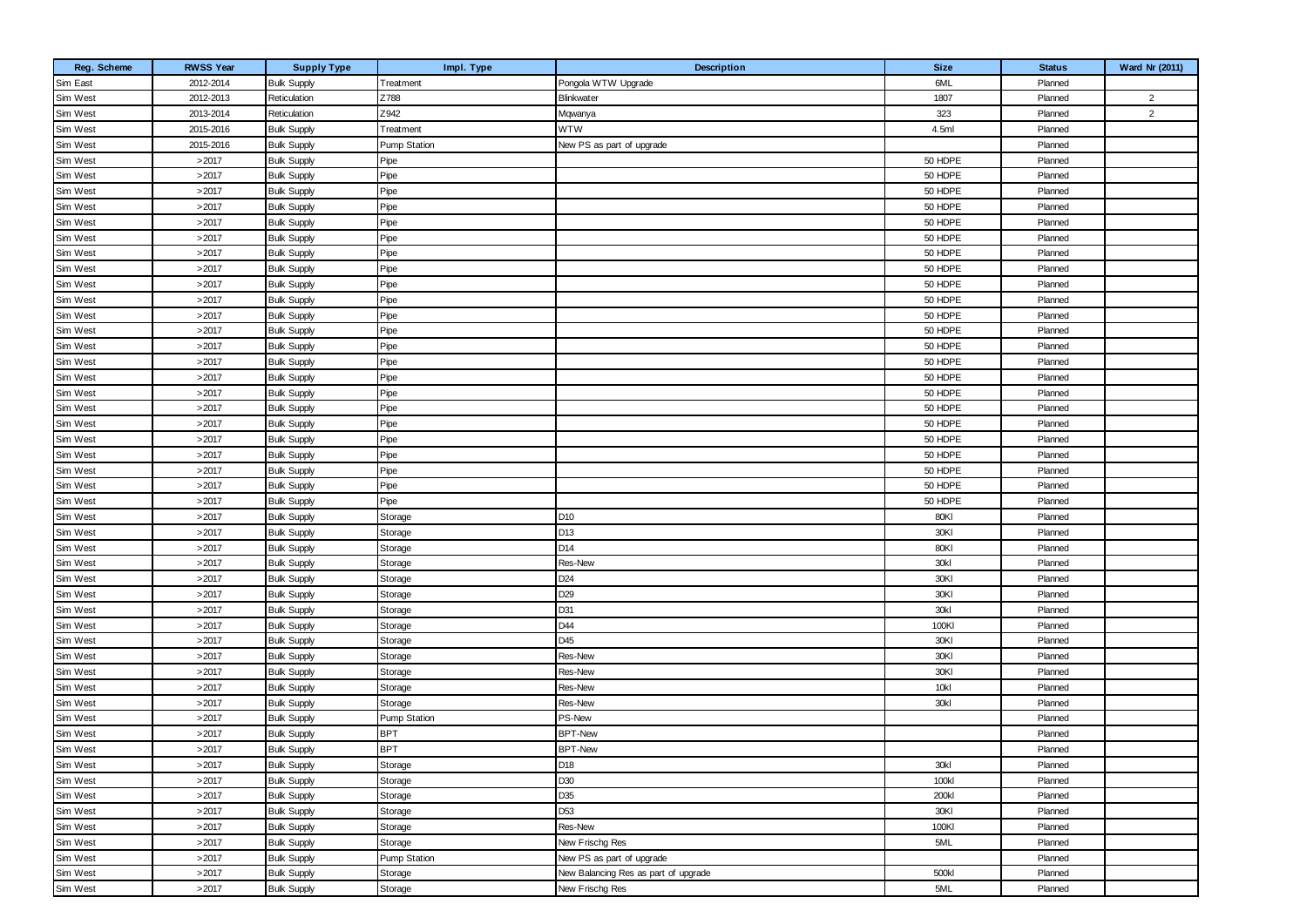| Reg. Scheme | <b>RWSS Year</b> | <b>Supply Type</b> | Impl. Type        | Description                  | <b>Size</b> | <b>Status</b> | Ward Nr (2011) |
|-------------|------------------|--------------------|-------------------|------------------------------|-------------|---------------|----------------|
| Sim West    | >2017            | <b>Bulk Supply</b> | Storage           | New Storage Res              | 5ML         | Planned       |                |
| Sim West    | >2017            | <b>Bulk Supply</b> | Storage           | New Bulk Storage             | 1ML         | Planned       |                |
| Sim West    | >2017            | <b>Bulk Supply</b> | Pump Station      | New PS as part of upgrade    |             | Planned       |                |
| Sim West    | >2017            | Reticulation       | Z94               | Tholakela                    | 826         | Planned       | 5              |
| Sim West    | >2017            | Reticulation       | ZMAP7             | New                          | 14          | Planned       | 6              |
| Sim West    | >2017            | Reticulation       | Z108              | Enkembeni A                  | 69          | Planned       | 6              |
| Sim West    | >2017            | Reticulation       | Z107              | Enkembeni B                  | 24          | Planned       | 6              |
| Sim West    | >2017            | Reticulation       | Z106              | Enkembeni C                  | 115         | Planned       | 6              |
| Sim West    | >2017            | Reticulation       | ZHC1              | Obishini                     | 69          | Planned       | 6              |
| Sim West    | >2017            | Reticulation       | Z103              | Emadulini                    | 110         | Planned       | 6              |
| Sim West    | >2017            | Reticulation       | Z105              | Balmoral                     | 398         | Planned       | 5,6            |
| Sim West    | >2017            | Reticulation       | Z95               | Mpundu                       | 164         | Planned       | 5              |
| Sim West    | >2017            | Reticulation       | Z97               | Mahlosane                    | 78          | Planned       | 6              |
| Sim West    | >2017            | Reticulation       | Z100              | Mphelanelaba                 | 86          | Planned       | 6              |
| Sim West    | >2017            | Reticulation       | Z101              | Emakholweni 1                | 95          | Planned       | 6              |
| Sim West    | >2017            | Reticulation       | Z98               | Gedlase                      | 247         | Planned       | 6              |
| Sim West    | >2017            | Reticulation       | Z434              | Maqulusini                   | 51          | Planned       | 5,6            |
| Sim West    | >2017            | Reticulation       | Z433              | Gwebu 1                      | 102         | Planned       | 6              |
| Sim West    | >2017            | Reticulation       | Z111              | Lujojwana                    | 105         | Planned       | 6              |
| Sim West    | >2017            | Reticulation       | Z430              | Opuzane                      | 788         | Planned       | 8              |
| Sim West    | >2017            | Reticulation       | Z766              | Pivaanspoort                 | 43          | Planned       | 5              |
| Sim West    | >2017            | Reticulation       | Z765              | Ko Dlomo                     | 40          | Planned       | 5              |
| Sim West    | >2017            | Reticulation       | Z432              | Obivane 1                    | 131         | Planned       | $\overline{7}$ |
| Sim West    | >2017            | Reticulation       | ZHC24             | Mthethwa Trust (Haasfontein) | 30          | Planned       | 8              |
| Sim West    | >2017            | Reticulation       | Z435              | Kwa Vova                     | 186         | Planned       | 5              |
| Sim West    | >2017            | Reticulation       | ZNN4              | Ekhombela                    | 67          | Planned       |                |
| Sim West    | >2017            | Reticulation       | ZHC <sub>22</sub> | Amberg (Rekwest 204)         | 23          | Planned       | 8              |
| Sim West    | >2017            | Reticulation       | ZMAP8             | New                          | 30          | Planned       | 6              |
| Sim West    | >2017            | Reticulation       | ZMAP71            | <b>Bella Vista</b>           | 16          | Planned       |                |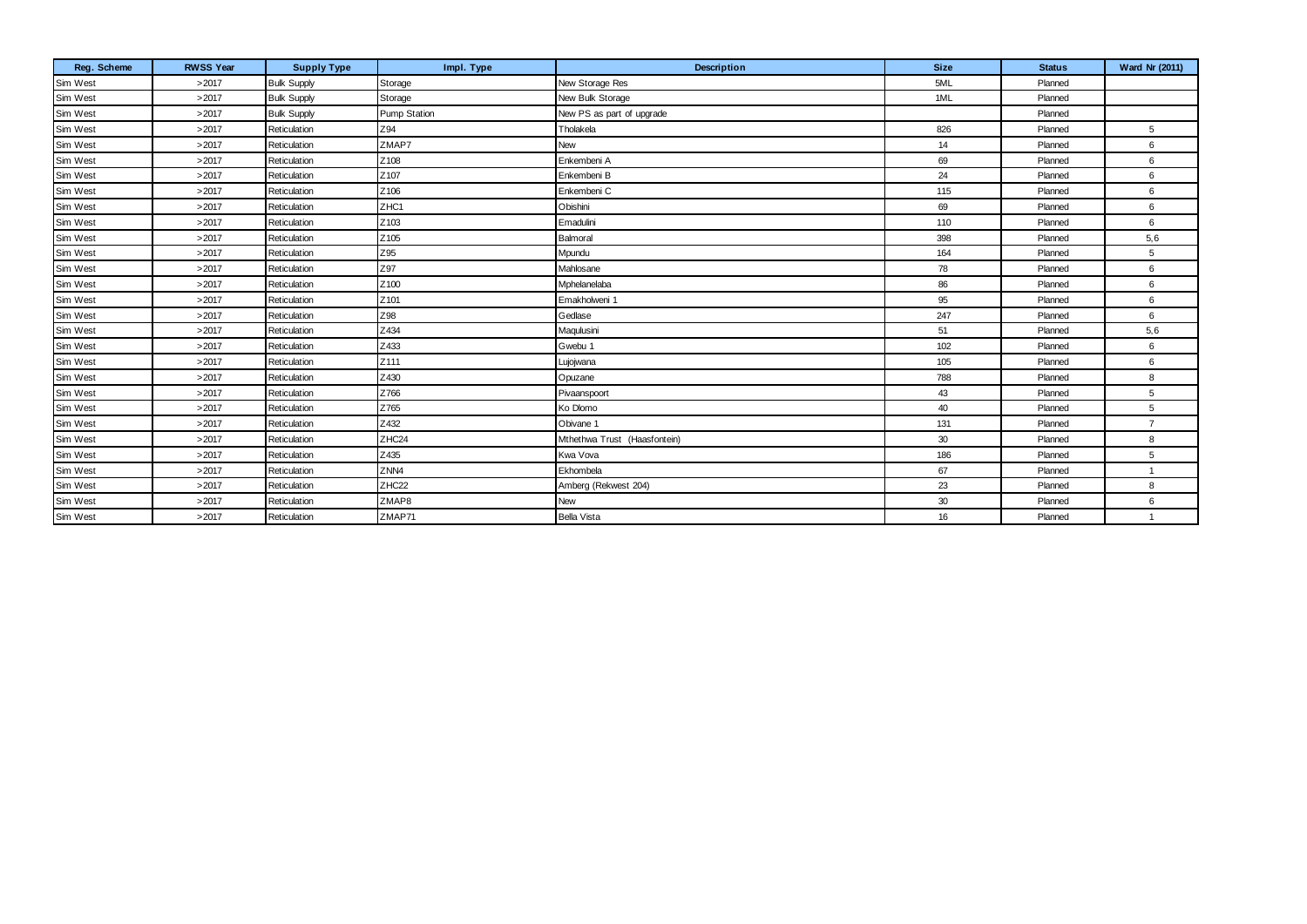| Reg. Scheme   | <b>RWSS Year</b> | <b>Supply Type</b> | Impl. Type       | Description                                 | <b>Size</b>    | <b>Status</b> | Ward Nr (2011) |
|---------------|------------------|--------------------|------------------|---------------------------------------------|----------------|---------------|----------------|
| Usuthu        | 2012             | <b>Bulk Supply</b> | Pipe             |                                             | 75 uPVC        | Planned       |                |
| Usuthu        | 2012-2013        | <b>Bulk Supply</b> | New Booster Pump | PS H1                                       |                | Planned       |                |
| Usuthu        | 2012-2013        | <b>Bulk Supply</b> | New Booster Pump | PS <sub>H2</sub>                            |                | Planned       |                |
| Usuthu        | 2012-2013        | Reticulation       | Z612             | Ingoqongo                                   | 104            | Planned       | 21             |
| Usuthu        | 2012-2013        | Reticulation       | Z556             | Kohlokolo                                   | 96             | Planned       | 15             |
| Usuthu        | 2012-2013        | Reticulation       | ZMAP30           | Kwa Ntanzi                                  | 89             | Planned       | 15             |
| Usuthu        | 2012-2013        | Reticulation       | Z613             | Ndindindi                                   | 144            | Planned       | 15             |
| Usuthu        | 2012-2013        | Reticulation       | ZMAP35           | <b>Usuthu</b>                               | 67             | Planned       | 15             |
| Usuthu        | 2012-2013        | Reticulation       | Z90              | Phambukelweni                               | 92             | Planned       | $\mathbf{1}$   |
| Usuthu        | 2012-2013        | Reticulation       | Z779             | Silanda                                     | 30             | Planned       | $\overline{1}$ |
| Usuthu        | 2012-2013        | Reticulation       | Z <sub>11</sub>  | Mdumela                                     | 67             | Planned       | $\overline{1}$ |
| Usuthu        | 2012-2013        | Reticulation       | ZMAP76           | Nangizimu 3                                 | 37             | Planned       | $\overline{1}$ |
| Usuthu        | 2012-2013        | Reticulation       | ZMAP77           | Nangizimu 2                                 | 63             | Planned       | $\overline{1}$ |
| Usuthu        | 2012-2013        | Reticulation       | ZMAP78           | Nangizimu 1                                 | 32             | Planned       | $\overline{1}$ |
| Usuthu        | 2012-2013        | Reticulation       | Z1               | Ezibomvu                                    | 41             | Planned       | $\overline{1}$ |
| Usuthu        | 2012-2013        | Reticulation       | ZRN3             | Ombimbini 2                                 | 128            | Planned       | $\overline{1}$ |
| Usuthu        | 2012-2013        | Reticulation       | ZRN10            | Ezikwebezani                                | 100            | Planned       | $\overline{1}$ |
| Usuthu        | 2012-2013        | Reticulation       | Z91              | Ngogelana                                   | 151            | Planned       | 1,2            |
| Usuthu        | 2012-2013        | Reticulation       | ZRN <sub>5</sub> | Ezidwadweni                                 | 116            | Planned       | $\overline{1}$ |
| Usuthu        | 2012-2013        | Reticulation       | ZRN4             | Godlankomo                                  | 236            | Planned       | 3              |
| Usuthu        | 2012-2013        | Reticulation       | Z22              | eHlabathini 2                               | 73             | Planned       | $\overline{2}$ |
| Usuthu        | 2012-2013        | Reticulation       | Z21              | Mtikini                                     | 81             | Planned       | $\overline{2}$ |
| Usuthu        | 2012-2013        | Reticulation       | Z13              | Nkomombili                                  | 106            | Planned       | $\overline{2}$ |
| Usuthu        | 2012-2013        | Reticulation       | Z20              | Ekushumayeleni                              | 76             | Planned       | $\overline{2}$ |
| Usuthu        | 2012-2013        | Reticulation       | ZRN8             | Esizilo                                     | 147            | Planned       | $\overline{2}$ |
| Usuthu        | 2012-2013        | Reticulation       | ZRN7             | Mhlangandlovu                               | 59             | Planned       | $\overline{2}$ |
| Usuthu        | 2012-2013        | <b>Bulk Supply</b> | Pipe             |                                             | 50 HDPE        | Planned       |                |
| Usuthu        | 2012-2013        | <b>Bulk Supply</b> | Pipe             | Res A2 take-off                             | 63 HDPE        | Planned       |                |
| Usuthu        | 2012-2013        | <b>Bulk Supply</b> | Pipe             | Res A4 take-off                             | 63 HDPE        | Planned       |                |
| <b>Usuthu</b> | 2012-2013        | <b>Bulk Supply</b> | Pipe             |                                             | 63 HDPE        | Planned       |                |
| Usuthu        | 2012-2013        | <b>Bulk Supply</b> | Pipe             |                                             | 63 HDPE        | Planned       |                |
| Usuthu        | 2012-2013        | <b>Bulk Supply</b> | Pipe             |                                             | 63 HDPE        | Planned       |                |
| <b>Usuthu</b> | 2012-2013        | <b>Bulk Supply</b> | Pipe             |                                             | 63 HDPE        | Planned       |                |
| Usuthu        | 2012-2013        | <b>Bulk Supply</b> | Pipe             |                                             | 63 HDPE        | Planned       |                |
| Usuthu        | 2012-2013        | <b>Bulk Supply</b> | Pipe             |                                             | 63 HDPE PN10   | Planned       |                |
| Usuthu        | 2012-2013        | <b>Bulk Supply</b> | Pipe             |                                             | 63 HDPE PN10   | Planned       |                |
| Usuthu        | 2012-2013        | <b>Bulk Supply</b> | Pipe             |                                             | 63 HDPE PN10   | Planned       |                |
| Usuthu        | 2012-2013        | <b>Bulk Supply</b> | Pipe             |                                             | 63 HDPE PN10   | Planned       |                |
| <b>Usuthu</b> | 2012-2013        | <b>Bulk Supply</b> | Pipe             |                                             | 63 HDPE PN10   | Planned       |                |
| Usuthu        | 2012-2013        | <b>Bulk Supply</b> | Pipe             |                                             | 63 HDPE PN10   | Planned       |                |
| Usuthu        | 2012-2013        | <b>Bulk Supply</b> | Pipe             |                                             | 63 HDPE PN10   | Planned       |                |
| Usuthu        | 2012-2013        | <b>Bulk Supply</b> | Pipe             |                                             | 63 HDPE PN16   | Planned       |                |
| Usuthu        | 2012-2013        | <b>Bulk Supply</b> | Pipe             |                                             | 75 HDPE        | Planned       |                |
| Usuthu        | 2012-2013        | <b>Bulk Supply</b> | Pipe             |                                             | 75 HDPE PN10   | Planned       |                |
| Usuthu        | 2012-2013        | <b>Bulk Supply</b> | Pipe             |                                             | 75 HDPE PN10   | Planned       |                |
| Usuthu        | 2012-2013        | <b>Bulk Supply</b> | Pipe             |                                             | 75 HDPE PN12.5 | Planned       |                |
| Usuthu        | 2012-2013        | <b>Bulk Supply</b> | Pipe             |                                             | 75 HDPE PN12.5 | Planned       |                |
| Usuthu        | 2012-2013        | <b>Bulk Supply</b> | Pipe             |                                             | 75 HDPE PN12.5 | Planned       |                |
| Usuthu        | 2012-2013        | <b>Bulk Supply</b> | Pipe             |                                             | 75 HDPE PN16   | Planned       |                |
| Usuthu        | 2012-2013        | <b>Bulk Supply</b> | Pipe             |                                             | 75 HDPE PN16   | Planned       |                |
| Usuthu        | 2012-2013        | <b>Bulk Supply</b> | Pipe             |                                             | 75 HDPE PN16   | Planned       |                |
| Usuthu        | 2012-2013        | <b>Bulk Supply</b> | Pipe             | Gravity Line from Res A4 take-off to Res A5 | 75 uPVC        | Planned       |                |
| Usuthu        | 2012-2013        | <b>Bulk Supply</b> | Pipe             |                                             | 75 uPVC        | Planned       |                |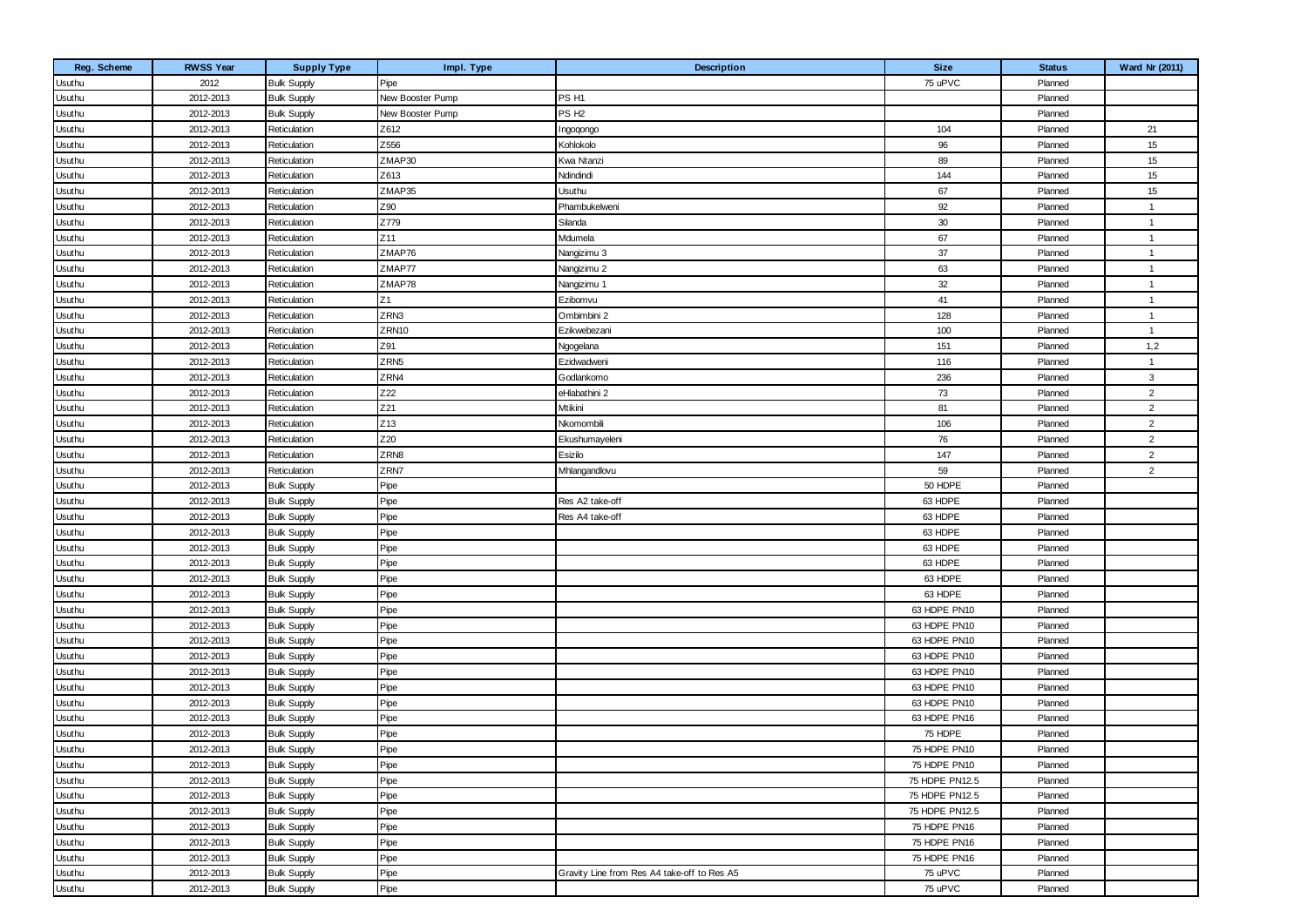| Reg. Scheme   | <b>RWSS Year</b> | <b>Supply Type</b> | Impl. Type          | Description                          | <b>Size</b>    | <b>Status</b> | Ward Nr (2011) |
|---------------|------------------|--------------------|---------------------|--------------------------------------|----------------|---------------|----------------|
| Usuthu        | 2012-2013        | <b>Bulk Supply</b> | Pipe                |                                      | 75 uPVC        | Planned       |                |
| Usuthu        | 2013-2014        | <b>Bulk Supply</b> | Upgrade exist PS    | Extraction Works Upgrade Feasibility |                | Planned       |                |
| Usuthu        | 2013-2014        | <b>Bulk Supply</b> | Upgrade exist WTW   | WTW, Extraction & PS Upgrade Stage 1 | 28ML           | Planned       |                |
| Usuthu        | 2013-2014        | <b>Bulk Supply</b> | Storage             | Res A1                               | 150KI          | Planned       |                |
| Usuthu        | 2013-2014        | <b>Bulk Supply</b> | Storage             | Res A3                               | 60KI           | Planned       |                |
| Usuthu        | 2013-2014        | <b>Bulk Supply</b> | Storage             | Res A2                               | 300KI          | Planned       |                |
| Usuthu        | 2013-2014        | <b>Bulk Supply</b> | Storage             | Res A4                               | 300KI          | Planned       |                |
| Usuthu        | 2013-2014        | <b>Bulk Supply</b> | Storage             | Res A5                               | 200KI          | Planned       |                |
| Usuthu        | 2013-2014        | <b>Bulk Supply</b> | Storage             | Res A6                               | 200KI          | Planned       |                |
| Usuthu        | 2013-2014        | <b>Bulk Supply</b> | Storage             | Res A8                               | 150KI          | Planned       |                |
| Usuthu        | 2013-2014        | <b>Bulk Supply</b> | Storage             | Res A9                               | 100KI          | Planned       |                |
| Usuthu        | 2013-2014        | <b>Bulk Supply</b> | Storage             | Res A7                               | 150KI          | Planned       |                |
| Usuthu        | 2013-2014        | <b>Bulk Supply</b> | Storage             | Res A10                              | 150KI          | Planned       |                |
| Usuthu        | 2013-2014        | <b>Bulk Supply</b> | Storage             | Res A11                              | 100KI          | Planned       |                |
| Usuthu        | 2013-2014        | <b>Bulk Supply</b> | Storage             | Res A13                              | 100KI          | Planned       |                |
| Usuthu        | 2013-2014        | <b>Bulk Supply</b> | Storage             | Res A14                              | 150KI          | Planned       |                |
| Usuthu        | 2013-2014        | <b>Bulk Supply</b> | Storage             | Res A15                              | 200KI          | Planned       |                |
| Usuthu        | 2013-2014        | <b>Bulk Supply</b> | Storage             | Res B1                               | 300KI          | Planned       |                |
| Usuthu        | 2013-2014        | <b>Bulk Supply</b> | Storage             | Res B <sub>2</sub>                   | 200KI          | Planned       |                |
| Usuthu        | 2013-2014        | <b>Bulk Supply</b> | Storage             | Res B3                               | 300KI          | Planned       |                |
| Usuthu        | 2013-2014        | <b>Bulk Supply</b> | Storage             | Res B4                               | 400KI          | Planned       |                |
| Usuthu        | 2013-2014        | <b>Bulk Supply</b> | Storage             | Res B5                               | 100KI          | Planned       |                |
| Usuthu        | 2013-2014        | <b>Bulk Supply</b> | Storage             | Res B6                               | 60KI           | Planned       |                |
| Usuthu        | 2013-2014        | <b>Bulk Supply</b> | Storage             | Res A12                              | 100KI          | Planned       |                |
| Usuthu        | 2013-2014        | <b>Bulk Supply</b> | Storage             | Bal. Tank                            |                | Planned       |                |
| Usuthu        | 2013-2014        | <b>Bulk Supply</b> | Booster Pump        | Booster PS                           |                | Planned       |                |
| Usuthu        | 2013-2014        | Reticulation       | Z601                | Delene (KwaMinya)                    | 159            | Planned       | 9,16           |
| Usuthu        | 2013-2014        | Reticulation       | Z603                | Emvomveni                            | 62             | Planned       | 20             |
| Usuthu        | 2013-2014        | Reticulation       | Z604                | Sgodiphola                           | 84             | Planned       | 20             |
| Usuthu        | 2013-2014        | Reticulation       | Z591                | Esikhaleni 1                         | 134            | Planned       | 9              |
| Usuthu        | 2013-2014        | Reticulation       | Z593                | Lindizwe                             | 421            | Planned       | 9              |
| Usuthu        | 2013-2014        | Reticulation       | Z600                | Ziphethe                             | 71             | Planned       | 9,16           |
| Usuthu        | 2013-2014        | Reticulation       | Z624                | Mcwembe                              | 70             | Planned       | 16             |
| Usuthu        | 2013-2014        | Reticulation       | Z622                | Nhlophenkulu                         | 166            | Planned       | 16             |
| Usuthu        | 2013-2014        | Reticulation       | Z605                | Kwasabela                            | 45             | Planned       | 16             |
| Usuthu        | 2013-2014        | Reticulation       | Z606                | Canaan                               | 804            | Planned       | 16             |
| Usuthu        | 2013-2014        | <b>Bulk Supply</b> | Pipe                |                                      | 75 HDPE PN10   | Planned       |                |
| Usuthu        | 2013-2014        | <b>Bulk Supply</b> | Pipe                |                                      | 75 HDPE PN10   | Planned       |                |
| <b>Usuthu</b> | 2013-2014        | <b>Bulk Supply</b> | Pipe                |                                      | 75 HDPE PN12.5 | Planned       |                |
| Usuthu        | 2013-2014        | <b>Bulk Supply</b> | Pipe                |                                      | 75 HDPE PN12.5 | Planned       |                |
| Usuthu        | 2013-2014        | <b>Bulk Supply</b> | Pipe                |                                      | 75 HDPE PN12.5 | Planned       |                |
| Usuthu        | 2014-2015        | <b>Bulk Supply</b> | Storage             | <b>Bulk Res M</b>                    | 2ML            | Planned       |                |
| Usuthu        | 2014-2015        | <b>Bulk Supply</b> | <b>Pump Station</b> | Holinyoka PS & Res G01               |                | Planned       |                |
| Usuthu        | 2014-2015        | <b>Bulk Supply</b> | <b>Pump Station</b> | Lindizwe PS & Res G02                |                | Planned       |                |
| Usuthu        | 2014-2015        | <b>Bulk Supply</b> | Storage             | Res G01                              |                | Planned       |                |
| Usuthu        | 2014-2015        | <b>Bulk Supply</b> | Storage             | Res G02                              |                | Planned       |                |
| Usuthu        | 2014-2015        | Reticulation       | Z590                | Matshempunzi                         | 97             | Planned       | 21             |
| Usuthu        | 2014-2015        | Reticulation       | Z579                | Ekubuseni                            | 90             | Planned       | 13             |
| Usuthu        | 2014-2015        | Reticulation       | Z580                | Gomondo                              | 105            | Planned       | 13,21          |
| Usuthu        | 2014-2015        | Reticulation       | Z581                | Ezilonyeni                           | 141            | Planned       | 14             |
| Usuthu        | 2014-2015        | Reticulation       | Z578                | Ivuna                                | 214            | Planned       | 14             |
| Usuthu        | 2014-2015        | Reticulation       | Z561                | Esigangeni 1                         | 209            | Planned       | 14             |
| Usuthu        | 2014-2015        | Reticulation       | Z564                | Emahlombe                            | 109            | Planned       | 14             |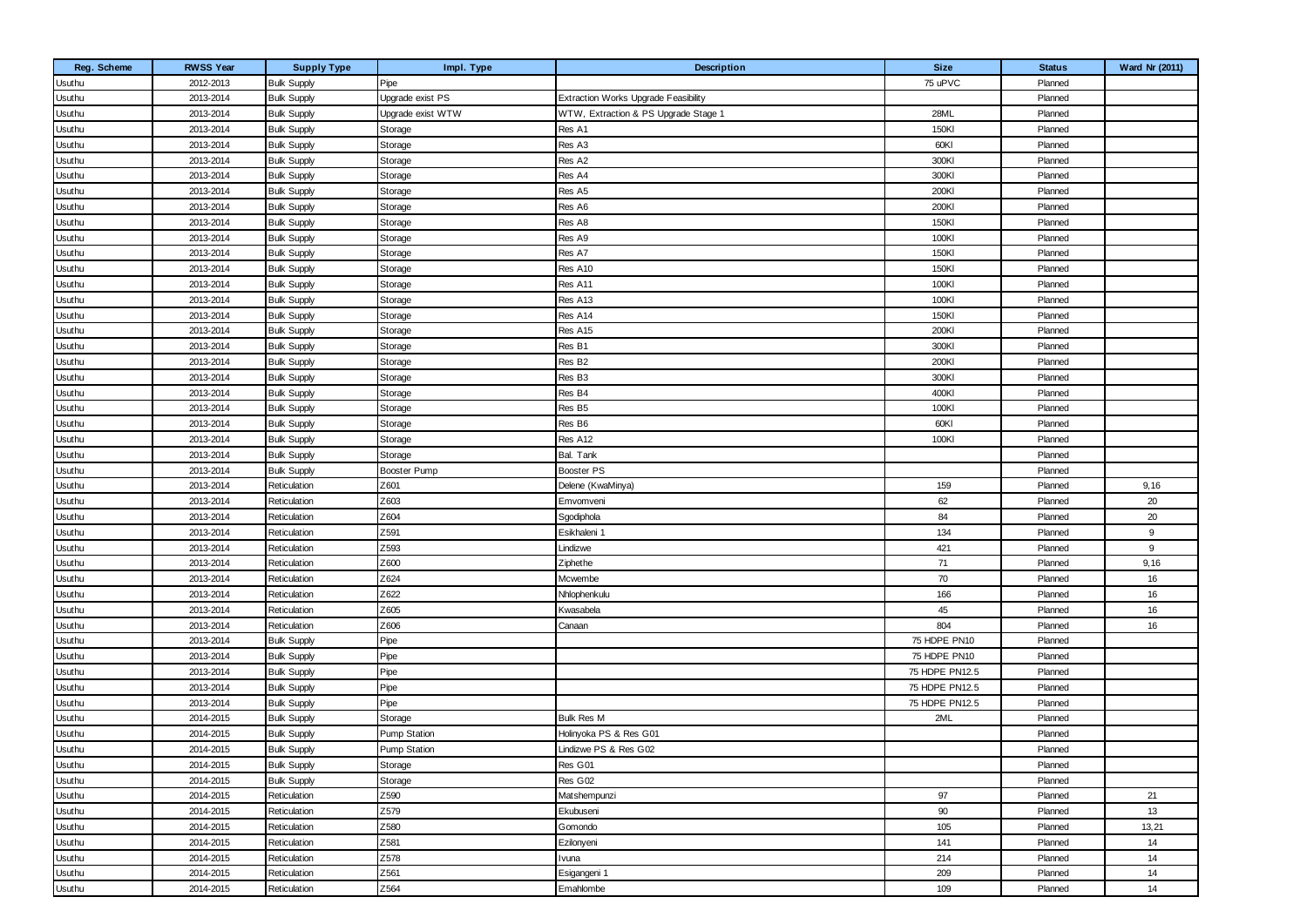| Reg. Scheme | <b>RWSS Year</b> | <b>Supply Type</b> | Impl. Type           | Description                                   | <b>Size</b>     | <b>Status</b> | Ward Nr (2011) |
|-------------|------------------|--------------------|----------------------|-----------------------------------------------|-----------------|---------------|----------------|
| Usuthu      | 2014-2015        | Reticulation       | Z563                 | Kwandase                                      | 54              | Planned       | 14             |
| Usuthu      | 2014-2015        | Reticulation       | Z562                 | Itshodo                                       | 80              | Planned       | 14             |
| Usuthu      | 2014-2015        | Reticulation       | Z560                 | Khalweni                                      | 36              | Planned       | 14             |
| Usuthu      | 2014-2015        | Reticulation       | Z559                 | Newgoli                                       | 67              | Planned       | 14             |
| Usuthu      | 2014-2015        | Reticulation       | Z554                 | Badlaneni                                     | 116             | Planned       | 14             |
| Usuthu      | 2014-2015        | Reticulation       | Z706                 | Mbanda 2                                      | 33              | Planned       | 14             |
| Usuthu      | 2014-2015        | <b>Bulk Supply</b> | Pipe                 |                                               | 75 HDPE PN10    | Planned       |                |
| Usuthu      | 2014-2015        | <b>Bulk Supply</b> | Pipe                 |                                               | 75 HDPE PN12.5  | Planned       |                |
| Usuthu      | 2014-2015        | <b>Bulk Supply</b> | Pipe                 |                                               | 75 HDPE PN12.5  | Planned       |                |
| Usuthu      | 2014-2015        | <b>Bulk Supply</b> | Pipe                 |                                               | 75 HDPE PN12.5  | Planned       |                |
| Usuthu      | 2015-2016        | <b>Bulk Supply</b> | Storage              | Bulk Res H                                    | 1ML             | Planned       |                |
| Usuthu      | 2015-2016        | <b>Bulk Supply</b> | Storage              | Res H-S8                                      | 30KI            | Planned       |                |
| Usuthu      | 2015-2016        | <b>Bulk Supply</b> | Storage              | Res H-S9                                      | 100KI           | Planned       |                |
| Usuthu      | 2015-2016        | <b>Bulk Supply</b> | Storage              | Res H-S3                                      | 300KI           | Planned       |                |
| Usuthu      | 2015-2016        | <b>Bulk Supply</b> | Storage              | Res H-S4                                      | 100KI           | Planned       |                |
| Usuthu      | 2015-2016        | <b>Bulk Supply</b> | Storage              | Res H-S2                                      | 150KI           | Planned       |                |
| Usuthu      | 2015-2016        | <b>Bulk Supply</b> | <b>BPT</b>           | BPT H6                                        |                 | Planned       |                |
| Usuthu      | 2015-2016        | <b>Bulk Supply</b> | New Booster Pump     | PS H <sub>3</sub>                             |                 | Planned       |                |
| Usuthu      | 2015-2016        | Reticulation       | Z705                 | Kwanodwengu                                   | 18              | Planned       | 14             |
| Usuthu      | 2015-2016        | <b>Bulk Supply</b> | Pipe                 |                                               | 75 HDPE PN12.5  | Planned       |                |
| Usuthu      | 2015-2016        | <b>Bulk Supply</b> | Pipe                 |                                               | 75 HDPE PN12.5  | Planned       |                |
| Usuthu      | 2015-2016        | <b>Bulk Supply</b> | Pipe                 |                                               | 75 uPVC         | Planned       |                |
| Usuthu      | 2015-2016        | <b>Bulk Supply</b> | Pipe                 |                                               | 75 uPVC         | Planned       |                |
| Usuthu      | 2015-2016        | <b>Bulk Supply</b> | Pipe                 |                                               | 75 uPVC         | Planned       |                |
| Usuthu      | 2015-2016        | <b>Bulk Supply</b> | Pipe                 |                                               | 90 uPVC         | Planned       |                |
| Usuthu      | 2015-2016        | <b>Bulk Supply</b> | Pipe                 |                                               | 90 uPVC         | Planned       |                |
| Usuthu      | 2015-2016        | <b>Bulk Supply</b> | Pipe                 |                                               | 90 uPVC         | Planned       |                |
| Usuthu      | 2015-2016        | <b>Bulk Supply</b> | Pipe                 |                                               | 90 uPVC         | Planned       |                |
| Usuthu      | 2016-2017        | <b>Bulk Supply</b> | Storage              | Res H-S5                                      | 30KI            | Planned       |                |
| Usuthu      | 2016-2017        | <b>Bulk Supply</b> | <b>BPT</b>           | BPT H1                                        |                 | Planned       |                |
| Usuthu      | 2016-2017        | <b>Bulk Supply</b> | <b>BPT</b>           | BPT H <sub>2</sub>                            |                 | Planned       |                |
| Usuthu      | 2016-2017        | <b>Bulk Supply</b> | Storage              | Res H <sub>6</sub>                            | 100KI           | Planned       |                |
| Usuthu      | 2016-2017        | <b>Bulk Supply</b> | Storage              | Res H7                                        | 30KI            | Planned       |                |
| Usuthu      | 2016-2017        | <b>Bulk Supply</b> | Pipe                 |                                               | 90 uPVC CL12/16 | Planned       |                |
| Usuthu      | 2016-2017        | <b>Bulk Supply</b> | Pipe                 |                                               | 90 uPVC CL16    | Planned       |                |
| Usuthu      | 2016-2017        | <b>Bulk Supply</b> | Pipe                 |                                               | 90 uPVC CL16    | Planned       |                |
| Usuthu      | 2016-2017        | <b>Bulk Supply</b> | Pipe                 | Gravity Line from Res A8 to Res A6 Connection | 90 uPVC CL20    | Planned       |                |
| Usuthu      | 2016-2017        | <b>Bulk Supply</b> | Pipe                 | Gravity Line between Res A9 & A8              | 90 uPVC CL20    | Planned       |                |
| Usuthu      | 2016-2017        | <b>Bulk Supply</b> | Pipe                 | Gravity Line between Res A13 & A14            | 90 uPVC CL25    | Planned       |                |
| Usuthu      | 2016-2017        | <b>Bulk Supply</b> | Pipe                 | New Revised TOR 15Feb10                       | <b>TBA</b>      | Planned       |                |
| Usuthu      | >2017            | <b>Bulk Supply</b> | Storage              | <b>Bulk Res C</b>                             | 1ML             | Planned       |                |
| Usuthu      | >2017            | <b>Bulk Supply</b> | Storage              | <b>Bulk Res F</b>                             | 2ML             | Planned       |                |
| Usuthu      | >2017            | <b>Bulk Supply</b> | Storage              | Bulk Res J                                    | 500KL           | Planned       |                |
| Usuthu      | >2017            | <b>Bulk Supply</b> | Source / Abstraction | Dam-New                                       |                 | Planned       |                |
| Usuthu      | >2017            | <b>Bulk Supply</b> | <b>BPT-Sec Bulks</b> | BPT H <sub>3</sub>                            |                 | Planned       |                |
| Usuthu      | >2017            | <b>Bulk Supply</b> | <b>BPT-Sec Bulks</b> | BPT H4                                        |                 | Planned       |                |
| Usuthu      | >2017            | <b>Bulk Supply</b> | <b>BPT-Sec Bulks</b> | BPT H <sub>5</sub>                            |                 | Planned       |                |
| Usuthu      | >2017            | <b>Bulk Supply</b> | Pump Station         | PS <sub>1</sub>                               | 62Vs            | Planned       |                |
| Usuthu      | >2017            | <b>Bulk Supply</b> | <b>Pump Station</b>  | PS4                                           | 1.2Vs           | Planned       |                |
| Usuthu      | >2017            | <b>Bulk Supply</b> | <b>Pump Station</b>  | PS <sub>3</sub>                               | 28Vs            | Planned       |                |
| Usuthu      | >2017            | <b>Bulk Supply</b> | Pump Station         | PS <sub>2</sub>                               | 55Vs            | Planned       |                |
| Usuthu      | >2017            | <b>Bulk Supply</b> | Storage              | Res4                                          | 200KI           | Planned       |                |
| Usuthu      | >2017            | <b>Bulk Supply</b> | Storage              | Res5                                          | 100KI           | Planned       |                |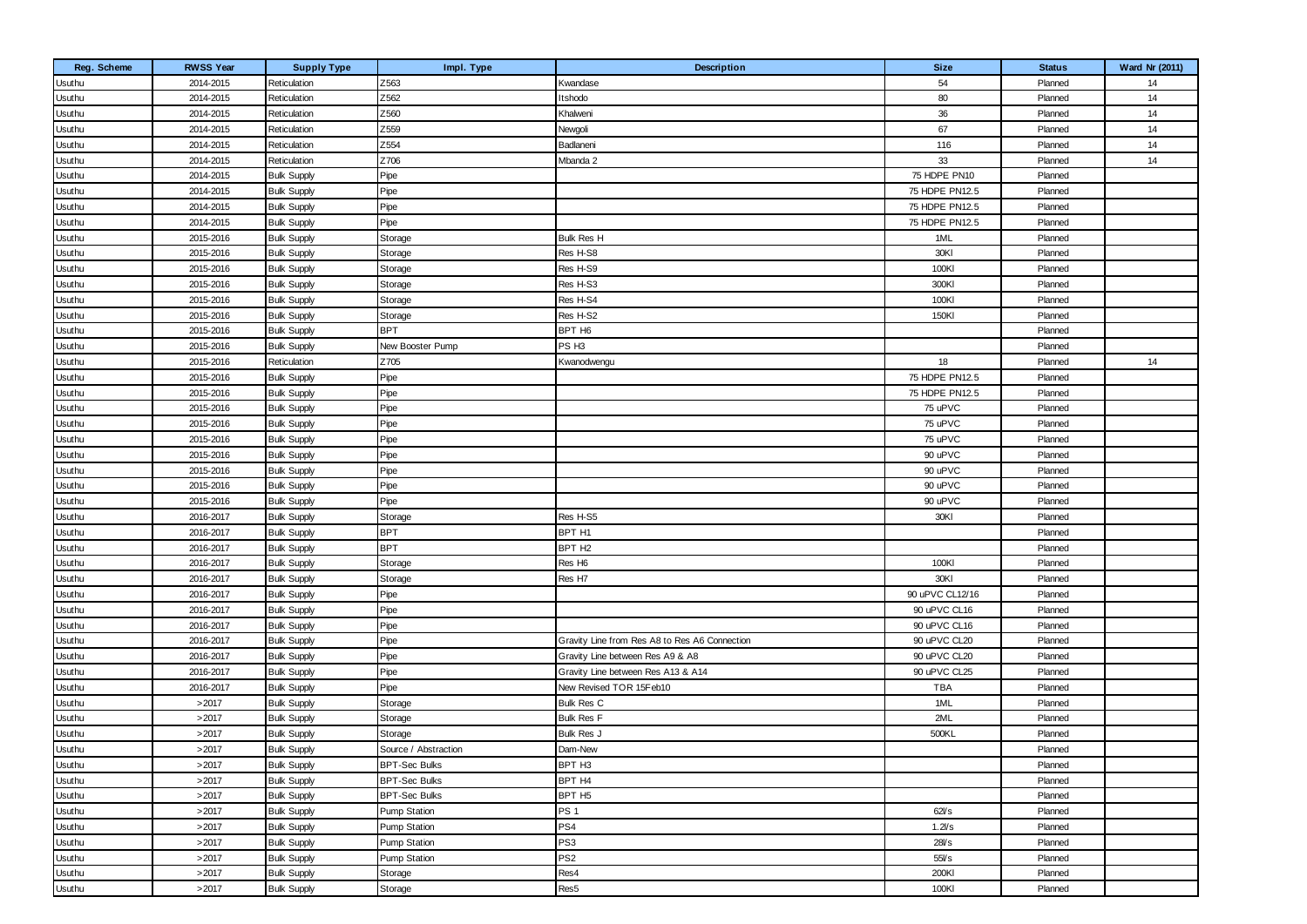| Reg. Scheme<br><b>RWSS Year</b><br><b>Size</b><br><b>Supply Type</b><br>Impl. Type<br>Description<br><b>Status</b><br>>2017<br>Storage<br>60KI<br>Planned<br><b>Bulk Supply</b><br>Res6<br>Usuthu<br>Res7<br>200KI<br>>2017<br>Planned<br>Usuthu<br><b>Bulk Supply</b><br>Storage<br>>2017<br>60KI<br><b>Bulk Supply</b><br>Res3<br>Planned<br>Usuthu<br>Storage<br>>2017<br>Res2<br>200KI<br>Planned<br>Usuthu<br><b>Bulk Supply</b><br>Storage<br>>2017<br>Res1<br>200KI<br>Planned<br>Usuthu<br><b>Bulk Supply</b><br>Storage<br>>2017<br>100KI<br><b>Bulk Supply</b><br>Res12<br>Planned<br>Usuthu<br>Storage | Ward Nr (2011) |
|-------------------------------------------------------------------------------------------------------------------------------------------------------------------------------------------------------------------------------------------------------------------------------------------------------------------------------------------------------------------------------------------------------------------------------------------------------------------------------------------------------------------------------------------------------------------------------------------------------------------|----------------|
|                                                                                                                                                                                                                                                                                                                                                                                                                                                                                                                                                                                                                   |                |
|                                                                                                                                                                                                                                                                                                                                                                                                                                                                                                                                                                                                                   |                |
|                                                                                                                                                                                                                                                                                                                                                                                                                                                                                                                                                                                                                   |                |
|                                                                                                                                                                                                                                                                                                                                                                                                                                                                                                                                                                                                                   |                |
|                                                                                                                                                                                                                                                                                                                                                                                                                                                                                                                                                                                                                   |                |
|                                                                                                                                                                                                                                                                                                                                                                                                                                                                                                                                                                                                                   |                |
| >2017<br>Res13<br>300KI<br><b>Bulk Supply</b><br>Storage<br>Planned<br>Usuthu                                                                                                                                                                                                                                                                                                                                                                                                                                                                                                                                     |                |
| >2017<br>100KI<br>Planned<br><b>Bulk Supply</b><br>Storage<br>Res16<br>Usuthu                                                                                                                                                                                                                                                                                                                                                                                                                                                                                                                                     |                |
| >2017<br>60KI<br><b>Bulk Supply</b><br>Res17<br>Planned<br>Usuthu<br>Storage                                                                                                                                                                                                                                                                                                                                                                                                                                                                                                                                      |                |
| Res14<br>100KI<br>>2017<br><b>Bulk Supply</b><br>Storage<br>Planned<br>Usuthu                                                                                                                                                                                                                                                                                                                                                                                                                                                                                                                                     |                |
| >2017<br>200KI<br>Res15<br>Planned<br>Usuthu<br><b>Bulk Supply</b><br>Storage                                                                                                                                                                                                                                                                                                                                                                                                                                                                                                                                     |                |
| >2017<br>100KI<br><b>Bulk Supply</b><br>Res10<br>Planned<br>Usuthu<br>Storage                                                                                                                                                                                                                                                                                                                                                                                                                                                                                                                                     |                |
| >2017<br>Res11<br>100KI<br><b>Bulk Supply</b><br>Storage<br>Planned<br>Usuthu                                                                                                                                                                                                                                                                                                                                                                                                                                                                                                                                     |                |
| >2017<br>100KI<br>Planned<br><b>Bulk Supply</b><br>Storage<br>Res9<br>Usuthu                                                                                                                                                                                                                                                                                                                                                                                                                                                                                                                                      |                |
| >2017<br>60KI<br><b>Bulk Supply</b><br>Res8<br>Planned<br>Usuthu<br>Storage                                                                                                                                                                                                                                                                                                                                                                                                                                                                                                                                       |                |
| >2017<br>Res<br>500KI<br><b>Bulk Supply</b><br>Storage<br>Planned<br>Usuthu                                                                                                                                                                                                                                                                                                                                                                                                                                                                                                                                       |                |
| >2017<br>Res<br>50KI<br><b>Bulk Supply</b><br>Planned<br>Usuthu<br>Storage                                                                                                                                                                                                                                                                                                                                                                                                                                                                                                                                        |                |
| >2017<br>Res<br>30KI<br>Planned<br><b>Bulk Supply</b><br>Usuthu<br>Storage                                                                                                                                                                                                                                                                                                                                                                                                                                                                                                                                        |                |
| Res<br>30KI<br>>2017<br><b>Bulk Supply</b><br>Storage<br>Planned<br>Usuthu                                                                                                                                                                                                                                                                                                                                                                                                                                                                                                                                        |                |
| >2017<br>Res<br>80KI<br><b>Bulk Supply</b><br>Planned<br>Usuthu<br>Storage                                                                                                                                                                                                                                                                                                                                                                                                                                                                                                                                        |                |
| >2017<br>Res<br>30KI<br><b>Bulk Supply</b><br>Planned<br>Usuthu<br>Storage                                                                                                                                                                                                                                                                                                                                                                                                                                                                                                                                        |                |
| Res<br>30KI<br>>2017<br><b>Bulk Supply</b><br>Storage<br>Planned<br>Usuthu                                                                                                                                                                                                                                                                                                                                                                                                                                                                                                                                        |                |
| >2017<br>Res<br>30KI<br><b>Bulk Supply</b><br>Planned<br>Usuthu<br>Storage                                                                                                                                                                                                                                                                                                                                                                                                                                                                                                                                        |                |
| Res<br>30KI<br>>2017<br><b>Bulk Supply</b><br>Planned<br>Usuthu<br>Storage                                                                                                                                                                                                                                                                                                                                                                                                                                                                                                                                        |                |
| >2017<br>Res<br>30KI<br><b>Bulk Supply</b><br>Storage<br>Planned<br>Usuthu                                                                                                                                                                                                                                                                                                                                                                                                                                                                                                                                        |                |
| >2017<br>Res<br>30KI<br>Planned<br><b>Bulk Supply</b><br>Storage<br>Usuthu                                                                                                                                                                                                                                                                                                                                                                                                                                                                                                                                        |                |
| >2017<br>Res<br>30KI<br>Planned<br><b>Bulk Supply</b><br>Usuthu<br>Storage                                                                                                                                                                                                                                                                                                                                                                                                                                                                                                                                        |                |
| >2017<br><b>RWSS Res</b><br>100KI<br><b>Bulk Supply</b><br>Planned<br>Usuthu<br>Storage                                                                                                                                                                                                                                                                                                                                                                                                                                                                                                                           |                |
| >2017<br>30KI<br>Planned<br><b>Bulk Supply</b><br>Res<br>Usuthu<br>Storage                                                                                                                                                                                                                                                                                                                                                                                                                                                                                                                                        |                |
| >2017<br>Res<br>30KI<br><b>Bulk Supply</b><br>Planned<br>Usuthu<br>Storage                                                                                                                                                                                                                                                                                                                                                                                                                                                                                                                                        |                |
| <b>BPT</b><br><b>BPT</b><br>>2017<br>30KI<br><b>Bulk Supply</b><br>Planned<br>Usuthu                                                                                                                                                                                                                                                                                                                                                                                                                                                                                                                              |                |
| <b>BPT</b><br><b>BPT</b><br>>2017<br>30KI<br>Planned<br><b>Bulk Supply</b><br>Usuthu                                                                                                                                                                                                                                                                                                                                                                                                                                                                                                                              |                |
| <b>BPT</b><br>>2017<br><b>BPT</b><br>30KI<br><b>Bulk Supply</b><br>Planned<br>Usuthu                                                                                                                                                                                                                                                                                                                                                                                                                                                                                                                              |                |
| <b>BPT</b><br><b>BPT</b><br>>2017<br>30KI<br><b>Bulk Supply</b><br>Planned<br>Usuthu                                                                                                                                                                                                                                                                                                                                                                                                                                                                                                                              |                |
| >2017<br>Res<br>30KI<br><b>Bulk Supply</b><br>Storage<br>Planned<br>Usuthu                                                                                                                                                                                                                                                                                                                                                                                                                                                                                                                                        |                |
| Res<br>30KI<br>Planned<br>>2017<br><b>Bulk Supply</b><br>Usuthu<br>Storage                                                                                                                                                                                                                                                                                                                                                                                                                                                                                                                                        |                |
| >2017<br>Res<br>30KI<br><b>Bulk Supply</b><br>Storage<br>Planned<br>Usuthu                                                                                                                                                                                                                                                                                                                                                                                                                                                                                                                                        |                |
| >2017<br><b>BPT</b><br><b>BPT</b><br>30KI<br><b>Bulk Supply</b><br>Planned<br>Usuthu                                                                                                                                                                                                                                                                                                                                                                                                                                                                                                                              |                |
| Res<br>30KI<br>Planned<br>>2017<br><b>Bulk Supply</b><br>Usuthu<br>Storage                                                                                                                                                                                                                                                                                                                                                                                                                                                                                                                                        |                |
| >2017<br><b>Bulk Supply</b><br>Res<br>100KI<br>Planned<br>Usuthu<br>Storage                                                                                                                                                                                                                                                                                                                                                                                                                                                                                                                                       |                |
| <b>BPT</b><br><b>BPT</b><br>>2017<br><b>Bulk Supply</b><br>30KI<br>Planned<br>Usuthu                                                                                                                                                                                                                                                                                                                                                                                                                                                                                                                              |                |
| >2017<br>Res<br>30KI<br><b>Bulk Supply</b><br>Planned<br>Usuthu<br>Storage                                                                                                                                                                                                                                                                                                                                                                                                                                                                                                                                        |                |
| <b>BPT</b><br><b>BPT</b><br>30KI<br>Planned<br>>2017<br><b>Bulk Supply</b><br>Usuthu                                                                                                                                                                                                                                                                                                                                                                                                                                                                                                                              |                |
| Usuthu<br>>2017<br><b>Bulk Supply</b><br>Storage<br>Res<br>30KI<br>Planned                                                                                                                                                                                                                                                                                                                                                                                                                                                                                                                                        |                |
| Usuthu<br><b>BPT</b><br><b>BPT</b><br>30KI<br>>2017<br><b>Bulk Supply</b><br>Planned                                                                                                                                                                                                                                                                                                                                                                                                                                                                                                                              |                |
| Usuthu<br><b>BPT</b><br><b>BPT</b><br>>2017<br>30KI<br><b>Bulk Supply</b><br>Planned                                                                                                                                                                                                                                                                                                                                                                                                                                                                                                                              |                |
| Usuthu<br>>2017<br>Res<br><b>Bulk Supply</b><br>Storage<br>100KI<br>Planned                                                                                                                                                                                                                                                                                                                                                                                                                                                                                                                                       |                |
| Res<br>Usuthu<br>>2017<br><b>Bulk Supply</b><br>Storage<br>100KI<br>Planned                                                                                                                                                                                                                                                                                                                                                                                                                                                                                                                                       |                |
| Usuthu<br>>2017<br><b>Bulk Supply</b><br>Storage<br>Future Res<br>100KI<br>Planned                                                                                                                                                                                                                                                                                                                                                                                                                                                                                                                                |                |
| Usuthu<br>>2017<br><b>Bulk Supply</b><br>Storage<br>Res<br>30KI<br>Planned                                                                                                                                                                                                                                                                                                                                                                                                                                                                                                                                        |                |
| Res<br>30KI<br>>2017<br><b>Bulk Supply</b><br>Storage<br>Planned<br>Usuthu                                                                                                                                                                                                                                                                                                                                                                                                                                                                                                                                        |                |
| Res<br>30KI<br>>2017<br><b>Bulk Supply</b><br>Storage<br>Planned<br>Usuthu                                                                                                                                                                                                                                                                                                                                                                                                                                                                                                                                        |                |
| Usuthu<br>Res<br>>2017<br><b>Bulk Supply</b><br>30KI<br>Planned<br>Storage                                                                                                                                                                                                                                                                                                                                                                                                                                                                                                                                        |                |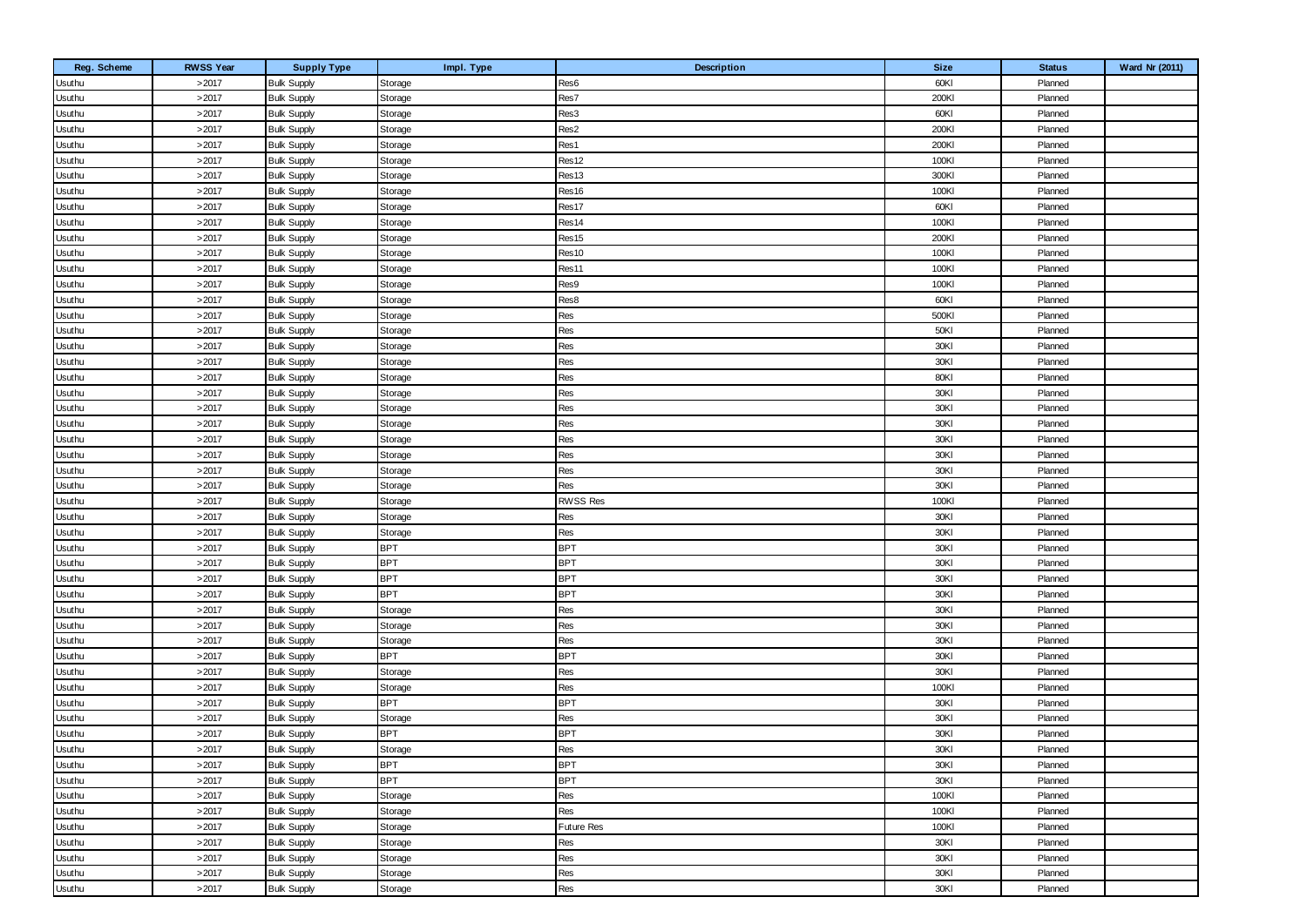| Reg. Scheme | <b>RWSS Year</b> | <b>Supply Type</b> | Impl. Type           | Description                                | <b>Size</b>     | <b>Status</b> | Ward Nr (2011) |
|-------------|------------------|--------------------|----------------------|--------------------------------------------|-----------------|---------------|----------------|
| Usuthu      | >2017            | <b>Bulk Supply</b> | <b>BPT</b>           | <b>BPT</b>                                 | 30KI            | Planned       |                |
| Usuthu      | >2017            | <b>Bulk Supply</b> | Storage              | Res                                        | 30KI            | Planned       |                |
| Usuthu      | >2017            | <b>Bulk Supply</b> | Storage              | Res                                        | 30KI            | Planned       |                |
| Usuthu      | >2017            | <b>Bulk Supply</b> | Storage              | Res                                        | 30KI            | Planned       |                |
| Usuthu      | >2017            | <b>Bulk Supply</b> | Storage              | Res                                        | 30KI            | Planned       |                |
| Usuthu      | >2017            | <b>Bulk Supply</b> | Storage              | Res                                        | 30KI            | Planned       |                |
| Usuthu      | >2017            | <b>Bulk Supply</b> | Storage              | Res                                        | 30KI            | Planned       |                |
| Usuthu      | >2017            | <b>Bulk Supply</b> | Storage              | Res                                        | 30KI            | Planned       |                |
| Usuthu      | >2017            | <b>Bulk Supply</b> | Storage              | Res                                        | 30KI            | Planned       |                |
| Usuthu      | >2017            | <b>Bulk Supply</b> | <b>BPT</b>           | <b>BPT</b>                                 | 30KI            | Planned       |                |
| Usuthu      | >2017            | <b>Bulk Supply</b> | <b>BPT-Sec Bulks</b> | <b>BPT</b>                                 | 30KI            | Planned       |                |
| Usuthu      | >2017            | <b>Bulk Supply</b> | <b>BPT-Sec Bulks</b> | <b>BPT</b>                                 | 30KI            | Planned       |                |
| Usuthu      | >2017            | <b>Bulk Supply</b> | Pipe                 |                                            | 50 HDPE         | Planned       |                |
| Usuthu      | >2017            | <b>Bulk Supply</b> | Pipe                 |                                            | 50 HDPE         | Planned       |                |
| Usuthu      | >2017            | <b>Bulk Supply</b> | Pipe                 |                                            | 50 HDPE PN10    | Planned       |                |
| Usuthu      | >2017            | <b>Bulk Supply</b> | Pipe                 |                                            | 50 HDPE PN10    | Planned       |                |
| Usuthu      | >2017            | <b>Bulk Supply</b> | Pipe                 |                                            | 50 HDPE PN10    | Planned       |                |
| Usuthu      | >2017            | <b>Bulk Supply</b> | Pipe                 |                                            | 50 HDPE PN10    | Planned       |                |
| Usuthu      | >2017            | <b>Bulk Supply</b> | Pipe                 |                                            | 50 HDPE PN8     | Planned       |                |
| Usuthu      | >2017            | <b>Bulk Supply</b> | Pipe                 |                                            | 50 uPVC CL12    | Planned       |                |
| Usuthu      | >2017            | <b>Bulk Supply</b> | Pipe                 | Rising Main from Klipf Dam to WTW          | 500 DI DI       | Planned       |                |
| Usuthu      | >2017            | <b>Bulk Supply</b> | Pipe                 | Rising Main from Vuna WTW to Holinyoka PS1 | 500 DI DI       | Planned       |                |
| Usuthu      | >2017            | <b>Bulk Supply</b> | Pipe                 | New Rising Main from WTW to Res            | 600 DI DI       | Planned       |                |
| Usuthu      | >2017            | <b>Bulk Supply</b> | Pipe                 | New Rising Main from WTW to Res            | 600 DI DI       | Planned       |                |
| Usuthu      | >2017            | <b>Bulk Supply</b> | Pipe                 | Res A14 take-off                           | 63 HDPE CL20    | Planned       |                |
| Usuthu      | >2017            | <b>Bulk Supply</b> | Pipe                 |                                            | 63 HDPE         | Planned       |                |
| Usuthu      | >2017            | <b>Bulk Supply</b> | Pipe                 |                                            | 63 HDPE         | Planned       |                |
| Usuthu      | >2017            | <b>Bulk Supply</b> | Pipe                 |                                            | 63 HDPE         | Planned       |                |
| Usuthu      | >2017            | <b>Bulk Supply</b> | Pipe                 |                                            | 63 HDPE         | Planned       |                |
| Usuthu      | >2017            | <b>Bulk Supply</b> | Pipe                 |                                            | 63 HDPE         | Planned       |                |
| Usuthu      | >2017            | Source             | Pipe                 | Sec Bulk & Retics to Hlazeni               | 63 HDPE         | Planned       |                |
| Usuthu      | >2017            | <b>Bulk Supply</b> | Pipe                 |                                            | 63 HDPE         | Planned       |                |
| Usuthu      | >2017            | <b>Bulk Supply</b> | Pipe                 |                                            | 63 HDPE PN10    | Planned       |                |
| Usuthu      | >2017            | <b>Bulk Supply</b> | Pipe                 |                                            | 63 HDPE PN10    | Planned       |                |
| Usuthu      | >2017            | <b>Bulk Supply</b> | Pipe                 |                                            | 63 HDPE PN10    | Planned       |                |
| Usuthu      | >2017            | <b>Bulk Supply</b> | Pipe                 |                                            | 63 HDPE PN10    | Planned       |                |
| Usuthu      | >2017            | Source             | Pipe                 |                                            | 63 HDPE PN10    | Planned       |                |
| Usuthu      | >2017            | Source             | Pipe                 |                                            | 63 HDPE PN10    | Planned       |                |
| Usuthu      | >2017            | <b>Bulk Supply</b> | Pipe                 |                                            | 63 uPVC CL12/16 | Planned       |                |
| Usuthu      | >2017            | <b>Bulk Supply</b> | Pipe                 |                                            | 63 uPVC CL9     | Planned       |                |
| Usuthu      | >2017            | <b>Bulk Supply</b> | Pipe                 | Rising Main from WTW to Res M take-off     | 700 DI          | Planned       |                |
| Usuthu      | >2017            | <b>Bulk Supply</b> | Pipe                 | Rising Main from WTW to Res M take-off     | 700 DI          | Planned       |                |
| Usuthu      | >2017            | <b>Bulk Supply</b> | Pipe                 | Bulk take-off to Res M                     | 700 DI          | Planned       |                |
| Usuthu      | >2017            | <b>Bulk Supply</b> | Pipe                 | Rising Main between PS1 & PS2              | 700 DI          | Planned       |                |
| Usuthu      | >2017            | <b>Bulk Supply</b> | Pipe                 | Bulk take-off to Res M                     | 700 DI          | Planned       |                |
| Usuthu      | >2017            | <b>Bulk Supply</b> | Pipe                 |                                            | 75 HDPE         | Planned       |                |
| Usuthu      | >2017            | <b>Bulk Supply</b> | Pipe                 |                                            | 75 HDPE         | Planned       |                |
| Usuthu      | >2017            | <b>Bulk Supply</b> | Pipe                 |                                            | 75 HDPE         | Planned       |                |
| Usuthu      | >2017            | <b>Bulk Supply</b> | Pipe                 |                                            | 75 HDPE         | Planned       |                |
| Usuthu      | >2017            | <b>Bulk Supply</b> | Pipe                 |                                            | 75 HDPE         | Planned       |                |
| Usuthu      | >2017            | <b>Bulk Supply</b> | Pipe                 |                                            | 75 HDPE         | Planned       |                |
| Usuthu      | >2017            | <b>Bulk Supply</b> | Pipe                 |                                            | 75 HDPE         | Planned       |                |
| Usuthu      | >2017            | <b>Bulk Supply</b> | Pipe                 |                                            | 75 HDPE PN12.5  | Planned       |                |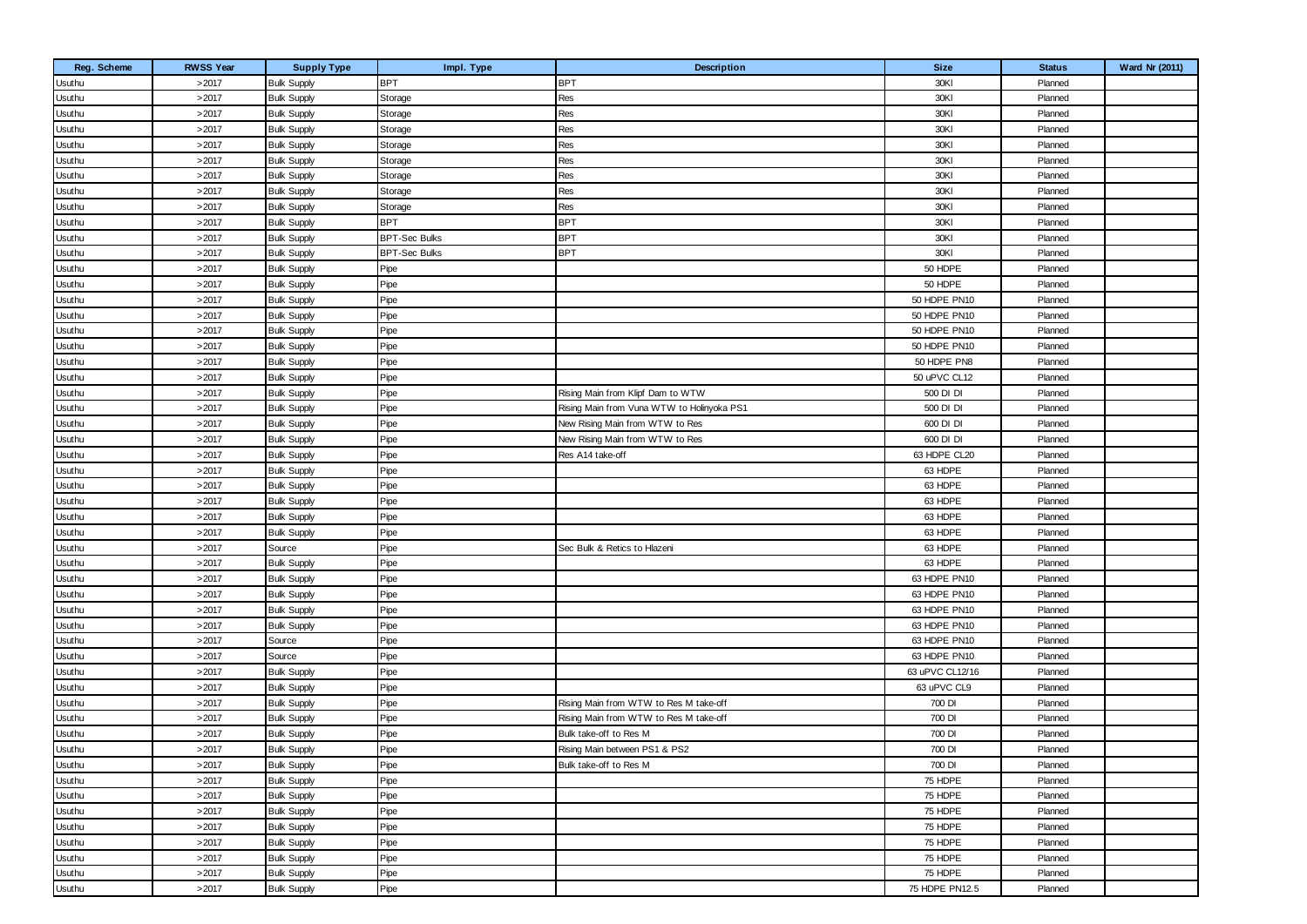| Reg. Scheme   | <b>RWSS Year</b> | <b>Supply Type</b> | Impl. Type | <b>Description</b>                 | <b>Size</b>     | <b>Status</b> | Ward Nr (2011) |
|---------------|------------------|--------------------|------------|------------------------------------|-----------------|---------------|----------------|
| Usuthu        | >2017            | <b>Bulk Supply</b> | Pipe       |                                    | 75 HDPE PN12.5  | Planned       |                |
| Usuthu        | >2017            | <b>Bulk Supply</b> | Pipe       |                                    | 75 HDPE PN12.5  | Planned       |                |
| Usuthu        | >2017            | <b>Bulk Supply</b> | Pipe       |                                    | 75 HDPE PN12.5  | Planned       |                |
| Usuthu        | >2017            | <b>Bulk Supply</b> | Pipe       |                                    | 75 HDPE PN12.5  | Planned       |                |
| Usuthu        | >2017            | <b>Bulk Supply</b> | Pipe       |                                    | 75 HDPE PN12.5  | Planned       |                |
| Usuthu        | >2017            | <b>Bulk Supply</b> | Pipe       |                                    | 75 HDPE PN12.5  | Planned       |                |
| Usuthu        | >2017            | <b>Bulk Supply</b> | Pipe       |                                    | 75 HDPE PN16    | Planned       |                |
| Usuthu        | >2017            | <b>Bulk Supply</b> | Pipe       |                                    | 75 HDPE PN16    | Planned       |                |
| Usuthu        | >2017            | <b>Bulk Supply</b> | Pipe       |                                    | 75 HDPE PN16    | Planned       |                |
| <b>Usuthu</b> | >2017            | <b>Bulk Supply</b> | Pipe       |                                    | 75 HDPE PN16    | Planned       |                |
| Usuthu        | >2017            | <b>Bulk Supply</b> | Pipe       |                                    | 75 HDPE PN16    | Planned       |                |
| Usuthu        | >2017            | <b>Bulk Supply</b> | Pipe       |                                    | 75 HDPE PN8     | Planned       |                |
| <b>Usuthu</b> | >2017            | <b>Bulk Supply</b> | Pipe       |                                    | 75 uPVC         | Planned       |                |
| Usuthu        | >2017            | <b>Bulk Supply</b> | Pipe       |                                    | 75 uPVC         | Planned       |                |
| Usuthu        | >2017            | <b>Bulk Supply</b> | Pipe       |                                    | 75 uPVC         | Planned       |                |
| <b>Usuthu</b> | >2017            | <b>Bulk Supply</b> | Pipe       |                                    | 75 uPVC         | Planned       |                |
| Usuthu        | >2017            | <b>Bulk Supply</b> | Pipe       |                                    | 75 uPVC         | Planned       |                |
| Usuthu        | >2017            | <b>Bulk Supply</b> | Pipe       |                                    | 75 uPVC         | Planned       |                |
| Usuthu        | >2017            | <b>Bulk Supply</b> | Pipe       | Gravity Line to Res A15            | 75 uPVC CL10    | Planned       |                |
| Usuthu        | >2017            | <b>Bulk Supply</b> | Pipe       |                                    | 75 uPVC CL12    | Planned       |                |
| Usuthu        | >2017            | <b>Bulk Supply</b> | Pipe       |                                    | 75 uPVC CL12/16 | Planned       |                |
| <b>Usuthu</b> | >2017            | <b>Bulk Supply</b> | Pipe       |                                    | 75 uPVC CL9     | Planned       |                |
| Usuthu        | >2017            | <b>Bulk Supply</b> | Pipe       |                                    | 75 uPVC CL9/12  | Planned       |                |
| Usuthu        | >2017            | <b>Bulk Supply</b> | Pipe       |                                    | 80 DI           | Planned       |                |
| Usuthu        | >2017            | <b>Bulk Supply</b> | Pipe       |                                    | 80 DI           | Planned       |                |
| Usuthu        | >2017            | <b>Bulk Supply</b> | Pipe       |                                    | 80 DI           | Planned       |                |
| Usuthu        | >2017            | <b>Bulk Supply</b> | Pipe       |                                    | 80 DI           | Planned       |                |
| <b>Usuthu</b> | >2017            | <b>Bulk Supply</b> | Pipe       |                                    | 80 DI K7        | Planned       |                |
| Usuthu        | >2017            | <b>Bulk Supply</b> | Pipe       |                                    | 80 DI K7        | Planned       |                |
| Usuthu        | >2017            | <b>Bulk Supply</b> | Pipe       |                                    | 80 DI K7        | Planned       |                |
| Usuthu        | >2017            | <b>Bulk Supply</b> | Pipe       | Bulk Take-off to Res R13           | 80 DI K9        | Planned       |                |
| Usuthu        | >2017            | <b>Bulk Supply</b> | Pipe       | Bulk Take-off to Res R13           | 80 DI K9        | Planned       |                |
| Usuthu        | >2017            | <b>Bulk Supply</b> | Pipe       | Bulk Supply - Southern Region      | 80 DI K9        | Planned       |                |
| Usuthu        | >2017            | <b>Bulk Supply</b> | Pipe       | Bulk Take-off to Res R32           | 80 DI K9        | Planned       |                |
| Usuthu        | >2017            | <b>Bulk Supply</b> | Pipe       | Bulk Supply - Southern Region      | 80 DI K9        | Planned       |                |
| Usuthu        | >2017            | <b>Bulk Supply</b> | Pipe       | Bulk Supply - Southern Region      | 80 DI K9        | Planned       |                |
| <b>Usuthu</b> | >2017            | <b>Bulk Supply</b> | Pipe       | Bulk Take-off to Res R14           | 80 DI K9        | Planned       |                |
| Usuthu        | >2017            | <b>Bulk Supply</b> | Pipe       | Bulk Supply - Southern Region      | 80 DI K9        | Planned       |                |
| Usuthu        | >2017            | <b>Bulk Supply</b> | Pipe       | Bulk Take-off to Res R25 (Hlabisa) | 80 DI K9        | Planned       |                |
| Usuthu        | >2017            | <b>Bulk Supply</b> | Pipe       |                                    | 80 DI K9        | Planned       |                |
| Usuthu        | >2017            | <b>Bulk Supply</b> | Pipe       |                                    | 90 HDPE CL12    | Planned       |                |
| Usuthu        | >2017            | <b>Bulk Supply</b> | Pipe       |                                    | 90 HDPE CL12/16 | Planned       |                |
| Usuthu        | >2017            | <b>Bulk Supply</b> | Pipe       |                                    | 90 HDPE CL9     | Planned       |                |
| Usuthu        | >2017            | <b>Bulk Supply</b> | Pipe       |                                    | 90 HDPE         | Planned       |                |
| Usuthu        | >2017            | <b>Bulk Supply</b> | Pipe       |                                    | 90 HDPE         | Planned       |                |
| Usuthu        | >2017            | <b>Bulk Supply</b> | Pipe       |                                    | 90 HDPE         | Planned       |                |
| Usuthu        | >2017            | <b>Bulk Supply</b> | Pipe       |                                    | 90 HDPE         | Planned       |                |
| Usuthu        | >2017            | <b>Bulk Supply</b> | Pipe       |                                    | 90 HDPE         | Planned       |                |
| Usuthu        | >2017            | <b>Bulk Supply</b> | Pipe       |                                    | 90 HDPE         | Planned       |                |
| Usuthu        | >2017            | <b>Bulk Supply</b> | Pipe       |                                    | 90 HDPE         | Planned       |                |
| Usuthu        | >2017            | <b>Bulk Supply</b> | Pipe       |                                    | 90 HDPE         | Planned       |                |
| Usuthu        | >2017            | <b>Bulk Supply</b> | Pipe       |                                    | 90 HDPE PN16    | Planned       |                |
| Usuthu        | >2017            | <b>Bulk Supply</b> | Pipe       |                                    | 90 HDPE PN20    | Planned       |                |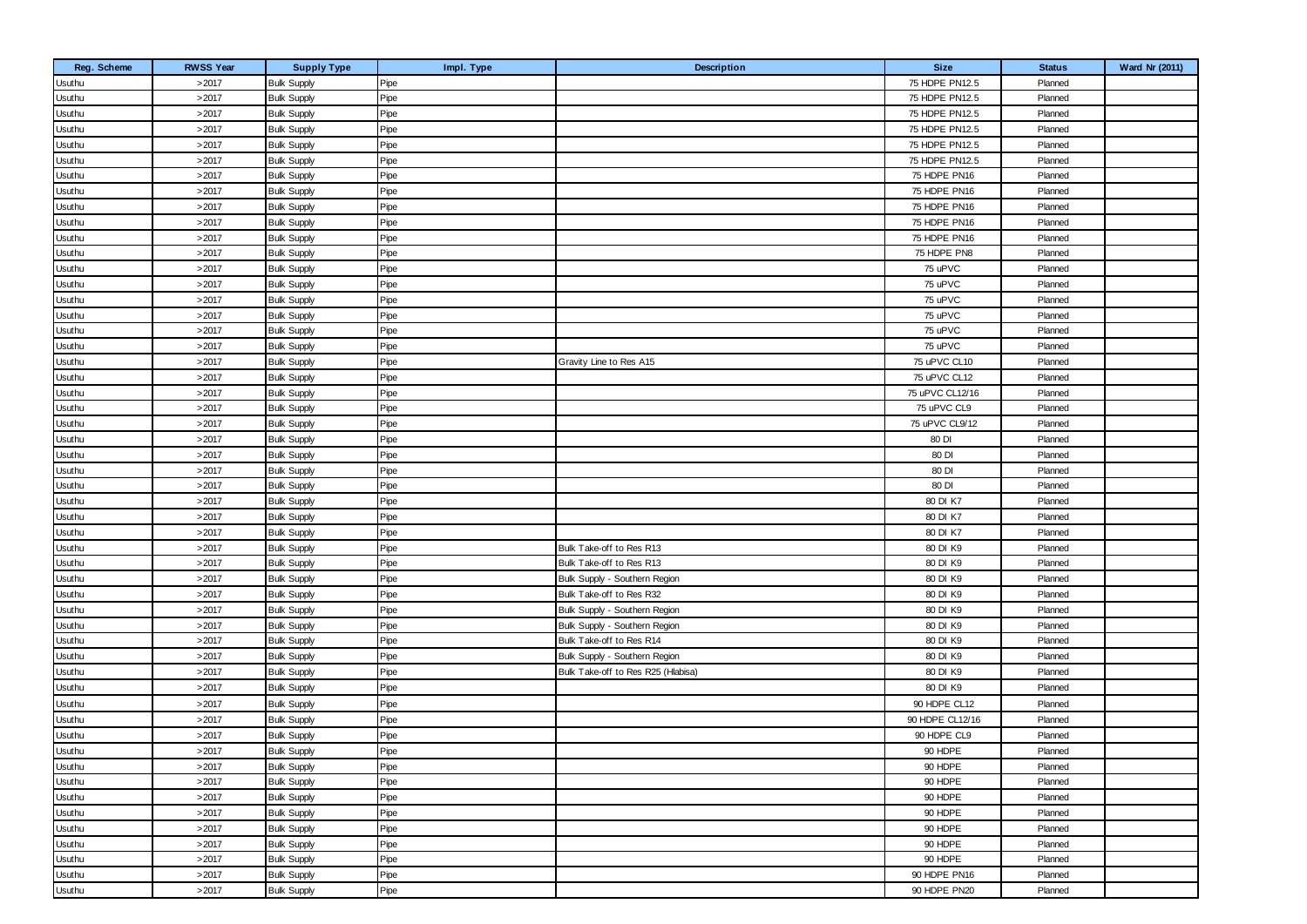| Reg. Scheme | <b>RWSS Year</b> | <b>Supply Type</b> | Impl. Type | <b>Description</b>                             | <b>Size</b>    | <b>Status</b> | Ward Nr (2011) |
|-------------|------------------|--------------------|------------|------------------------------------------------|----------------|---------------|----------------|
| Usuthu      | >2017            | <b>Bulk Supply</b> | Pipe       |                                                | 90 HDPE PN20   | Planned       |                |
| Usuthu      | >2017            | <b>Bulk Supply</b> | Pipe       |                                                | 90 Steel DI    | Planned       |                |
| Usuthu      | >2017            | <b>Bulk Supply</b> | Pipe       |                                                | 90 Steel DI    | Planned       |                |
| Usuthu      | >2017            | <b>Bulk Supply</b> | Pipe       |                                                | 90 Steel DI    | Planned       |                |
| Usuthu      | >2017            | <b>Bulk Supply</b> | Pipe       |                                                | 90 uPVC        | Planned       |                |
| Usuthu      | >2017            | <b>Bulk Supply</b> | Pipe       |                                                | 90 uPVC        | Planned       |                |
| Usuthu      | >2017            | <b>Bulk Supply</b> | Pipe       |                                                | 90 uPVC        | Planned       |                |
| Usuthu      | >2017            | <b>Bulk Supply</b> | Pipe       |                                                | 90 uPVC        | Planned       |                |
| Usuthu      | >2017            | <b>Bulk Supply</b> | Pipe       |                                                | 90 uPVC        | Planned       |                |
| Usuthu      | >2017            | <b>Bulk Supply</b> | Pipe       |                                                | 90 uPVC        | Planned       |                |
| Usuthu      | >2017            | <b>Bulk Supply</b> | Pipe       |                                                | 90 uPVC        | Planned       |                |
| Usuthu      | >2017            | <b>Bulk Supply</b> | Pipe       |                                                | 90 uPVC        | Planned       |                |
| Usuthu      | >2017            | <b>Bulk Supply</b> | Pipe       |                                                | 90 uPVC        | Planned       |                |
| Usuthu      | >2017            | <b>Bulk Supply</b> | Pipe       |                                                | 90 uPVC        | Planned       |                |
| Usuthu      | >2017            | <b>Bulk Supply</b> | Pipe       | Gravity Line between Res A2 & Res A3 take-offs | 90 uPVC        | Planned       |                |
| Usuthu      | >2017            | <b>Bulk Supply</b> | Pipe       | Gravity Line between Res A3 & A4 take-offs     | 90 uPVC        | Planned       |                |
| Usuthu      | >2017            | <b>Bulk Supply</b> | Pipe       |                                                | 90 uPVC        | Planned       |                |
| Usuthu      | >2017            | Reticulation       | Z364       | Gomabagagu                                     | 32             | Planned       | 9              |
| Usuthu      | >2017            | Reticulation       | Z366       | Ezinhlabeni                                    | 34             | Planned       | 9              |
| Usuthu      | >2017            | Reticulation       | Z215b      | Zwelisha (Mfankomo)                            | 142            | Planned       | 4,9            |
| Usuthu      | >2017            | Reticulation       | Z371       | Ndikandika                                     | 123            | Planned       | 9              |
| Usuthu      | >2017            | Reticulation       | Z370       | Holinyoka                                      | 240            | Planned       | 9              |
| Usuthu      | >2017            | Reticulation       | Z368       | Ebhunge                                        | 87             | Planned       | 9              |
| Usuthu      | >2017            | Reticulation       | Z367       | Kwasicengile                                   | 78             | Planned       | 9              |
| Usuthu      | >2017            | Reticulation       | Z369       | Emkhondo                                       | 143            | Planned       | 9              |
| Usuthu      | >2017            | Reticulation       | Z365       | Kwa-Denge                                      | 228            | Planned       | 9              |
| Usuthu      | >2017            | Reticulation       | ZMAP17     | Emgodi 2                                       | 59             | Planned       | 13             |
| Usuthu      | >2017            | Reticulation       | Z350       | Kwamfemfeni                                    | 81             | Planned       | 13             |
| Usuthu      | >2017            | Reticulation       | Z354       | lgongo                                         | 176            | Planned       | 13             |
| Usuthu      | >2017            | Reticulation       | Z357       | Manzawayo                                      | 52             | Planned       | 12             |
| Usuthu      | >2017            | Reticulation       | Z358       | Enkingeni                                      | 108            | Planned       | 4, 12          |
| Usuthu      | >2017            | Reticulation       | Z351       | Kwankulu                                       | 21             | Planned       | 13             |
| Usuthu      | >2017            | Reticulation       | Z353       | Hlambanyathi 1                                 | 122            | Planned       | 13             |
| Usuthu      | >2017            | Reticulation       | Z372       | Ingundwane                                     | 26             | Planned       | 13             |
| Usuthu      | >2017            | Reticulation       | Z359       | Embokodweni                                    | 66             | Planned       | 13             |
| Usuthu      | >2017            | Reticulation       | Z363       | Ezimpisini (Entuthukweni)                      | 55             | Planned       | 13             |
| Usuthu      | >2017            | Reticulation       | ZMAP23     | Eqeleni                                        | 26             | Planned       | 13             |
| Usuthu      | >2017            | Reticulation       | Z360       | Engwelezane                                    | 30             | Planned       | 13             |
| Usuthu      | >2017            | Reticulation       | Z362       | Emageleni                                      | 27             | Planned       | 4,13           |
| Usuthu      | >2017            | Reticulation       | Z355a      | Kwa Gwaqaza                                    | 89             | Planned       | 12             |
| Usuthu      | >2017            | Reticulation       | ZMAP12     | Ngobuzulu                                      | 47             | Planned       | 12             |
| Usuthu      | >2017            | Reticulation       | Z352       | Mashemhlophe                                   | 202            | Planned       | 12             |
| Usuthu      | >2017            | Reticulation       | ZAM12      | Ezingolaneni                                   | 27             | Planned       | 12             |
| Usuthu      | >2017            | Reticulation       | Z348       | Sigubudu                                       | 143            | Planned       | 12             |
| Usuthu      | >2017            | Reticulation       | ZMAP13     | Nqalu                                          | 28             | Planned       | 12             |
| Usuthu      | >2017            | Reticulation       | Z345       | Kwelodaka                                      | 49             | Planned       | 12             |
| Usuthu      | >2017            | Reticulation       | Z342       | Emayeni                                        | 64             | Planned       | 12             |
| Usuthu      | >2017            | Reticulation       | ZMAP14     | Ndlazini                                       | 51             | Planned       | 12             |
| Usuthu      | >2017            | Reticulation       | ZKAY4      | Sheleza                                        | 44             | Planned       | 12             |
| Usuthu      | >2017            | Reticulation       | Z346       | Kwa-Ququ                                       | $\overline{7}$ | Planned       | 12             |
| Usuthu      | >2017            | Reticulation       | Z375       | Macekaneni                                     | 77             | Planned       | 12             |
| Usuthu      | >2017            | Reticulation       | Z340       | Esidakeni 1                                    | 46             | Planned       | 12             |
| Usuthu      | >2017            | Reticulation       | Z339       | Ngwabe                                         | 55             | Planned       | 12             |
|             |                  |                    |            |                                                |                |               |                |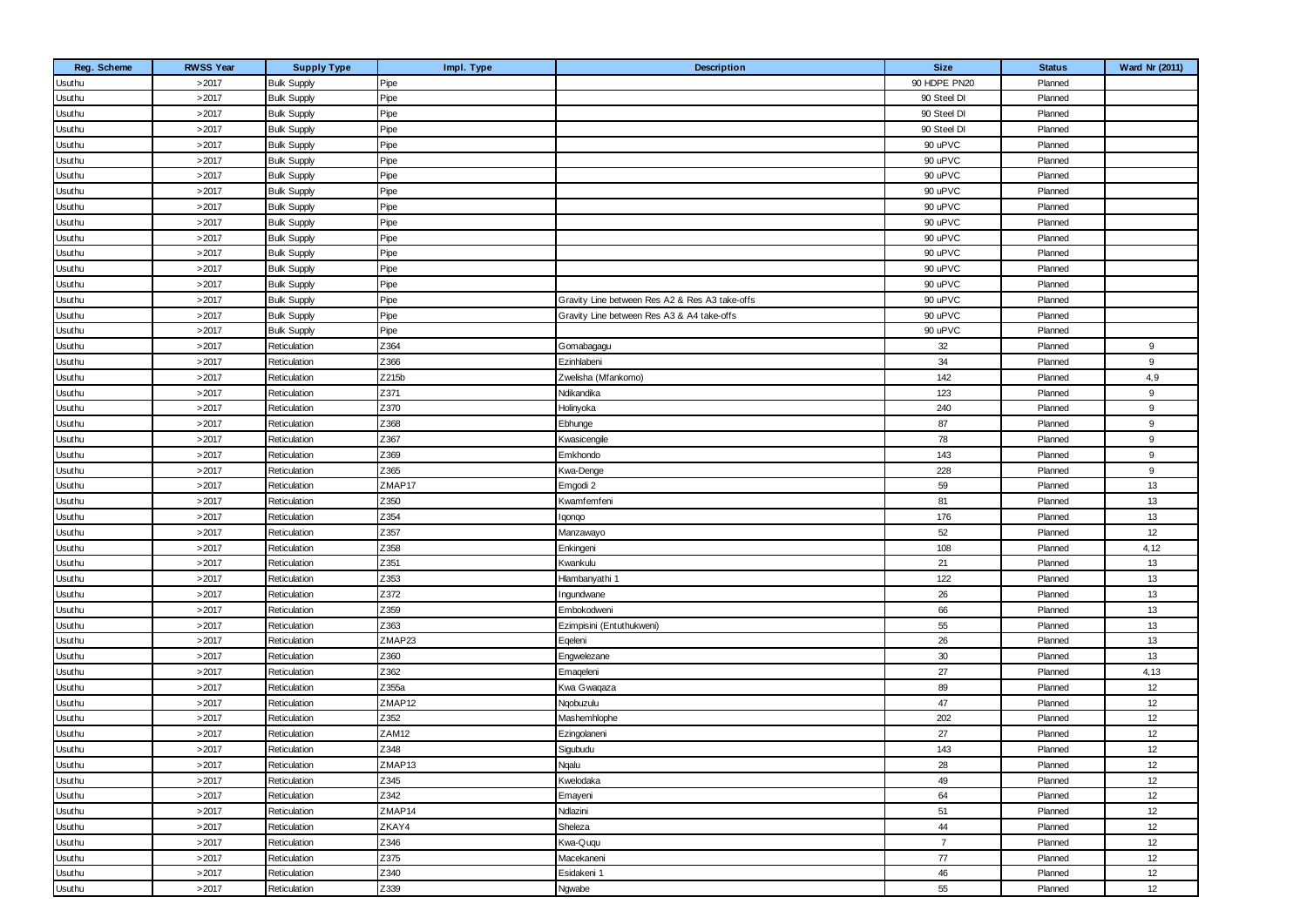| Reg. Scheme | <b>RWSS Year</b> | <b>Supply Type</b> | Impl. Type         | Description                 | <b>Size</b> | <b>Status</b> | Ward Nr (2011) |
|-------------|------------------|--------------------|--------------------|-----------------------------|-------------|---------------|----------------|
| Usuthu      | >2017            | Reticulation       | Z338               | Esigoqobeni                 | 39          | Planned       | 12             |
| Usuthu      | >2017            | Reticulation       | ZMAP <sub>15</sub> | Dum-Dum                     | 25          | Planned       | 12             |
| Usuthu      | >2017            | Reticulation       | ZAM11              | Nzama                       | 62          | Planned       | 12             |
| Usuthu      | >2017            | Reticulation       | ZMAP16             | KwaLuphonjwana              | 86          | Planned       | 12             |
| Usuthu      | >2017            | Reticulation       | Z341               | Isizinda B                  | 86          | Planned       | 12             |
| Usuthu      | >2017            | Reticulation       | Z344               | Manhlanhle                  | 40          | Planned       | 12             |
| Usuthu      | >2017            | Reticulation       | Z347               | Emgodi 1                    | 96          | Planned       | 12             |
| Usuthu      | >2017            | Reticulation       | Z373               | Nhloyane                    | 12          | Planned       | 12             |
| Usuthu      | >2017            | Reticulation       | Z349               | Isizinda A                  | 15          | Planned       | 12             |
| Usuthu      | >2017            | Reticulation       | Z374               | Ngalonde                    | 79          | Planned       | 12, 13         |
| Usuthu      | >2017            | Reticulation       | ZKAY8              | Echibini                    | 8           | Planned       | 17             |
| Usuthu      | >2017            | Reticulation       | Z645               | Majomela                    | 293         | Planned       | 17             |
| Usuthu      | >2017            | Reticulation       | Z641               | Efefe                       | 134         | Planned       | 17             |
| Usuthu      | >2017            | Reticulation       | Z644               | Kwanomehle                  | 141         | Planned       | 17             |
| Usuthu      | >2017            | Reticulation       | Z642               | Obhuqwini                   | 102         | Planned       | 17             |
| Usuthu      | >2017            | Reticulation       | Z643               | Mgiliji                     | 79          | Planned       | 21             |
| Usuthu      | >2017            | Reticulation       | Z616               | Mpiyampiya                  | 51          | Planned       | 21             |
| Usuthu      | >2017            | Reticulation       | Z615               | Hlabathini 2                | 81          | Planned       | 21             |
| Usuthu      | >2017            | Reticulation       | Z609               | Eningeni                    | 20          | Planned       | 21             |
| Usuthu      | >2017            | Reticulation       | ZMAP36             | Qanda 3                     | 49          | Planned       | 21             |
| Usuthu      | >2017            | Reticulation       | Z610               | Emahashini                  | 239         | Planned       | 21             |
| Usuthu      | >2017            | Reticulation       | Z617               | Sevuna                      | 37          | Planned       | 21             |
| Usuthu      | >2017            | Reticulation       | Z619               | Zetheni Mtuzuna (Sezetheni) | 19          | Planned       | 21             |
| Usuthu      | >2017            | Reticulation       | Z618               | Ntambakasi                  | 20          | Planned       | 21             |
| Usuthu      | >2017            | Reticulation       | Z620               | Sefamona                    | 30          | Planned       | 16             |
| Usuthu      | >2017            | Reticulation       | Z607               | Mangomhlophe                | 209         | Planned       | 16             |
| Usuthu      | >2017            | Reticulation       | Z599               | Soshamase                   | 87          | Planned       | 21             |
| Usuthu      | >2017            | Reticulation       | Z640               | Bhethani                    | 172         | Planned       | 17             |
| Usuthu      | >2017            | Reticulation       | Z638               | Emancwangeni                | 32          | Planned       | 16             |
| Usuthu      | >2017            | Reticulation       | Z621               | Mgogodi                     | 36          | Planned       | 16             |
| Usuthu      | >2017            | Reticulation       | Z602               | Sigangeni                   | 57          | Planned       | 20             |
| Usuthu      | >2017            | Reticulation       | Z597               | Semangadini                 | 74          | Planned       | 21             |
| Usuthu      | >2017            | Reticulation       | Z598               | Mpunzana                    | 165         | Planned       | 21             |
| Usuthu      | >2017            | Reticulation       | Z592               | Sikhleni                    | 94          | Planned       | 9              |
| Usuthu      | >2017            | Reticulation       | ZMAP28             | Mahayoyo                    | 136         | Planned       | 9,13           |
| Usuthu      | >2017            | Reticulation       | Z595               | Kwaminya                    | 123         | Planned       | 21             |
| Usuthu      | >2017            | Reticulation       | Z550               | Onyango                     | 115         | Planned       | 14             |
| Usuthu      | >2017            | Reticulation       | Z549               | Kwa Musi                    | 232         | Planned       | 14             |
| Usuthu      | >2017            | Reticulation       | Z553               | Nsimbini                    | 102         | Planned       | 14             |
| Usuthu      | >2017            | Reticulation       | Z551               | Dayeni                      | 120         | Planned       | 14             |
| Usuthu      | >2017            | Reticulation       | Z552               | Shisuthu                    | 103         | Planned       | 14             |
| Usuthu      | >2017            | Reticulation       | ZMAP29             | Mbhukudu                    | 93          | Planned       | 14             |
| Usuthu      | >2017            | Reticulation       | Z555               | Ezimpakaneni                | 117         | Planned       | 14             |
| Usuthu      | >2017            | Reticulation       | Z575               | Kwahelibheshu               | 13          | Planned       | 10             |
| Usuthu      | >2017            | Reticulation       | ZBUK56             | Mcwabeyana                  | 47          | Planned       | 10             |
| Usuthu      | >2017            | Reticulation       | ZBUK58             | Emlalazini                  | $35\,$      | Planned       | 10             |
| Usuthu      | >2017            | Reticulation       | ZMAP10             | Mponga (Duma)               | 72          | Planned       | 10             |
| Usuthu      | >2017            | Reticulation       | ZBUK59             | Entshoweni                  | 38          | Planned       | 10             |
| Usuthu      | >2017            | Reticulation       | Z573               | Kwelibomvu                  | 119         | Planned       | 10             |
| Usuthu      | >2017            | Reticulation       | ZMAP11             | Dindela (Duma)              | 18          | Planned       | 10             |
| Usuthu      | >2017            | Reticulation       | <b>ZNN24</b>       | Duma 1                      | 142         | Planned       | 10             |
| Usuthu      | >2017            | Reticulation       | Z574               | Emhgedeni (Duma)            | 34          | Planned       | 10             |
| Usuthu      | >2017            | Reticulation       | ZNN <sub>26</sub>  | Engongoma                   | 24          | Planned       | 10             |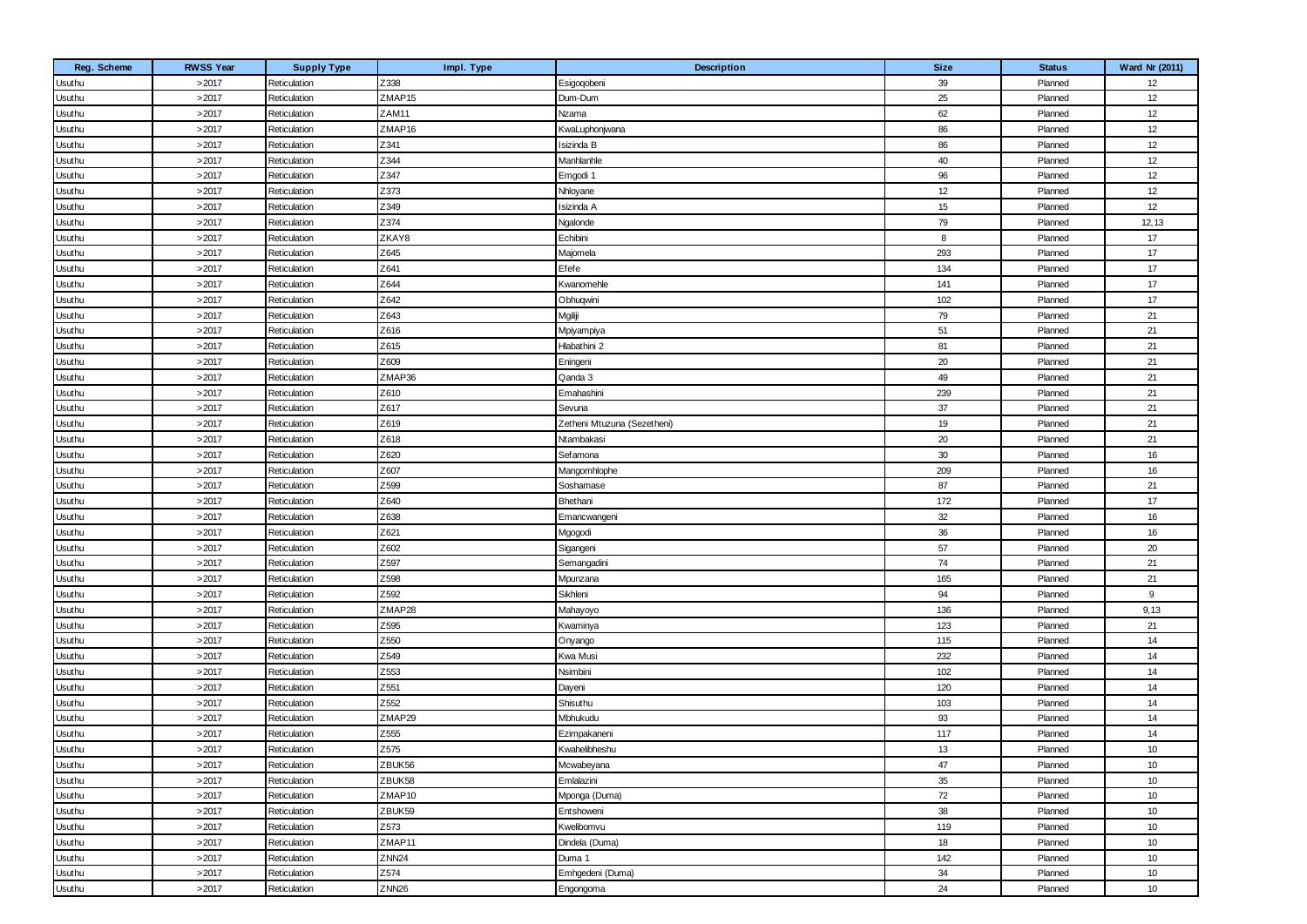| Reg. Scheme | <b>RWSS Year</b> | <b>Supply Type</b> | Impl. Type        | Description          | <b>Size</b>    | <b>Status</b> | Ward Nr (2011) |
|-------------|------------------|--------------------|-------------------|----------------------|----------------|---------------|----------------|
| Usuthu      | >2017            | Reticulation       | ZBUK57            | Hobiyana             | 36             | Planned       | 10             |
| Usuthu      | >2017            | Reticulation       | ZNN <sub>25</sub> | Kwamshiki            | 89             | Planned       | 10             |
| Usuthu      | >2017            | Reticulation       | Z576              | Mangongo             | 39             | Planned       | 10             |
| Usuthu      | >2017            | Reticulation       | Z572              | Ezomboda             | 75             | Planned       | 10             |
| Usuthu      | >2017            | Reticulation       | Z569              | Kwandwandwe          | 122            | Planned       | 10             |
| Usuthu      | >2017            | Reticulation       | <b>ZNN22</b>      | Ebungwini            | 83             | Planned       | 11             |
| Usuthu      | >2017            | Reticulation       | Z568              | Mbamba               | 36             | Planned       | 11             |
| Usuthu      | >2017            | Reticulation       | Z570              | Kwazungu             | 133            | Planned       | 11             |
| Usuthu      | >2017            | Reticulation       | ZNN <sub>23</sub> | Emhemeni             | 44             | Planned       | 11             |
| Usuthu      | >2017            | Reticulation       | Z567              | Othinsangu           | 92             | Planned       | 11             |
| Usuthu      | >2017            | Reticulation       | ZNN <sub>27</sub> | Hlathidumayo         | 57             | Planned       | 11             |
| Usuthu      | >2017            | Reticulation       | Z663              | Kwadleka             | 64             | Planned       | 18             |
| Usuthu      | >2017            | Reticulation       | Z665              | Kwakhangela          | 170            | Planned       | 18             |
| Usuthu      | >2017            | Reticulation       | Z664              | eHlabathini 1        | 128            | Planned       | 18             |
| Usuthu      | >2017            | Reticulation       | Z661              | Mememe               | 251            | Planned       | 18             |
| Usuthu      | >2017            | Reticulation       | Z657              | Masimba -Ndawonye    | 39             | Planned       | 18             |
| Usuthu      | >2017            | Reticulation       | Z656              | Qoqoda               | 40             | Planned       | 18             |
| Usuthu      | >2017            | Reticulation       | Z654              | Mshanelo 1           | 205            | Planned       | 18             |
| Usuthu      | >2017            | Reticulation       | ZKAY6             | Magedlana B          | 32             | Planned       | 18             |
| Usuthu      | >2017            | Reticulation       | Z653              | Mfanele              | 33             | Planned       | 16             |
| Usuthu      | >2017            | Reticulation       | Z650              | Esigokolweni         | 163            | Planned       | 18             |
| Usuthu      | >2017            | Reticulation       | ZKAY1             | Esiweni              | 20             | Planned       | 17             |
| Usuthu      | >2017            | Reticulation       | ZKAY7             | Mpalaza              | 22             | Planned       | 17             |
| Usuthu      | >2017            | Reticulation       | ZMAP34            | Phoqukhalo           | 15             | Planned       | 17             |
| Usuthu      | >2017            | Reticulation       | Z660              | Qhoqhoza             | 135            | Planned       | 17             |
| Usuthu      | >2017            | Reticulation       | Z659              | Thokazi              | 112            | Planned       | 17             |
| Usuthu      | >2017            | Reticulation       | Z658              | Mbengo               | 62             | Planned       | 17             |
| Usuthu      | >2017            | Reticulation       | Z639              | Emoyeni              | 142            | Planned       | 16             |
| Usuthu      | >2017            | Reticulation       | Z646              | Kwadlounga           | 18             | Planned       | 17             |
| Usuthu      | >2017            | Reticulation       | Z647              | Makhulu              | 70             | Planned       | 17             |
| Usuthu      | >2017            | Reticulation       | Z648              | Ngasela              | 21             | Planned       | 17             |
| Usuthu      | >2017            | Reticulation       | Z757              | Part of 494/Bethani  | 54             | Planned       | 16             |
| Usuthu      | >2017            | Reticulation       | ZTAS20            | Holoba               | 29             | Planned       | 16             |
| Usuthu      | >2017            | Reticulation       | Z635              | Mthwathube           | 74             | Planned       | 16             |
| Usuthu      | >2017            | Reticulation       | Z633              | Nkanisweni           | 116            | Planned       | 16             |
| Usuthu      | >2017            | Reticulation       | Z632              | Ngokotho             | 126            | Planned       | 16,20          |
| Usuthu      | >2017            | Reticulation       | Z652              | Mshanelo 2           | 37             | Planned       | 16             |
| Usuthu      | >2017            | Reticulation       | Z626              | Manzimkhulu          | 38             | Planned       | 16             |
| Usuthu      | >2017            | Reticulation       | Z628              | Duma 2               | 36             | Planned       | 16             |
| Usuthu      | >2017            | Reticulation       | Z213              | Emakhandeni          | 70             | Planned       | $\overline{4}$ |
| Usuthu      | >2017            | Reticulation       | Z193              | Sindabe              | 61             | Planned       | $\overline{4}$ |
| Usuthu      | >2017            | Reticulation       | Z192              | Makholweni           | 53             | Planned       | $\overline{4}$ |
| Usuthu      | >2017            | Reticulation       | Z190              | Manyoni 1            | 206            | Planned       | $\overline{4}$ |
| Usuthu      | >2017            | Reticulation       | Z215a             | Mfankomo             | 55             | Planned       | $\overline{4}$ |
| Usuthu      | >2017            | Reticulation       | Z214              | Mhlwehlwe            | 56             | Planned       | $\overline{4}$ |
| Usuthu      | >2017            | Reticulation       | Z823              | Thusani              | $\overline{4}$ | Planned       | $\overline{4}$ |
| Usuthu      | >2017            | Reticulation       | Z218              | Henenende (Mbonjeni) | 86             | Planned       | $\overline{4}$ |
| Usuthu      | >2017            | Reticulation       | Z777              | Henenende            | 138            | Planned       | 4              |
| Usuthu      | >2017            | Reticulation       | Z223              | Ebukhalini           | 51             | Planned       | $\overline{4}$ |
| Usuthu      | >2017            | Reticulation       | Z224              | Qathaqatheni         | 91             | Planned       | 4,20           |
| Usuthu      | >2017            | Reticulation       | ZMAP24            | Tshonono             | 60             | Planned       | 20             |
| Usuthu      | >2017            | Reticulation       | Z217              | Kwadlabe             | 114            | Planned       | $\overline{4}$ |
| Usuthu      | >2017            | Reticulation       | Z216              | Ethokoza             | 58             | Planned       | $\overline{4}$ |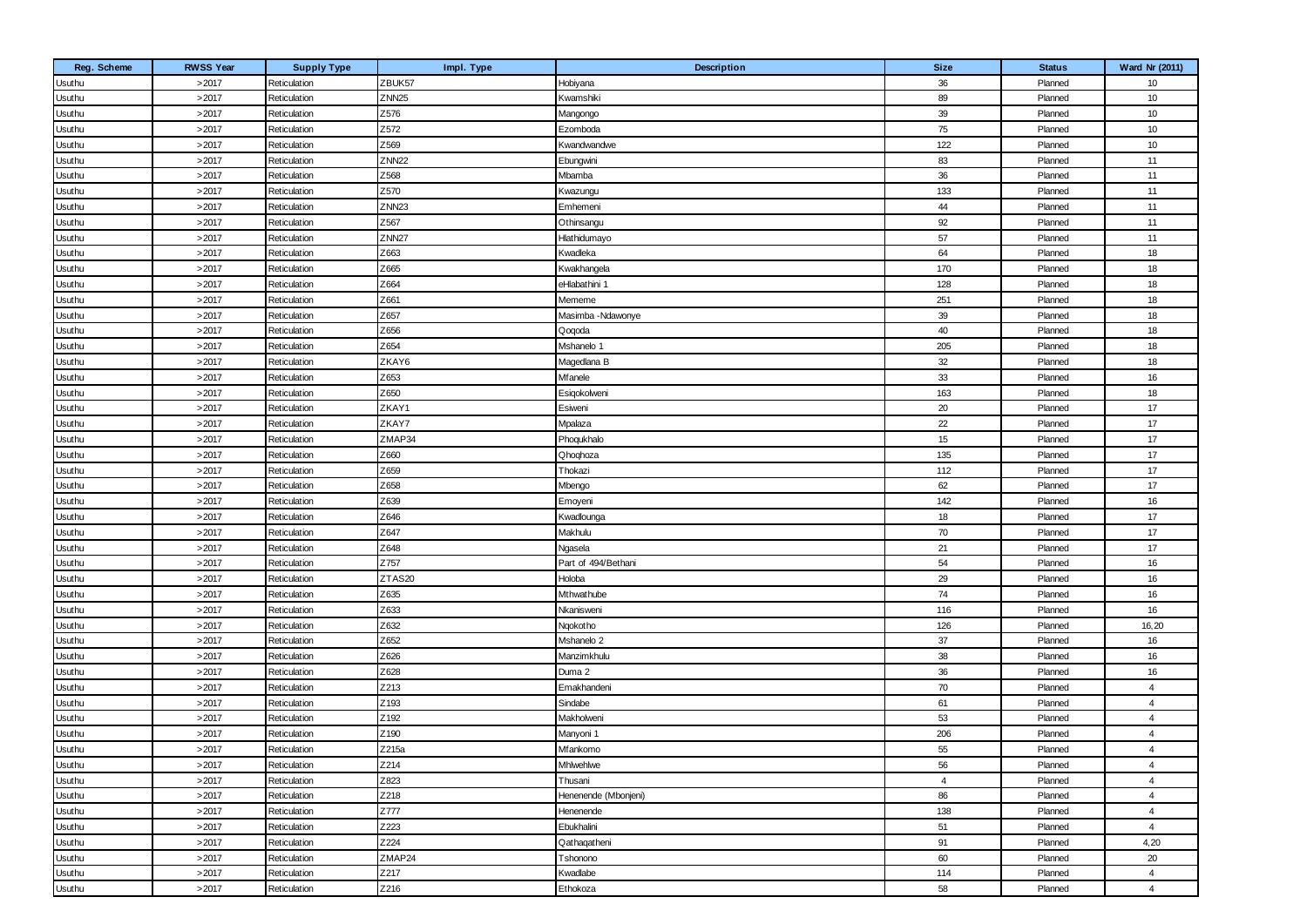| Reg. Scheme      | <b>RWSS Year</b> | <b>Supply Type</b> | Impl. Type               | Description             | <b>Size</b> | <b>Status</b>      | Ward Nr (2011) |
|------------------|------------------|--------------------|--------------------------|-------------------------|-------------|--------------------|----------------|
| Usuthu           | >2017            | Reticulation       | ZMAP25                   | Mahlezane               | 14          | Planned            | $\overline{4}$ |
| Usuthu           | >2017            | Reticulation       | Z167                     | Emakholweni 3           | 103         | Planned            | $\overline{4}$ |
| Usuthu           | >2017            | Reticulation       | Z361                     | Mashenge                | 48          | Planned            | 4,13           |
| Usuthu           | >2017            | Reticulation       | Z826                     | Emangomfini             | 85          | Planned            | 4,9            |
| Usuthu           | >2017            | Reticulation       | Z189                     | Masundwini              | 207         | Planned            | $\overline{4}$ |
| Usuthu           | >2017            | Reticulation       | Z171                     | Ndololwaneni            | 64          | Planned            | 6, 10          |
| Usuthu           | >2017            | Reticulation       | Z356                     | Mission 1               | 201         | Planned            | 4, 10, 12      |
| Usuthu           | >2017            | Reticulation       | Z163                     | Emakholweni 2           | 134         | Planned            | 10             |
| Usuthu           | >2017            | Reticulation       | Z160                     | Nsawulani               | 146         | Planned            | 10             |
| Usuthu           | >2017            | Reticulation       | Z161                     | Kolweni                 | 163         | Planned            | 10             |
| Usuthu           | >2017            | Reticulation       | ZMAP18                   | Nokhehleni              | 19          | Planned            | 10             |
| Usuthu           | >2017            | Reticulation       | Z164                     | Esweni                  | 72          | Planned            | 10             |
| Usuthu           | >2017            | Reticulation       | Z165                     | Hlathi                  | 125         | Planned            | 10             |
| Usuthu           | >2017            | Reticulation       | Z168                     | Magutshwa               | 96          | Planned            | 10             |
| Usuthu           | >2017            | Reticulation       | Z170                     | Ekuvukeni               | 159         | Planned            | 10             |
| Usuthu           | >2017            | Reticulation       | Z147                     | Ngolotshe               | 252         | Planned            | 11             |
| Usuthu           | >2017            | Reticulation       | ZMAP9                    | Doncaneni               | 46          | Planned            | 11             |
| Usuthu           | >2017            | Reticulation       | Z155a                    | Ezighumeni 1            | 19          | Planned            | 11             |
| Usuthu           | >2017            | Reticulation       | Z155b                    | Ezighumeni 2            | 19          | Planned            | 11             |
| Usuthu           | >2017            | Reticulation       | Z156                     | Entwala                 | 93          | Planned            | 11             |
| Usuthu           | >2017            | Reticulation       | Z158                     | Entuthukweni            | 96          | Planned            | 11             |
| Usuthu           | >2017            | Reticulation       | Z159                     | Elanjeni/Msasanani      | 133         | Planned            | 11             |
| Usuthu           | >2017            | Reticulation       | ZBA4                     | SiDakeni                | 20          | Planned            | 11             |
| Usuthu           | >2017            | Reticulation       | ZBA5                     | Khanjaneni              | 38          | Planned            | 10, 11         |
| Usuthu           | >2017            | Reticulation       | Z572                     | Ezomboda                | 22          | Planned            | 11             |
| Usuthu           | >2017            | Reticulation       | ZBA2                     | Singangeni              | 51          | Planned            | 11             |
| Usuthu           | >2017            | Reticulation       | Z157                     | Ngala                   | 64          | Planned            | 11             |
|                  |                  |                    |                          |                         |             |                    |                |
| Usuthu           | >2017            | Reticulation       | Z154                     | Zampilo<br>Mcibilindini | 24<br>32    | Planned            | 11<br>11       |
| Usuthu           | >2017            | Reticulation       | Z153                     |                         | 48          | Planned            | 11             |
| Usuthu           | >2017            | Reticulation       | Z151                     | Mhlabaneni              |             | Planned            |                |
| Usuthu           | >2017            | Reticulation       | ZBA1<br>Z <sub>152</sub> | Kwavumela               | 46          | Planned            | 11<br>11       |
| Usuthu           | >2017            | Reticulation       |                          | Masokaneni              | 91          | Planned            | 21             |
| Usuthu           | >2017            | Reticulation       | Z614<br>ZMAP27           | Mayini                  | 160         | Planned<br>Planned | 13             |
| Usuthu           | >2017            | Reticulation       |                          | Nqumbi                  | 70          |                    |                |
| Usuthu           | >2017            | Reticulation       | ZJM2b                    | Phenyane 2              | 88          | Planned            | 14             |
| Usuthu           | >2017            | Reticulation       | Z87                      | Esiphethu               | 38          | Planned            | 8              |
| Usuthu           | >2017            | Reticulation       | Z92<br>Z88               | Mwasomhobisa            | 15<br>49    | Planned            | 8              |
| Usuthu           | >2017            | Reticulation       |                          | Sanuka                  |             | Planned            | 8              |
| Usuthu           | >2017            | Reticulation       | Z679                     | Esphiva                 | 87          | Planned            | $\overline{7}$ |
| Usuthu           | >2017            | Reticulation       | Z673                     | Bhokweni 1              | 14          | Planned            | $\overline{7}$ |
| Usuthu           | >2017            | Reticulation       | Z682b                    | Chibini 1               | 43          | Planned            | 8              |
| Usuthu           | >2017            | Reticulation       | Z683                     | Isiphethu               | 67          | Planned            | 8              |
| Usuthu<br>Usuthu | >2017            | Reticulation       | Z689                     | Obinda                  | 22          | Planned            | 15             |
|                  | >2017            | Reticulation       | Z688                     | Mvalo                   | 120         | Planned            | 15             |
| Usuthu           | >2017            | Reticulation       | Z695                     | Bhodludaka              | 42          | Planned            | 14             |
| Usuthu           | >2017            | Reticulation       | Z694                     | Mbanda 1                | 48          | Planned            | 14             |
| Usuthu           | >2017            | Reticulation       | ZTAS6                    | Wela 1                  | 22          | Planned            | 14             |
| Usuthu           | >2017            | Reticulation       | Z437                     | Bhoholo                 | 178         | Planned            | 3              |
| Usuthu           | >2017            | Reticulation       | Z26                      | Obhedeni                | 31          | Planned            | $\overline{2}$ |
| Usuthu           | >2017            | Reticulation       | Z24                      | Edlakude                | 66          | Planned            | $\overline{2}$ |
| Usuthu           | >2017            | Reticulation       | Z9                       | Mgxotshwa               | 11          | Planned            | $\overline{2}$ |
| Usuthu<br>Usuthu | >2017            | Reticulation       | Z14                      | Nsimbi                  | 92          | Planned            | $\overline{2}$ |
|                  | >2017            | Reticulation       | Z15                      | Phethu                  | 47          | Planned            | $\overline{2}$ |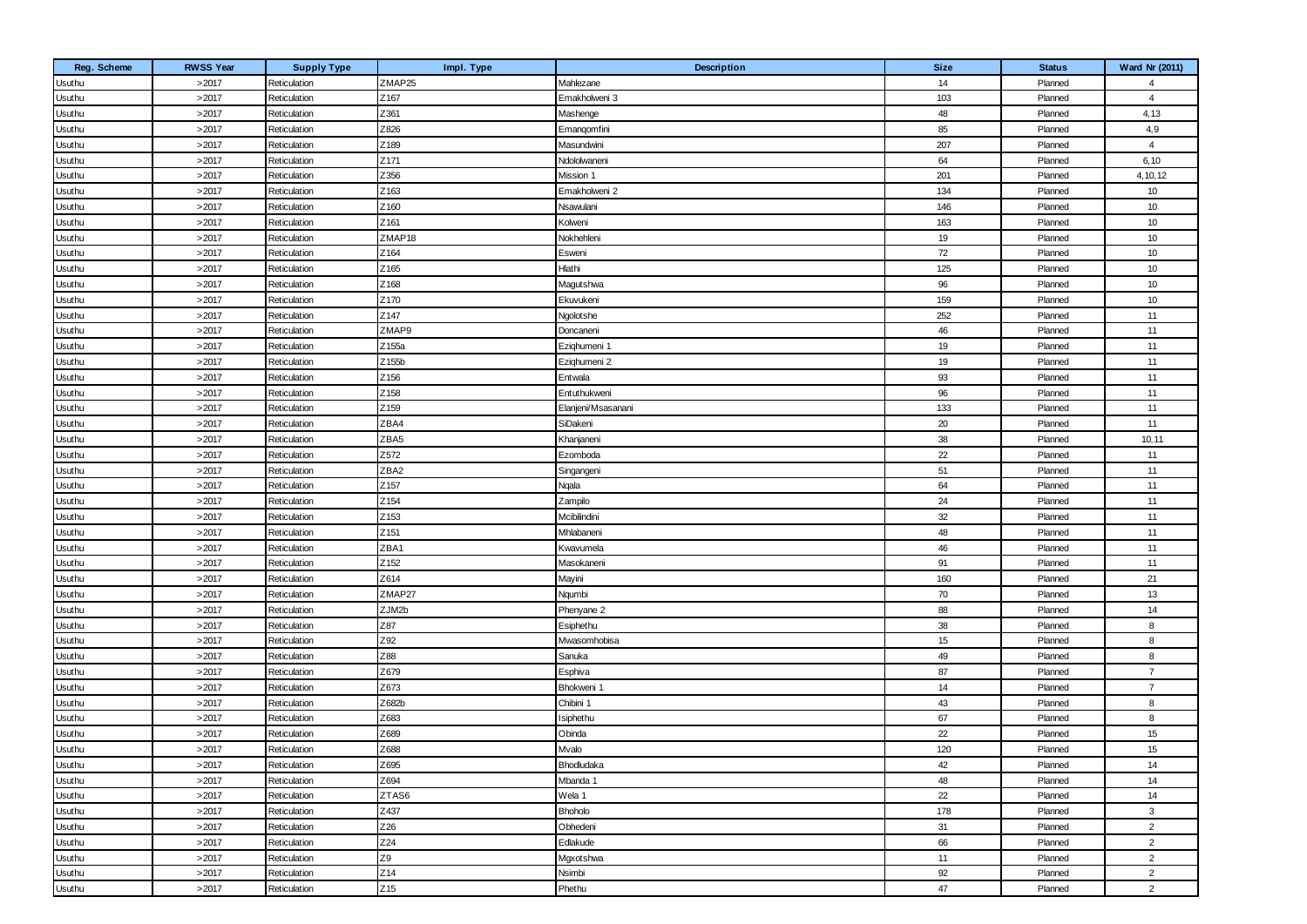| Reg. Scheme | <b>RWSS Year</b> | <b>Supply Type</b> | Impl. Type       | Description         | <b>Size</b> | <b>Status</b> | Ward Nr (2011)  |
|-------------|------------------|--------------------|------------------|---------------------|-------------|---------------|-----------------|
| Usuthu      | >2017            | Reticulation       | Z <sub>10</sub>  | Brush/Nsukangihlale | 282         | Planned       | 2,3             |
| Usuthu      | >2017            | Reticulation       | Z16              | Mndaweni            | 57          | Planned       | $\overline{2}$  |
| Usuthu      | >2017            | Reticulation       | ZRN6             | Ezimqaqeni          | 34          | Planned       | $\overline{2}$  |
| Usuthu      | >2017            | Reticulation       | ZRN1             | Ezihlaqeni          | 31          | Planned       | $\overline{2}$  |
| Usuthu      | >2017            | Reticulation       | Z46              | Qhudebe             | 112         | Planned       | 5               |
| Usuthu      | >2017            | Reticulation       | Z89              | Phangole            | 41          | Planned       | 5               |
| Usuthu      | >2017            | Reticulation       | Z45              | Odizima             | 45          | Planned       | $5\phantom{.0}$ |
| Usuthu      | >2017            | Reticulation       | Z83              | Kwameke             | 61          | Planned       | 5               |
| Usuthu      | >2017            | Reticulation       | Z82              | Sikhumbeni          | 74          | Planned       | 5               |
| Usuthu      | >2017            | Reticulation       | Z33              | Ntambonde           | 58          | Planned       | $5\phantom{.0}$ |
| Usuthu      | >2017            | Reticulation       | Z30              | Ndwaleni            | 34          | Planned       | 5               |
| Usuthu      | >2017            | Reticulation       | Z29              | Egqumeni            | 86          | Planned       | 5               |
| Usuthu      | >2017            | Reticulation       | Z27              | Nende               | 11          | Planned       | $5\phantom{.0}$ |
| Usuthu      | >2017            | Reticulation       | Z28              | Ezembeni            | 74          | Planned       | 5               |
| Usuthu      | >2017            | Reticulation       | Z44              | Kwadayeni           | 43          | Planned       | 5               |
| Usuthu      | >2017            | Reticulation       | Z43              | Kwasaku             | 29          | Planned       | $5\phantom{.0}$ |
| Usuthu      | >2017            | Reticulation       | Z42              | Okhalweni 1         | 76          | Planned       | 5               |
| Usuthu      | >2017            | Reticulation       | Z40              | Esibomvu            | 84          | Planned       | $5\phantom{.0}$ |
| Usuthu      | >2017            | Reticulation       | Z41              | Kwampanza           | 110         | Planned       | $5\phantom{.0}$ |
| Usuthu      | >2017            | Reticulation       | Z47              | Ezimfabeni          | 118         | Planned       | 5               |
| Usuthu      | >2017            | Reticulation       | Z48              | Nsabekhuluma 1      | 86          | Planned       | 5               |
| Usuthu      | >2017            | Reticulation       | ZHR6             | Mbabazi             | 186         | Planned       | $5\phantom{.0}$ |
| Usuthu      | >2017            | Reticulation       | Z49              | Emfenyane           | 59          | Planned       | 5               |
| Usuthu      | >2017            | Reticulation       | ZHR <sub>5</sub> | Shkulile            | 57          | Planned       | 10              |
| Usuthu      | >2017            | Reticulation       | Z31              | Dlabane             | 81          | Planned       | 10              |
| Usuthu      | >2017            | Reticulation       | Z32              | Mashiyane           | 126         | Planned       | 5,10            |
| Usuthu      | >2017            | Reticulation       | Z39              | Qwasha (Nongoma)    | 21          | Planned       | 10              |
| Usuthu      | >2017            | Reticulation       | ZHR7             | Nzukasi             | 123         | Planned       | 10              |
| Usuthu      | >2017            | Reticulation       | Z38              | Emabeka             | 52          | Planned       | 10              |
| Usuthu      | >2017            | Reticulation       | Z80a             | Kwamane 1           | 114         | Planned       | $\overline{7}$  |
| Usuthu      | >2017            | Reticulation       | Z80b             | kwamane 2           | 43          | Planned       | $\overline{7}$  |
| Usuthu      | >2017            | Reticulation       | Z672             | Bhungwane           | 84          | Planned       | $\overline{7}$  |
| Usuthu      | >2017            | Reticulation       | Z668             | Xasane 1            | 36          | Planned       | $\overline{7}$  |
| Usuthu      | >2017            | Reticulation       | Z671             | Xasane 2            | 16          | Planned       | $\overline{7}$  |
| Usuthu      | >2017            | Reticulation       | Z667             | Pelepele            | 26          | Planned       | $\overline{7}$  |
| Usuthu      | >2017            | Reticulation       | Z666             | Amaphiva            | 144         | Planned       | $\overline{7}$  |
| Usuthu      | >2017            | Reticulation       | Z670             | Ngabeni             | 34          | Planned       | $\overline{7}$  |
| Usuthu      | >2017            | Reticulation       | Z674             | Bhokweni 2          | 136         | Planned       | $\overline{7}$  |
| Usuthu      | >2017            | Reticulation       | Z675             | Mpangeleni          | 55          | Planned       | $\overline{7}$  |
| Usuthu      | >2017            | Reticulation       | Z676             | Thusini             | 35          | Planned       | $\overline{7}$  |
| Usuthu      | >2017            | Reticulation       | Z678             | Sofanweni           | 91          | Planned       | $\overline{7}$  |
| Usuthu      | >2017            | Reticulation       | ZMAP93           | Qubeni              | 21          | Planned       | $\overline{7}$  |
| Usuthu      | >2017            | Reticulation       | Z669             | Ngabeni             | 28          | Planned       | $\overline{7}$  |
| Usuthu      | >2017            | Reticulation       | Z684             | Mngakwe             | 77          | Planned       | 8               |
| Usuthu      | >2017            | Reticulation       | Z680             | Xolo                | 145         | Planned       | 7,8             |
| Usuthu      | >2017            | Reticulation       | Z685             | Mganimbobo          | 72          | Planned       | 8               |
| Usuthu      | >2017            | Reticulation       | Z681             | Isiguqa             | 19          | Planned       | 8               |
| Usuthu      | >2017            | Reticulation       | Z682a            | Chibini 2           | 32          | Planned       | 8               |
| Usuthu      | >2017            | Reticulation       | Z691             | Nogulwane           | 35          | Planned       | 8               |
| Usuthu      | >2017            | Reticulation       | Z692             | Jwela               | 79          | Planned       | 8               |
| Usuthu      | >2017            | Reticulation       | Z687             | Thembalihle         | 39          | Planned       | 15              |
| Usuthu      | >2017            | Reticulation       | Z698             | Pholela             | 67          | Planned       | 15              |
| Usuthu      | >2017            | Reticulation       | Z699             | Nduvu               | 163         | Planned       | 15              |